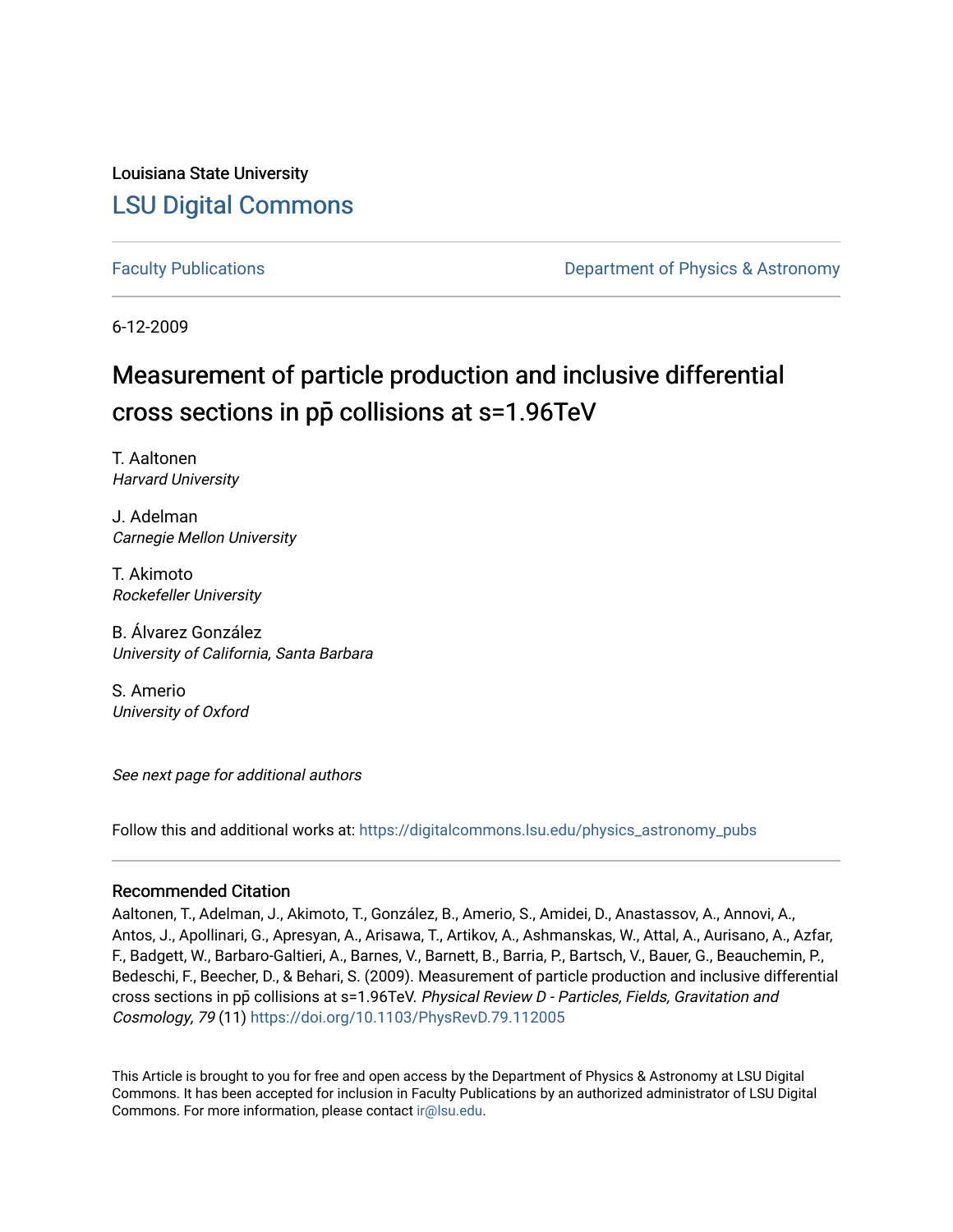#### Authors

T. Aaltonen, J. Adelman, T. Akimoto, B. Álvarez González, S. Amerio, D. Amidei, A. Anastassov, A. Annovi, J. Antos, G. Apollinari, A. Apresyan, T. Arisawa, A. Artikov, W. Ashmanskas, A. Attal, A. Aurisano, F. Azfar, W. Badgett, A. Barbaro-Galtieri, V. E. Barnes, B. A. Barnett, P. Barria, V. Bartsch, G. Bauer, P. H. Beauchemin, F. Bedeschi, D. Beecher, and S. Behari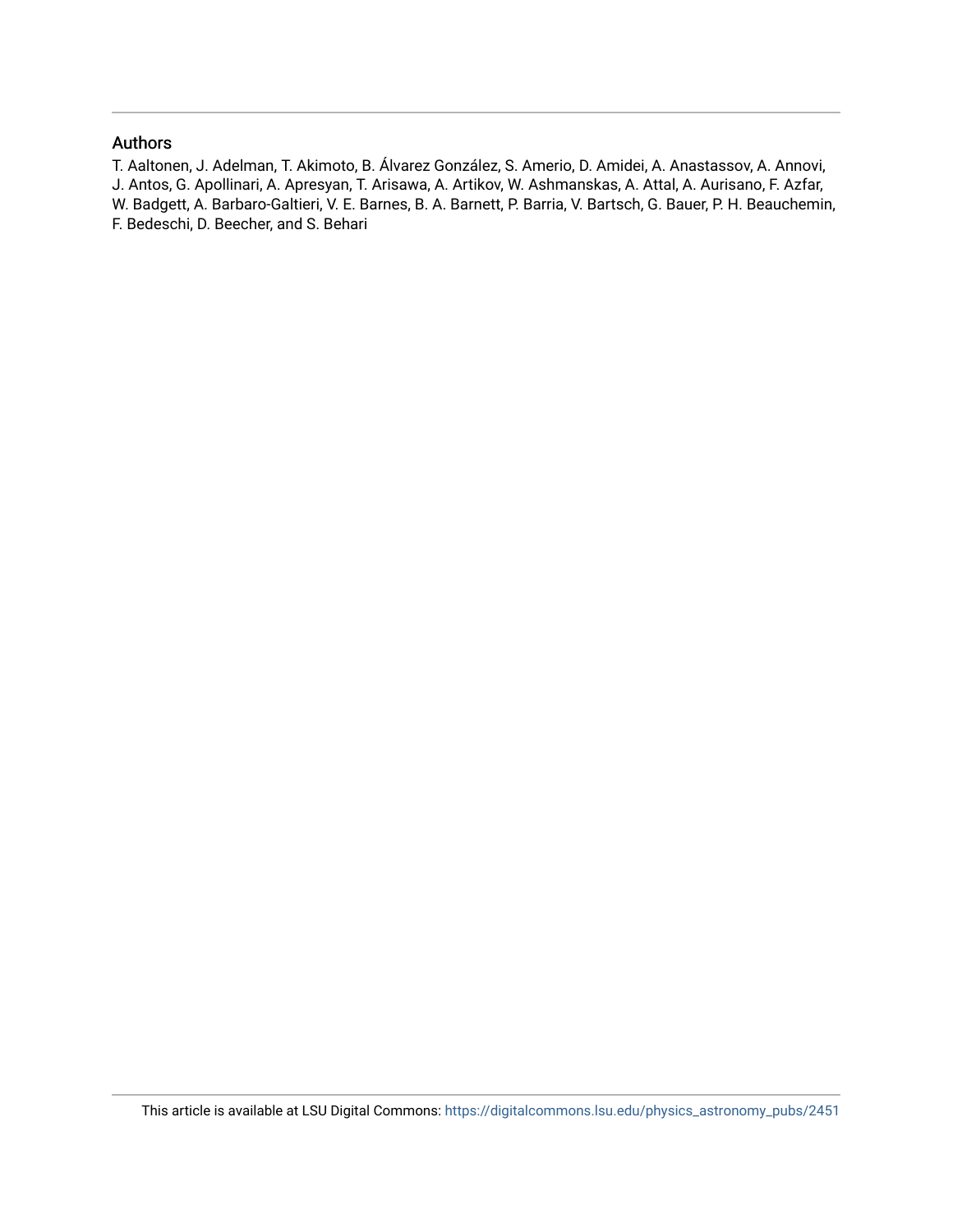

*Measurement of particle production and inclusive differential cross sections in p(p)over-bar collisions at root s=1.96 TeV*

> The MIT Faculty has made this article openly available. *[Please](https://libraries.mit.edu/forms/dspace-oa-articles.html) share* how this access benefits you. Your story matters.

| <b>Citation</b>     | Aaltonen, T. et al. "Measurement of particle production and inclusive<br>differential cross sections in pp-bar collisions at s=1.96 TeV."<br>Physical Review D 79.11 (2009): 112005. (C)2010 The American<br>Physical Society. |  |  |  |  |  |
|---------------------|--------------------------------------------------------------------------------------------------------------------------------------------------------------------------------------------------------------------------------|--|--|--|--|--|
| <b>As Published</b> | http://dx.doi.org/10.1103/PhysRevD.79.112005                                                                                                                                                                                   |  |  |  |  |  |
| <b>Publisher</b>    | <b>American Physical Society</b>                                                                                                                                                                                               |  |  |  |  |  |
| <b>Version</b>      | Final published version                                                                                                                                                                                                        |  |  |  |  |  |
| <b>Citable link</b> | http://hdl.handle.net/1721.1/50760                                                                                                                                                                                             |  |  |  |  |  |
| <b>Terms of Use</b> | Article is made available in accordance with the publisher's<br>policy and may be subject to US copyright law. Please refer to the<br>publisher's site for terms of use.                                                       |  |  |  |  |  |



DSpace@MIT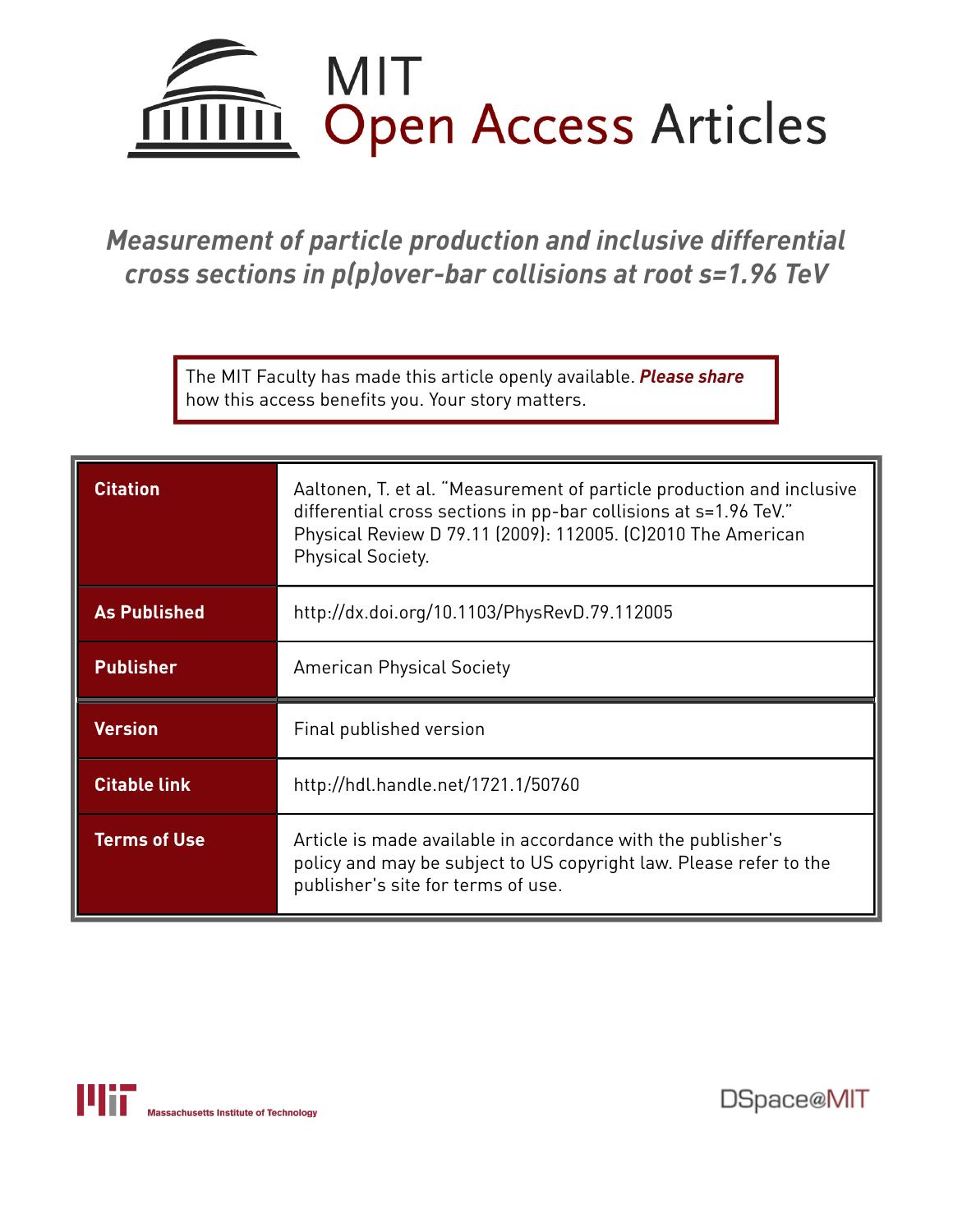## Measurement of particle production and inclusive differential cross sections in  $p\bar{p}$  collisions at  $\sqrt{s}$  = 1.96 TeV

<span id="page-3-11"></span><span id="page-3-10"></span><span id="page-3-9"></span><span id="page-3-8"></span><span id="page-3-7"></span><span id="page-3-6"></span><span id="page-3-5"></span><span id="page-3-4"></span><span id="page-3-3"></span><span id="page-3-2"></span><span id="page-3-1"></span><span id="page-3-0"></span>T. Aaltonen,<s[u](#page-5-0)p>24</sup> J. Adelman,<sup>14</sup> T. Akimoto,<sup>56</sup> B. Álvarez González,<sup>12,u</sup> S. Amerio,<sup>44b,44a</sup> D. Amidei,<sup>35</sup> A. Anastassov,<sup>39</sup> A. Annovi,<sup>20</sup> J. Antos,<sup>15</sup> G. Apollinari,<sup>18</sup> A. Apresyan,<sup>49</sup> T. Arisawa,<sup>58</sup> A. Artikov,<sup>16</sup> W. Ashmanskas,<sup>18</sup> A. Attal,<sup>4</sup> A. Aurisano,<sup>54</sup> F. Azfar,<sup>43</sup> W. Badgett,<sup>18</sup> A. Barbaro-Galtieri,<sup>29</sup> V. E. Barnes,<sup>49</sup> B. A. Barnett,<sup>26</sup> P. Barria,<sup>47c,47a</sup> V. Bartsch, $^{31}$  G. Bauer, $^{33}$  P.-H. Beauchemin, $^{34}$  F. Bedeschi, $^{47a}$  D. Beecher, $^{31}$  S. Behari, $^{26}$  G. Bellettini, $^{47b,47a}$  J. Bellinger, $^{60}$ D. Benjamin,<sup>17</sup> A. Beretvas,<sup>18</sup> J. Beringer,<sup>29</sup> A. Bhatti,<sup>51</sup> M. Binkley,<sup>18</sup> D. Bisello,<sup>44b,44a</sup> I. Bizjak,<sup>31[,z](#page-5-1)</sup> R. E. Blair,<sup>2</sup> C. Blocker,  $\overline{7}$  B. Blumenfeld,  $2^6$  A. Bocci,  $17$  A. Bodek,  $50$  V. Boisvert,  $50$  G. Bolla,  $49$  D. Bortoletto,  $49$  J. Boudreau,  $48$ A. Boveia,<sup>11</sup> B. Brau,<sup>11,[b](#page-5-2)</sup> A. Bridgeman,<sup>25</sup> L. Brigliadori,<sup>6b,6a</sup> C. Bromberg,<sup>36</sup> E. Brubaker,<sup>14</sup> J. Budagov,<sup>16</sup> H. S. Budd,<sup>50</sup> S. Budd,<sup>25</sup> S. Burke,<sup>18</sup> K. Burkett,<sup>18</sup> G. Busetto,<sup>44b,44a</sup> P. Bussey,<sup>22</sup> A. Buzatu,<sup>34</sup> K. L. Byrum,<sup>2</sup> S. Cabrera,<sup>17,[w](#page-5-3)</sup> C. Calancha,<sup>32</sup> M. Campanelli,<sup>36</sup> M. Campbell,<sup>35</sup> F. Canelli,<sup>14,18</sup> A. Canepa,<sup>46</sup> B. Carls,<sup>25</sup> D. Carlsmith,<sup>60</sup> R. Carosi,<sup>47a</sup> S. Carrillo,<sup>19[,o](#page-5-4)</sup> S. Carron,<sup>34</sup> B. Casal,<sup>12</sup> M. Casarsa,<sup>18</sup> A. Castro,<sup>6b,6a</sup> P. Catastini,<sup>47c,47a</sup> D. Cauz,<sup>55b,55a</sup> V. Cavaliere,<sup>47c,47a</sup> M. Cavalli-Sforza,<sup>4</sup> A. Cerri,<sup>29</sup> L. Cerrito,<sup>31[,q](#page-5-5)</sup> S. H. Chang,<sup>28</sup> Y. C. Chen,<sup>1</sup> M. Chertok,<sup>8</sup> G. Chiarelli,<sup>47a</sup> G. Chlachidze,<sup>18</sup> F. Chlebana, <su[p](#page-5-6)>18</sup> K. Cho, <sup>28</sup> D. Chokheli, <sup>16</sup> J. P. Chou, <sup>23</sup> G. Choudalakis, <sup>33</sup> S. H. Chuang, <sup>53</sup> K. Chung, <sup>18,p</sup> W. H. Chung, <sup>60</sup> Y. S. Chung,<sup>50</sup> T. Chwalek,<sup>27</sup> C. I. Ciobanu,<sup>45</sup> M. A. Ciocci,<sup>47c,47a</sup> A. Clark,<sup>21</sup> D. Clark,<sup>7</sup> G. Compostella,<sup>44a</sup> M. E. Convery,<sup>18</sup> J. Conway,<sup>8</sup> M. Cordelli,<sup>20</sup> G. Cortiana,<sup>44b,44a</sup> C. A. Cox,<sup>8</sup> D. J. Cox,<sup>8</sup> F. Crescioli,<sup>47b,47a</sup> C. Cuenca Almenar,<sup>8[,w](#page-5-3)</sup> J. Cuevas,<sup>12[,u](#page-5-0)</sup> R. Culbertson,<sup>18</sup> J. C. Cully,<sup>35</sup> D. Dagenhart,<sup>18</sup> M. Datta,<sup>18</sup> T. Davies,<sup>22</sup> P. de Barbaro,<sup>50</sup> S. De Cecco,<sup>52a</sup> A. Deisher,<sup>29</sup> G. De Lorenzo,<sup>4</sup> M. Dell'Orso,<sup>47b,47a</sup> C. Deluca,<sup>4</sup> L. Demortier,<sup>51</sup> J. Deng,<sup>17</sup> M. Deninno, <sup>6a</sup> P. F. Derwent, <sup>18</sup> A. Di Canto, <sup>47b, 47a</sup> G. P. di Giovanni, <sup>45</sup> C. Dionisi, <sup>52b, 52a</sup> B. Di Ruzza, <sup>55b, 55a</sup> J. R. Dittmann,<sup>5</sup> M. D'Onofrio,<sup>4</sup> S. Donati,<sup>47b,47a</sup> P. Dong,<sup>9</sup> J. Donini,<sup>44a</sup> T. Dorigo,<sup>44a</sup> S. Dube,<sup>53</sup> J. Efron,<sup>40</sup> A. Elagin,<sup>54</sup> R. Erbacher,  $8$  D. Errede,  $25$  S. Errede,  $25$  R. Eusebi,  $^{18}$  H. C. Fang,  $^{29}$  S. Farrington,  $^{43}$  W. T. Fedorko,  $^{14}$  R. G. Feild,  $^{61}$ M. Feindt,<sup>27</sup> J. P. Fernandez,<sup>32</sup> C. Ferrazza,<sup>47d,47a</sup> R. Field,<sup>19</sup> G. Flanagan,<sup>49</sup> R. Forrest,<sup>8</sup> M. J. Frank,<sup>5</sup> M. Franklin,<sup>23</sup> J. C. Freeman, <sup>18</sup> I. Furic, <sup>19</sup> M. Gallinaro, <sup>52a</sup> J. Galyardt, <sup>13</sup> F. Garberson, <sup>11</sup> J. E. Garcia, <sup>21</sup> A. F. Garfinkel, <sup>49</sup> P. Garosi, <sup>47c, 47a</sup> K. Genser,<sup>18</sup> H. Gerberich,<sup>25</sup> D. Gerdes,<sup>35</sup> A. Gessler,<sup>27</sup> S. Giagu,<sup>52b,52a</sup> V. Giakoumopoulou,<sup>3</sup> P. Giannetti,<sup>47a</sup> K. Gibson,<sup>48</sup> J. L. Gimmell,<sup>50</sup> C. M. Ginsburg,<sup>18</sup> N. Giokaris,<sup>3</sup> M. Giordani,<sup>55b,55a</sup> P. Giromini,<sup>20</sup> M. Giunta,<sup>47a</sup> G. Giurgiu,<sup>26</sup> V. Glagolev,<sup>16</sup> D. Glenzinski,<sup>18</sup> M. Gold,<sup>38</sup> N. Goldschmidt,<sup>19</sup> A. Golossanov,<sup>18</sup> G. Gomez,<sup>12</sup> G. Gomez-Ceballos,<sup>33</sup> M. Goncharov,<sup>33</sup> O. González,<sup>32</sup> I. Gorelov,<sup>38</sup> A. T. Goshaw,<sup>17</sup> K. Goulianos,<sup>51</sup> A. Gresele,<sup>44b,44a</sup> S. Grinstein,<sup>23</sup> C. Grosso-Pilcher,<sup>14</sup> R. C. Group,<sup>18</sup> U. Grundler,<sup>25</sup> J. Guimaraes da Costa,<sup>23</sup> Z. Gunay-Unalan,<sup>36</sup> C. Haber,<sup>29</sup> K. Hahn,<sup>33</sup> S. R. Hahn,<sup>18</sup> E. Halkiadakis,<sup>53</sup> B.-Y. Han,<sup>50</sup> J. Y. Han,<sup>50</sup> F. Happacher,<sup>20</sup> K. Hara,<sup>56</sup> D. Hare,<sup>53</sup> M. Hare,<sup>57</sup> S. Harper,<sup>43</sup> R. F. Harr,<sup>59</sup> R. M. Harris,<sup>18</sup> M. Hartz,<sup>48</sup> K. Hatakeyama,<sup>51</sup> C. Hays,<sup>43</sup> M. Heck,<sup>27</sup> A. Heijboer,<sup>46</sup> J. Heinrich,<sup>46</sup> C. Henderson,<sup>33</sup> M. Herndon,<sup>60</sup> J. Heuser,<sup>27</sup> S. Hewamanage,<sup>5</sup> D. Hidas,<sup>17</sup> C. S. Hill,<sup>11[,d](#page-5-7)</sup> D. Hirschbuehl,<sup>27</sup> A. Hocker,<sup>18</sup> S. Hou,<sup>1</sup> M. Houlden,<sup>30</sup> S.-C. Hsu,<sup>29</sup> B. T. Huffman,<sup>43</sup> R. E. Hughes,<sup>40</sup> U. Husemann,<sup>61</sup> M. Hussein,<sup>36</sup> J. Huston,<sup>36</sup> J. Incandela,<sup>11</sup> G. Introzzi,<sup>47a</sup> M. Iori,<sup>52b,52a</sup> A. Ivanov,<sup>8</sup> E. James,<sup>18</sup> D. Jang,<sup>13</sup> B. Jayatilaka,<sup>17</sup> E. J. Jeon,<sup>28</sup> M. K. Jha,<sup>6a</sup> S. Jindariani,<sup>18</sup> W. Johnson,<sup>8</sup> M. Jones,<sup>49</sup> K. K. Joo,<sup>28</sup> S. Y. Jun,<sup>13</sup> J. E. Jung,<sup>28</sup> T. R. Junk,<sup>18</sup> T. Kamon,<sup>54</sup> D. Kar,<sup>19</sup> P. E. Karchi[n](#page-5-8),<sup>59</sup> Y. Kato,<sup>42,n</sup> R. Kephart,<sup>18</sup> W. Ketchum,<sup>14</sup> J. Keung,<sup>46</sup> V. Khotilovich,<sup>54</sup> B. Kilminster,<sup>18</sup> D. H. Kim,<sup>28</sup> H. S. Kim,<sup>28</sup> H. W. Kim,<sup>28</sup> J. E. Kim,<sup>28</sup> M. J. Kim,<sup>20</sup> S. B. Kim,<sup>28</sup> S. H. Kim,<sup>56</sup> Y. K. Kim,<sup>14</sup> N. Kimura,<sup>56</sup> L. Kirsch,<sup>7</sup> S. Klimenko,<sup>19</sup> B. Knuteson,<sup>33</sup> B. R. Ko,<sup>17</sup> K. Kondo,<sup>58</sup> D. J. Kong,<sup>28</sup> J. Konigsberg,<sup>19</sup> A. Korytov,<sup>19</sup> A. V. Kotwal,<sup>17</sup> M. Kreps,<sup>27</sup> J. Kroll,<sup>46</sup> D. Krop,<sup>14</sup> N. Krumnack,<sup>5</sup> M. Kruse,<sup>17</sup> V. Krutelyov,<sup>11</sup> T. Kubo,<sup>56</sup> T. Kuhr,<sup>27</sup> N. P. Kulkarni,<sup>59</sup> M. Kura[t](#page-5-9)a,<sup>56</sup> S. Kwang,<sup>14</sup> A. T. Laasanen,<sup>49</sup> S. Lami,<sup>47a</sup> S. Lammel,<sup>18</sup> M. Lancaster,<sup>31</sup> R. L. Lander,<sup>8</sup> K. Lannon,<sup>40,t</sup> A. Lath,<sup>53</sup> G. Latino,<sup>47c,47a</sup> I. Lazzizzera,<sup>44b,44a</sup> T. LeCompte,<sup>2</sup> E. Lee,<sup>54</sup> H. S. Lee,<sup>14</sup> S. W. Lee,<sup>54,[v](#page-5-10)</sup> S. Leone,<sup>47a</sup> J. D. Lewis,<sup>18</sup> C.-S. Lin,<sup>29</sup> J. Linacre,<sup>43</sup> M. Lindgren,<sup>18</sup> E. Lipeles,<sup>46</sup> A. Lister,<sup>8</sup> D. O. Litvintsev,<sup>18</sup> C. Liu,<sup>48</sup> T. Liu,<sup>18</sup> N. S. Lockyer,<sup>46</sup> A. Loginov,<sup>61</sup> M. Loreti,<sup>44b,44a</sup> L. Lovas,<sup>15</sup> D. Lucchesi,<sup>44b,44a</sup> C. Luci,<sup>52b,52a</sup> J. Lueck,<sup>27</sup> P. Lujan,<sup>29</sup> P. Lukens,<sup>18</sup> G. Lungu,<sup>51</sup> L. Lyons,<sup>43</sup> J. Lys,<sup>29</sup> R. Lysak,<sup>15</sup> D. MacQueen,<sup>34</sup> R. Madrak,<sup>18</sup> K. Maeshima,<sup>18</sup> K. Makhoul,<sup>33</sup> T. Maki,<sup>24</sup> P. Maksimovic,<sup>26</sup> S. Malde,<sup>43</sup> S. Malik,<sup>31</sup> G. Manca,<sup>30,[f](#page-5-11)</sup> A. Manousakis-Katsikakis,<sup>3</sup> F. Margaroli,<sup>49</sup> C. Marino,<sup>27</sup> C. P. Marino,<sup>25</sup> A. Martin,<sup>61</sup> V. Martin,<sup>22,1</sup> M. Martínez,<sup>4</sup> R. Martínez-Ballarín,<sup>32</sup> T. Maruyama,<sup>56</sup> P. Mastrandrea,<sup>52a</sup> T. Masubuchi,<sup>56</sup> M. Mathis,<sup>26</sup> M. E. Mattson,<sup>59</sup> P. Mazzanti,<sup>6a</sup> K. S. McFarland,<sup>50</sup> P. McIntyre,<sup>54</sup> R. McNulty,<sup>30,k</sup> A. Mehta,<sup>30</sup> P. Mehtala,<sup>24</sup> A. Menzione,<sup>47a</sup> P. Merkel,<sup>49</sup> C. Mesropian,<sup>51</sup> T. Miao,<sup>18</sup> N. Miladinovic,<sup>7</sup> R. Miller,<sup>36</sup> C. Mills,<sup>23</sup> M. Milnik,<sup>27</sup> A. Mitra,<sup>1</sup> G. Mitselmakher,<sup>19</sup> H. Miyake,<sup>56</sup> N. Moggi,<sup>6a</sup> C. S. Moon,<sup>28</sup> R. Moore,<sup>18</sup> M. J. Morello,<sup>47a</sup> J. Morlock,<sup>27</sup> P. Movilla Fernandez,<sup>18</sup> J. Mülmenstädt,<sup>29</sup> A. Mukherjee,<sup>18</sup> Th. Muller,<sup>27</sup> R. Mumford,<sup>26</sup> P. Murat,<sup>18</sup> M. Mussini,<sup>6b,6a</sup> J. Nachtman,<sup>18[,p](#page-5-6)</sup> Y. Nagai,<sup>56</sup> A. Nagano,<sup>56</sup> J. Naganoma,<sup>56</sup> K. Nakamura,<sup>56</sup> I. Nakano,<sup>41</sup>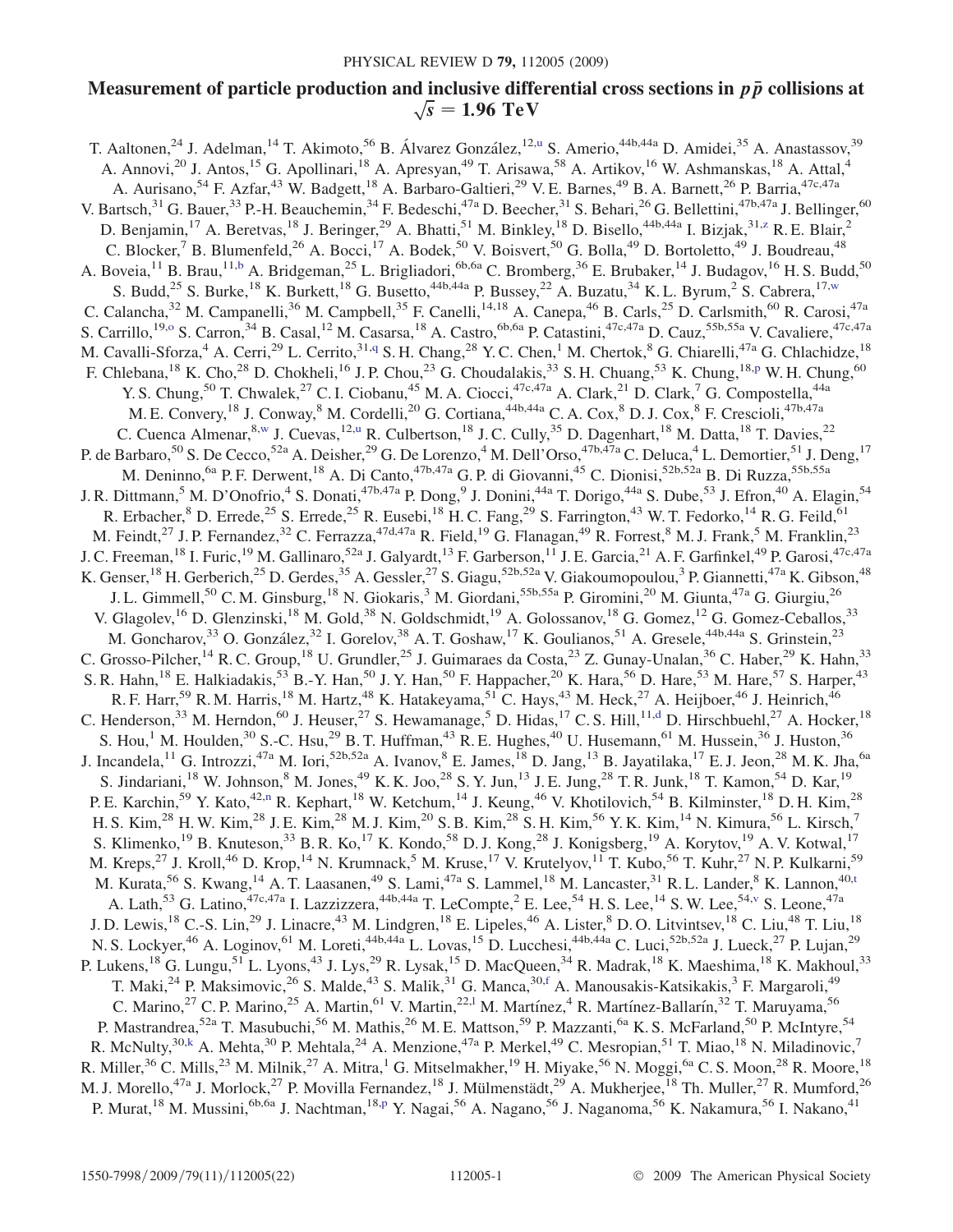<span id="page-4-9"></span><span id="page-4-7"></span><span id="page-4-4"></span><span id="page-4-2"></span>A. Napier,<sup>57</sup> V. Necula,<sup>17</sup> J. Nett,<sup>60</sup> C. Neu,<sup>46[,x](#page-5-13)</sup> M. S. Neubauer,<sup>25</sup> S. Neubauer,<sup>27</sup> J. Nielsen,<sup>29,[h](#page-5-14)</sup> L. Nodulman,<sup>2</sup> M. Norman,<sup>10</sup> O. Norniella,<sup>25</sup> E. Nurse,<sup>31</sup> L. Oakes,<sup>43</sup> S. H. Oh,<sup>17</sup> Y. D. Oh,<sup>28</sup> I. Oksuzian,<sup>19</sup> T. Okusawa,<sup>42</sup> R. Orava,<sup>24</sup> K. Osterberg,<sup>24</sup> S. Pagan Griso,<sup>44b,44a</sup> E. Palencia,<sup>18</sup> V. Papadimitriou,<sup>18</sup> A. Papaikonomou,<sup>27</sup> A. A. Paramonov,<sup>14</sup> B. Parks,<sup>40</sup> S. Pashapour,<sup>34</sup> J. Patrick,<sup>18</sup> G. Pauletta,<sup>55b,55a</sup> M. Paulini,<sup>13</sup> C. Paus,<sup>33</sup> T. Peiffer,<sup>27</sup> D. E. Pellett,<sup>8</sup> A. Penzo,<sup>55a</sup> T. J. Phillips,<sup>17</sup> G. Piacentino,<sup>47a</sup> E. Pianori,<sup>46</sup> L. Pinera,<sup>19</sup> K. Pitts,<sup>25</sup> C. Plager,<sup>9</sup> L. Pondrom,<sup>60</sup> O. Poukhov,<sup>16[,a](#page-5-15)</sup> N. Pounder,<sup>43</sup> F. Prakoshyn,<sup>16</sup> A. Pronko,<sup>18</sup> J. Proudfoot,<sup>2</sup> F. Ptohos,<sup>18[,j](#page-5-16)</sup> E. Pueschel,<sup>13</sup> G. Punzi,<sup>47b,47a</sup> J. Pursley,<sup>60</sup> J. Rademacker,<sup>43[,d](#page-5-7)</sup> A. Rahaman,<sup>48</sup> V. Ramakrishnan,<sup>60</sup> N. Ranjan,<sup>49</sup> I. Redondo,<sup>32</sup> P. Renton,<sup>43</sup> M. Renz,<sup>27</sup> M. Rescigno,<sup>52a</sup> S. Richter,<sup>27</sup> F. Rimondi,<sup>6b,6a</sup> L. Ristori,<sup>47a</sup> A. Robson,<sup>22</sup> T. Rodrigo,<sup>12</sup> T. Rodriguez,<sup>46</sup> E. Rogers,<sup>25</sup> S. Rolli,<sup>57</sup> R. Roser,<sup>18</sup> M. Rossi,<sup>55a</sup> R. Rossin,<sup>11</sup> P. Roy,<sup>34</sup> A. Ruiz,<sup>12</sup> J. Russ,<sup>13</sup> V. Rusu,<sup>18</sup> B. Rutherford,<sup>18</sup> H. Saarikko,<sup>24</sup> A. Safonov,<sup>54</sup> W. K. Sakumoto,<sup>50</sup> O. Saltó,<sup>4</sup> L. Santi,<sup>55b,55a</sup> S. Sarkar,<sup>52b,52a</sup> L. Sartori,<sup>47a</sup> K. Sato,<sup>18</sup> A. Savoy-Navarro,<sup>45</sup> P. Schlabach,<sup>18</sup> A. Schmidt,<sup>27</sup> E. E. Schmidt,<sup>18</sup> M. A. Schmidt,<sup>14</sup> M. P. Schmidt,<sup>61,[a](#page-5-15)</sup> M. Schmitt,<sup>39</sup> T. Schwarz,<sup>8</sup> L. Scodellaro,<sup>12</sup> A. Scribano,<sup>47c,47a</sup> F. Scuri,<sup>47a</sup> A. Sedov,<sup>49</sup> S. Seidel,<sup>38</sup> Y. Seiya,<sup>42</sup> A. Semenov,<sup>16</sup> L. Sexton-Kennedy,<sup>18</sup> F. Sforza,<sup>47b,47a</sup> A. Sfyrla,<sup>25</sup> S. Z. Shalhout,<sup>59</sup> T. Shears,<sup>30</sup> P. F. Shepard,<sup>48</sup> M. Shimojima,<sup>56[,s](#page-5-17)</sup> S. Shiraishi,<sup>14</sup> M. Shochet,<sup>14</sup> Y. Shon,<sup>60</sup> I. Shreyber,<sup>37</sup> P. Sinervo,<sup>34</sup> A. Sisakyan,<sup>16</sup> A. J. Slaughter,<sup>18</sup> J. Slaunwhite,<sup>40</sup> K. Sliwa,<sup>57</sup> J. R. Smith,<sup>8</sup> F. D. Snider,<sup>18</sup> R. Snihur,<sup>34</sup> A. Soha,<sup>8</sup> S. Somalwar,<sup>53</sup> V. Sorin,<sup>36</sup> T. Spreitzer,<sup>34</sup> P. Squillacioti,<sup>47c,47a</sup> M. Stanitzki,<sup>61</sup> R. St. Denis,<sup>22</sup> B. Stelzer,<sup>34</sup> O. Stelzer-Chilton,<sup>34</sup> D. Stentz,<sup>39</sup> J. Strologas,<sup>38</sup> G. L. Strycker,<sup>35</sup> J. S. Suh,<sup>28</sup> A. Sukhanov,<sup>19</sup> I. Suslov,<sup>16</sup> T. Suzuki,<sup>56</sup> A. Taffard,<sup>25,[g](#page-5-18)</sup> R. Takashima,<sup>41</sup> Y. Takeuchi,<sup>56</sup> R. Tanaka,<sup>41</sup> M. Tecchio,<sup>35</sup> P. K. Teng,<sup>1</sup> K. Terashi,<sup>51</sup> J. Thom,<sup>18,[i](#page-5-19)</sup> A. S. Thompson,<sup>22</sup> G. A. Thompson,<sup>25</sup> E. Thomson,<sup>46</sup> P. Tipton,<sup>61</sup> P. Ttito-Guzmán,<sup>32</sup> S. Tkaczyk,<sup>18</sup> D. Toback,<sup>54</sup> S. Tokar,<sup>15</sup> K. Tollefson,<sup>36</sup> T. Tomura,<sup>56</sup> D. Tonelli,<sup>18</sup> S. Torre,<sup>20</sup> D. Torretta,<sup>18</sup> P. Totaro,<sup>55b,55a</sup> S. Tourneur,<sup>45</sup> M. Trovato, <sup>47d,47a</sup> S.-Y. Tsai,<sup>1</sup> Y. Tu,<sup>46</sup> N. Turini,<sup>47c,47a</sup> F. Ukegawa,<sup>56</sup> S. Vallecorsa,<sup>21</sup> N. van Remortel,<sup>24[,c](#page-5-20)</sup> A. Varganov,<sup>35</sup> E. Vataga,<sup>47d,uu</sup> F. Vázquez,<sup>19,0</sup> G. Velev,<sup>18</sup> C. Vellidis,<sup>3</sup> M. Vidal,<sup>32</sup> R. Vidal,<sup>18</sup> I. Vila,<sup>12</sup> R. Vilar,<sup>12</sup> T. Vine,<sup>31</sup> M. V[o](#page-5-4)gel,<sup>38</sup> I. Volobouev,<sup>29[,v](#page-5-10)</sup> G. Volpi,<sup>47b,47a</sup> P. Wagner,<sup>46</sup> R. G. Wagner,<sup>2</sup> R. L. Wagner,<sup>18</sup> W. Wagner,<sup>27,[y](#page-5-21)</sup> J. Wagner-Kuhr,<sup>27</sup> T. Wakisaka,<sup>42</sup> R. Wallny,<sup>9</sup> S. M. Wang,<sup>1</sup> A. Warburton,<sup>34</sup> D. Waters,<sup>31</sup> M. Weinberger,<sup>54</sup> J. Weinelt,<sup>27</sup> W. C. Wester III,<sup>18</sup> B. Whitehouse,<sup>57</sup> D. Whiteson,<sup>46[,g](#page-5-18)</sup> A. B. Wicklund,<sup>2</sup> E. Wicklund,<sup>18</sup> S. Wilbur,<sup>14</sup> G. Williams,<sup>34</sup> H. H. Williams,<sup>46</sup> P. Wilson,<sup>18</sup> B. L. Winer,<sup>40</sup> P. Wittich,<sup>18[,i](#page-5-19)</sup> S. Wolbers,<sup>18</sup> C. Wolfe,<sup>14</sup> T. Wright,<sup>35</sup> X. Wu,<sup>21</sup> F. Würthwein,<sup>10</sup> S. Xie,<sup>33</sup> A. Yagil,<sup>10</sup> K. Yamamoto,<sup>42</sup> J. Yamaoka,<sup>17</sup> U.K. Yang,<sup>14[,r](#page-5-22)</sup> Y.C. Yang,<sup>28</sup> W.M. Yao,<sup>29</sup> G.P. Yeh,<sup>18</sup> K. Yi,<sup>18[,p](#page-5-6)</sup> J. Yoh,<sup>18</sup> K. Yorita,<sup>58</sup> T. Yoshida,<sup>42,[m](#page-5-23)</sup> G. B. Yu,<sup>50</sup> I. Yu,<sup>28</sup> S. S. Yu,<sup>18</sup> J. C. Yun,<sup>18</sup> L. Zanello,<sup>52b,52a</sup> A. Zanetti,<sup>55a</sup> X. Zhang,<sup>25</sup>

Y. Zh[e](#page-5-24)ng,<sup>9,e</sup> and S. Zucchelli<sup>6b,6a</sup>

#### (CDF Collaboration)

<sup>1</sup>Institute of Physics, Academia Sinica, Taipei, Taiwan 11529, Republic of China<br><sup>2</sup>Arganne National Laboratory Arganne Illinois 60430

 $A$ rgonne National Laboratory, Argonne, Illinois 60439<br> $B$ University of Athens, 157 71 Athens, Greece

<span id="page-4-10"></span><span id="page-4-8"></span><span id="page-4-6"></span><span id="page-4-5"></span><span id="page-4-3"></span><span id="page-4-1"></span><span id="page-4-0"></span><sup>3</sup>University of Athens, 157 71 Athens, Greece<sup>4</sup>

Institut de Fisica d'Altes Energies, Universitat Autonoma de Barcelona, E-08193, Bellaterra (Barcelona), Spain<br><sup>5</sup> Baylor University, Wace, Texas 76798

 $^{5}$ Baylor University, Waco, Texas 76798<br><sup>6a</sup>Istituto Nazionale di Fisica Nucleare Bologna, I-40127 Bologna, Italy <sup>6b</sup>University of Bologna, I-40127 Bologna, Italy

 ${}^{7}$ Brandeis University, Waltham, Massachusetts 02254

 ${}^{8}$ University of California, Davis, Davis, California 95616

 $^{9}$ University of California, Los Angeles, Los Angeles, California 90024

<sup>10</sup>University of California, San Diego, La Jolla, California 92093<br><sup>11</sup>University of California, Santa Barbara, Santa Barbara, California 93106<br><sup>12</sup>Instituto de Fisica de Cantabria, CSIC-University of Cantabria, 39005 Sa

<sup>23</sup>Harvard University, Cambridge, Massachusetts 02138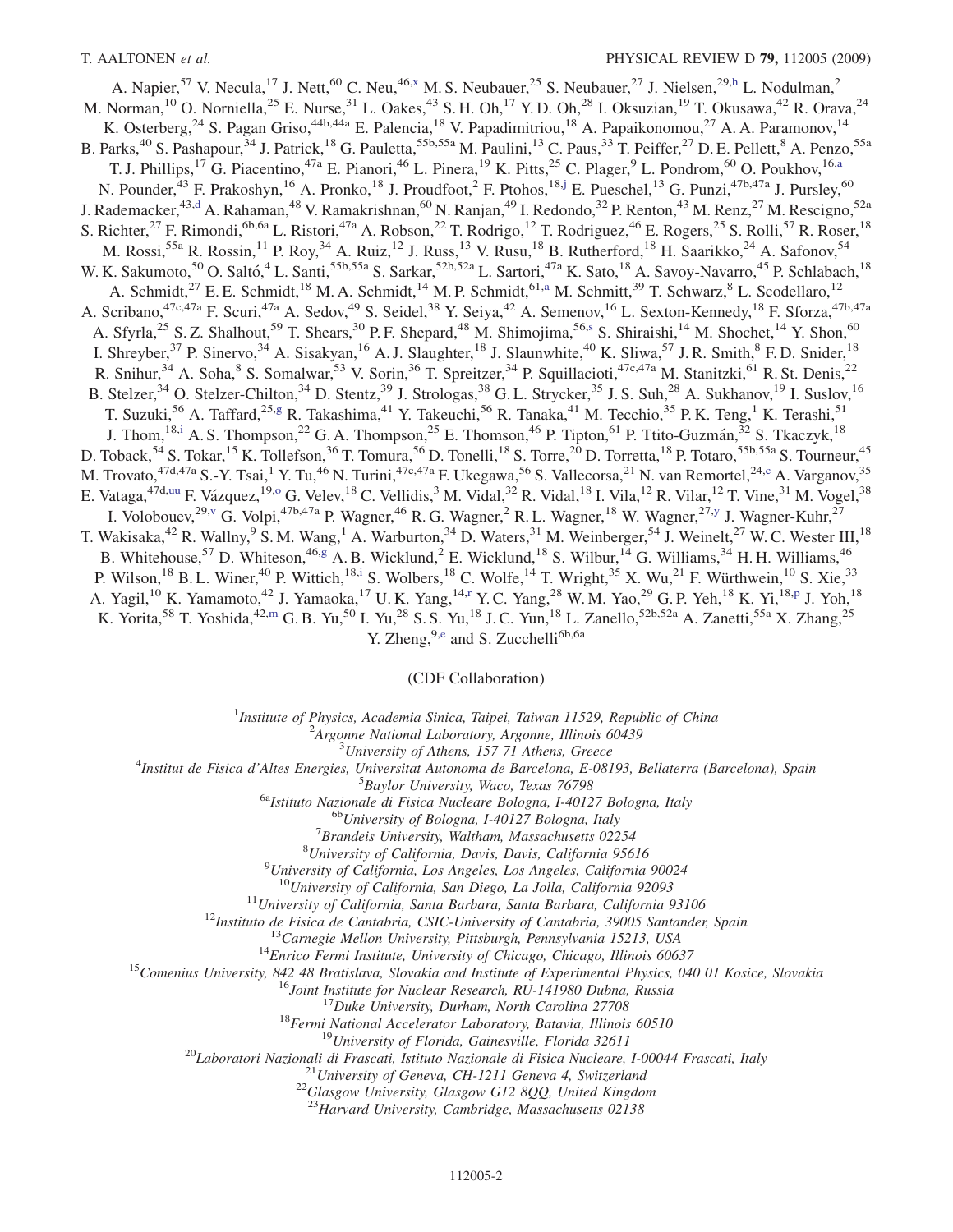$^{24}$ Division of High Energy Physics, Department of Physics,

University of Helsinki and Helsinki Institute of Physics, FIN-00014, Helsinki, Finland<sup>25</sup>University of Illinois, Urbana, Illinois 61801<br><sup>25</sup>The Johns Hopkins University, Baltimore, Maryland 21218<br><sup>27</sup>Institut für Experime

Seoul National University, Seoul 151-742, Korea, Sungkyunkwan University, Suwon 440-746, Korea,

Korea Institute of Science and Technology Information, Daejeon, 305-806, Korea,

<sup>29</sup>Ernest Orlando Lawrence Berkeley National Laboratory, Berkeley, California 94720<br><sup>30</sup>University of Liverpool, Liverpool L69 7ZE, United Kingdom<br><sup>31</sup>University College London, London WCIE 6BT, United Kingdom<br><sup>32</sup>Centro

Simon Fraser University, Burnaby, British Columbia, Canada V5A 1S6,<br>University of Toronto, Toronto, Ontario, Canada M5S 1A7, and TRIUMF, Vancouver, British Columbia, Canada V6T 2A3

<sup>35</sup> University of Michigan, Ann Arbor, Michigan 48109<br><sup>36</sup> Michigan State University, East Lansing, Michigan 48824<br><sup>37</sup> Institution for Theoretical and Experimental Physics, ITEP, Moscow 117259, Russia<br><sup>38</sup> University of

 $^{41}O$ kayama University, Okayama 700-8530, Japan<br> $^{42}O$ saka City University, Osaka 588, Japan

<sup>42</sup>Osaka City University, Osaka 588, Japan<br><sup>43</sup>University of Oxford, Oxford OX1 3RH, United Kingdom<br><sup>44</sup>Nalstituto Nazionale di Fisica Nucleare, Sezione di Padova-Trento, 1-35131 Padova, Italy<br><sup>44</sup>Nalstituto Nazionale di

<sup>48</sup>University of Pittsburgh, Pittsburgh, Pennsylvania 15260<br><sup>49</sup>Purdue University, West Lafayette, Indiana 47907<br><sup>50</sup>University of Rochester, Rochester, New York 14627<br><sup>51</sup>The Rockefeller University, New York, New York 1

<span id="page-5-15"></span>[a](#page-4-9) Deceased.

<span id="page-5-2"></span>[b](#page-3-4) Visitor from University of MA Amherst, Amherst, MA 01003., USA

<span id="page-5-20"></span><sup>[c](#page-4-8)</sup>Visitor from Universiteit Antwerpen, B-2610 Antwerp, Belgium.

<span id="page-5-7"></span>[d](#page-3-9) Visitor from University of Bristol, Bristol BS8 1TL, United Kingdom.

<span id="page-5-24"></span>[e](#page-4-6) Visitor from Chinese Academy of Sciences, Beijing 100864, China.

<span id="page-5-11"></span>[f](#page-3-5) Visitor from Istituto Nazionale di Fisica Nucleare, Sezione di Cagliari, 09042 Monserrato (Cagliari), Italy.

<span id="page-5-18"></span>[g](#page-4-5) Visitor from University of CA Irvine, Irvine, CA 92697., USA

<span id="page-5-14"></span>[h](#page-4-2)Visitor from University of CA Santa Cruz, Santa Cruz, CA 95064., USA

<span id="page-5-19"></span>[i](#page-4-0) Visitor from Cornell University, Ithaca, NY 14853., USA

<span id="page-5-16"></span><span id="page-5-12"></span><sup>1</sup>Visitor from University of Edinburgh, Edinburgh EH9<sup>5</sup>3JZ, United Kingdom. [j](#page-4-4) Visitor from University of Cyprus, Nicosia CY-1678, Cyprus.

<span id="page-5-23"></span>[mV](#page-4-3)isitor from University of Fukui, Fukui City, Fukui Prefecture, Japan 910-0017.

<span id="page-5-8"></span><sup>[n](#page-3-2)</sup>Visitor from Kinki University, Higashi-Osaka City, Japan 577-8502.

<span id="page-5-4"></span><sup>[o](#page-3-6)</sup>Visitor from Universidad Iberoamericana, Mexico D.F., Mexico.

<span id="page-5-6"></span><span id="page-5-5"></span><sup>[q](#page-3-10)</sup>Visitor from Queen Mary, University of London, London, E1 4NS, England. <su[p](#page-3-11)>p</sup>Visitor from University of Iowa, Iowa City, IA 52242., USA

<span id="page-5-22"></span>[r](#page-4-10) Visitor from University of Manchester, Manchester M13 9PL, England.

<span id="page-5-17"></span>[s](#page-4-7) Visitor from Nagasaki Institute of Applied Science, Nagasaki, Japan.

<span id="page-5-9"></span><sup>[t](#page-3-8)</sup>Visitor from University of Notre Dame, Notre Dame, IN 46556., USA

<span id="page-5-10"></span><span id="page-5-0"></span><s[u](#page-3-0)p>u</sup>Visitor from University de Oviedo, E-33007 Oviedo, Spain. [v](#page-3-7) Visitor from Texas Tech University, Lubbock, TX 79609., USA

<span id="page-5-3"></span>[wV](#page-3-0)isitor from IFIC(CSIC-Universitat de Valencia), 46071 Valencia, Spain.

<span id="page-5-13"></span>[x](#page-4-2) Visitor from University of Virginia, Charlottesville, VA 22904., USA

<span id="page-5-21"></span>visitor from Bergische Universität Wuppertal, 42097 Wuppertal, Germany.

<span id="page-5-1"></span><sup>[z](#page-3-1)</sup>Visitor from On leave from J. Stefan Institute, Ljubljana, Slovenia.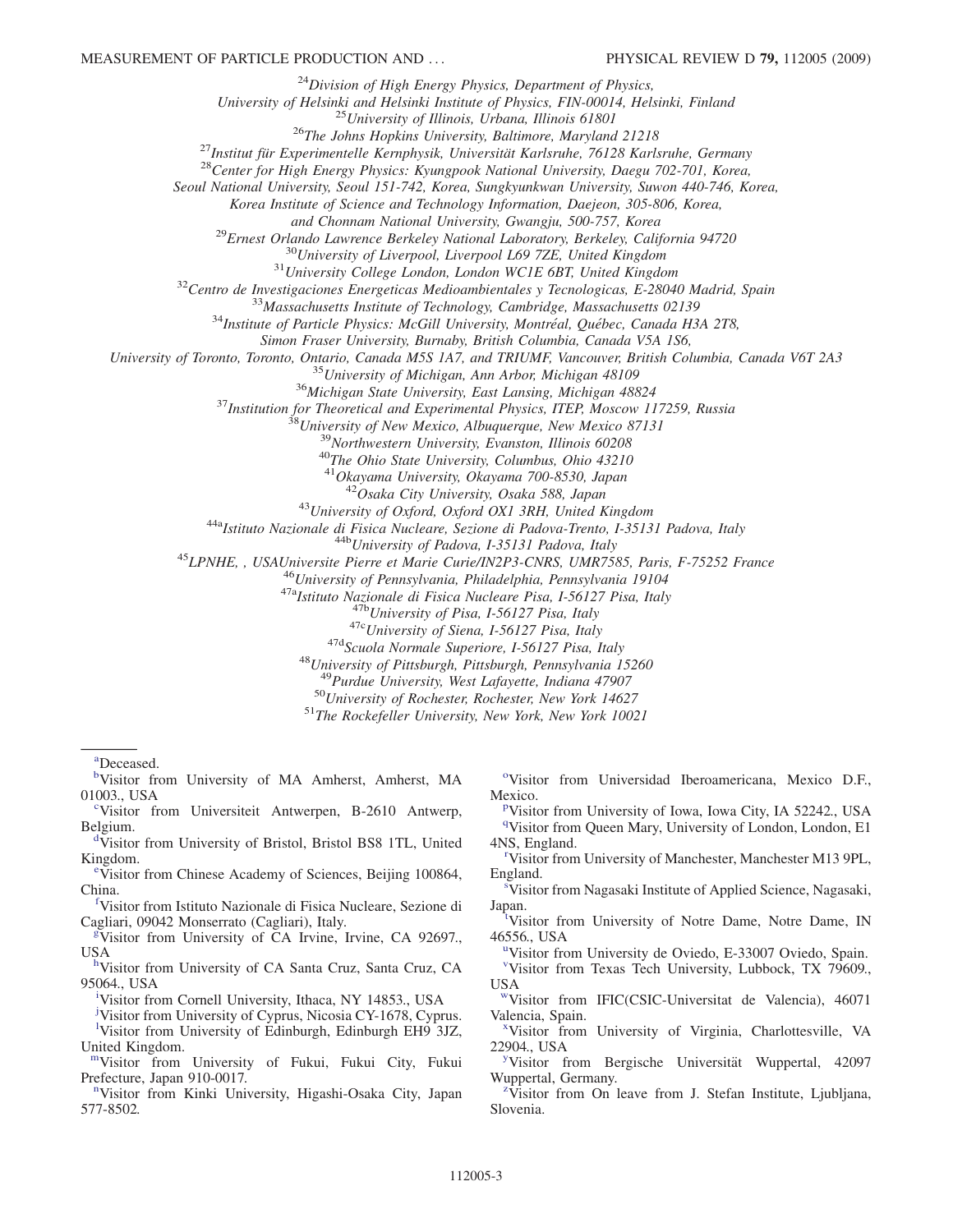$52a<sub>Isitituto</sub> Nazionale di Fisica Nucleare, Sezione di Roma 1, 1-00185 Roma, Italy  
\n52b<sub>52p</sub> Sapienza Università di Roma, 1-00185 Roma, Italy  
\n53Rutgers University, Piscataway, New Jersey 08855  
\n54 Texas A&M University, College Station, Texas 77843  
\n55a<sub>Isitituto</sub> Nazionale di Fisica Nucleare Trieste/Udine, 1-34100 Trieste, 1-33100 Udine, Italy  
\n55b University of Trieste/Udine, 1-33100 Udine, Italy  
\n56 University of Tsukuba, Tsukuba, Ibaraki 30$  $558$ Waseda University, Tokyo 169, Japan  $59$ Wayne State University, Detroit, Michigan 48201 60University of Wisconsin, Madison, Wisconsin 53706  $<sup>61</sup>$  Yale University, New Haven, Connecticut 06520</sup> (Received 8 April 2009; published 12 June 2009)

We report a set of measurements of particle production in inelastic  $p\bar{p}$  collisions collected with a minimum-bias trigger at the Tevatron Collider with the CDF II experiment. The inclusive charged particle transverse momentum differential cross section is measured, with improved precision, over a range about ten times wider than in previous measurements. The former modeling of the spectrum appears to be incompatible with the high particle momenta observed. The dependence of the charged particle transverse momentum on the event particle multiplicity is analyzed to study the various components of hadron interactions. This is one of the observable variables most poorly reproduced by the available Monte Carlo generators. A first measurement of the event transverse energy sum differential cross section is also reported. A comparison with a PYTHIA prediction at the hadron level is performed. The inclusive chargedparticle differential production cross section is fairly well reproduced only in the transverse momentum range available from previous measurements. At higher momentum the agreement is poor. The transverse energy sum is poorly reproduced over the whole spectrum. The dependence of the charged particle transverse momentum on the particle multiplicity needs the introduction of more sophisticated particle production mechanisms, such as multiple parton interactions, in order to be better explained.

DOI: [10.1103/PhysRevD.79.112005](http://dx.doi.org/10.1103/PhysRevD.79.112005) PACS numbers: 13.85.Hd

#### I. INTRODUCTION

In hadron collisions, hard interactions are theoretically well defined and described as collisions of two incoming partons along with softer interactions from the remaining partons. The so-called ''minimum-bias'' (MB) interactions, on the contrary, can only be defined through a description of the experimental apparatus that triggers the collection of the data. Such a trigger is set up so as to collect, with uniform acceptance, events from all possible inelastic interactions. At the energy of the Tevatron, MB data consist largely of the softer inelastic interactions. In this paper, only the inelastic particle production in the central part of the region orthogonal to the beam axis is exploited. The diffractive interactions are neglected. An exhaustive description of inelastic nondiffractive events can only be accomplished by a nonperturbative phenomenological model such as that made available by the PYTHIA Monte Carlo generator.

The understanding of softer physics is interesting not only in its own right, but is also important for precision measurements of hard interactions in which soft effects need to be accounted for. For example, an interesting discussion on how nonperturbative color reconnection effects between the underlying event and the hard scattering partons may affect the top quark mass measurement can be found in [\[1](#page-23-0)]. Also, effects due to multiple parton-parton interactions must be accounted for in MB measurements. A detailed understanding of MB interactions is especially important in very high luminosity environments (such as at the Large Hadron Collider) [[2](#page-23-1)] where a large number of such interactions is expected in the same bunch crossing. MB physics offers a unique ground for studying both the theoretically poorly understood softer phenomena and the interplay between the soft and the hard perturbative interactions.

The observables that are experimentally accessible in the MB final state, namely, the particle inclusive distributions and correlations, represent a complicated mixture of different physics effects such that most models could readily be tuned to give an acceptable description of each single observable, but not to describe simultaneously the entire set. The PYTHIA Tune A [\[3\]](#page-23-2) event generator is, to our knowledge, the first model that comes close to describing a wide range of MB experimental distributions.

In this paper three observables of the final state of antiproton-proton interactions measured with the CDF detector at  $\sqrt{s}$  = 1.96 TeV are presented: 1) the inclusive charged particle transverse momentum  $(p_T)$  [[4\]](#page-23-3) differential cross section, 2) the transverse energy sum ( $\sum E_T$ ) differential cross section, and 3) the dependence of the charged particle average transverse momentum on the charged particle multiplicity,  $(C_{\langle p_T \rangle \text{ vs } N_{ch}})$ .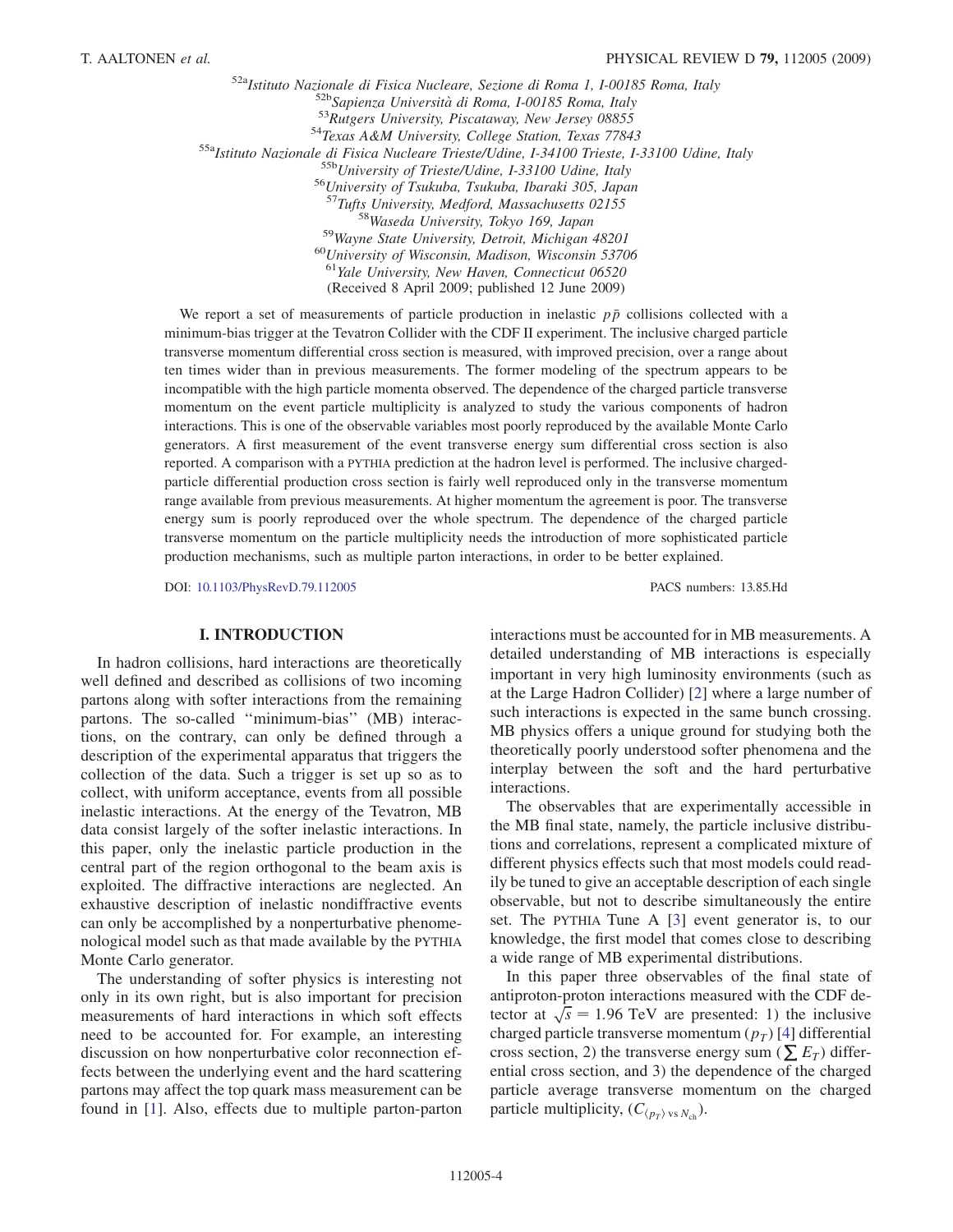The first two measurements address two of the basic features of inelastic inclusive particle production. The measurement of the event transverse energy sum is new to the field, and represents a first attempt at describing the full final state including neutral particles. In this regard, it is complementary to the charged particle measurement in describing the global features of the inelastic  $p\bar{p}$  cross section. In this article, previous CDF measurements [[5](#page-23-4)[,6\]](#page-23-5) are widely extended in range and precision. The single particle  $p_T$  spectrum now extends to over 100 GeV/c, and enables verification of the empirical modeling [\[7](#page-23-6)] of minimum-bias production up to the high  $p<sub>T</sub>$  production region spanning more than twelve orders of magnitude in cross section. The  $C_{\langle p_T \rangle \text{ vs } N_{\text{ch}}}$  is one of the variables most sensitive to the combination of the physical effects present in MB collisions, and is also the variable most poorly reproduced by the available Monte Carlo generators. Other soft production mechanisms [[8\]](#page-23-7), different from a phenomenological extrapolation of QCD to the nonperturbative region, might show up in the high multiplicity region of  $C_{\langle p_T \rangle \text{ vs } N_{\text{ch}} }$ . Should this be the case, we might expect to observe final-state particle correlations similar to those observed in ion-ion collisions [[9](#page-23-8)].

A comparison with the PYTHIA Monte Carlo generator model [\[10\]](#page-23-9) is carried out for all the distributions and correlations studied.

The rest of this paper is organized as follows: Sec. II describes the detector components most relevant to this analysis. Section III describes the triggers and the data sets used, including a short description of the Monte Carlo generator tuning, the event selection and the backgrounds. In Sec. IV the methods used to correct the data for detector inefficiency and acceptance are discussed. Section V is devoted to the discussion of the systematic uncertainties. In Sec. VI the results are presented and compared to model predictions.

#### II. THE CDF DETECTOR

CDF II is a general purpose detector that combines precision charged particle tracking with projective geometry calorimeter towers. A detailed description of the detector can be found elsewhere [\[11\]](#page-23-10). Here we briefly describe the detector components that are relevant to this analysis: the tracking system, the central calorimeters, and the forward luminosity counters.

The tracking system is situated immediately outside the beam pipe and is composed of an inner set of silicon microstrip detectors and an outer drift chamber (COT). The silicon detectors are located between radii of  $1.5 <$  $r < 29.0$  cm, and provide precision measurements of the track's impact parameter with respect to the primary vertex. The innermost layer (L00) [\[12\]](#page-23-11) is single sided, and is attached directly on the beam pipe. Five layers of doublesided silicon microstrips (SVXII) [[13](#page-23-12)] cover the pseudorapidity  $|\eta| \leq 2$  region: in each layer one side is oriented at a stereo angle with respect to the beam axis to provide three dimensional measurements. The ISL [\[14\]](#page-23-13) is located outside SVXII. It consists of one layer of silicon microstrips covering the region  $|\eta|$  < 1 and of two layers at  $1 < |\eta|$  < 2 where the COT coverage is incomplete or missing. The COT [\[15\]](#page-23-14) is a cylindrical open-cell drift chamber with 96 sense wire layers grouped into eight alternating superlayers of stereo and axial wires. Its active volume covers  $40 <$  $r$  < 137 cm and  $|z|$  < 155 cm, thus providing fiducial coverage up to  $|\eta| \leq 1$  to tracks originating within  $|z| \leq$ 60 cm. Outside the COT, a solenoid provides a 1.4 T magnetic field that allows the particle momenta to be computed from the trajectory curvature. The transverse momentum resolution is  $\sigma(p_T)/p_T \simeq 0.1\% \cdot p_T/(\text{GeV}/c)$ for the integrated tracking system and  $\sigma(p_T)/p_T \approx 0.2\%$ .  $p_T/(GeV/c)$  for the COT tracking alone.

Located outside the solenoid, two layers of segmented sampling calorimeters (electromagnetic [\[16\]](#page-23-15) and hadronic [\[17\]](#page-23-16)) are used to measure the energy of the particles. In the central region,  $|\eta|$  < 1.1, the calorimeter elements are arranged in a projective tower geometry of granularity  $\Delta \eta \times \Delta \phi \approx 0.11 \times 15^{\circ}$ . The electromagnetic components use lead-scintillator sampling. A multiwire proportional chamber (CES) is embedded at approximately the depth of the shower maximum. The hadron calorimeter uses iron absorbers and scintillators. At normal incidence the total depth corresponds to about 18 radiation lengths in the electromagnetic calorimeter and 4.5 interaction lengths in the hadronic calorimeter.

The energy resolution of the electromagnetic calorimeter is  $\sigma(E_T)/E_T = 14\% / \sqrt{(E_T(\text{GeV}))} \oplus 2\%$  for electromagnetic particles. It is  $\sigma(E_T)/E_T =$  $75\% / \sqrt{(E_T(\text{GeV}))} \oplus 3\%$  for single pions when using both calorimeters.

Two systems of gas Cherenkov counters (CLC) [[18\]](#page-23-17), covering the forward regions  $3.7 < |\eta| < 4.7$ , are used to measure the number of inelastic  $p\bar{p}$  collisions per bunch crossing and to determine the luminosity. For triggering purposes only, this analysis exploits a Time-of-Flight detector (TOF) [[19](#page-23-18)] located between the COT and the solenoid at a mean radius of 140 cm. The TOF consists of 216 scintillator bars with photomultipliers at each end and covers roughly  $|\eta|$  < 1.

#### III. DATA SAMPLE AND EVENT SELECTION

This analysis is based on an integrated luminosity of  $506$   $pb^{-1}$  collected with the CDF II detector between October 2002 and August 2004. The data were collected with a minimum-bias trigger that operates as follows. An antiproton-proton bunch crossing, signalled by the Tevatron radio frequency, is defined to contain at least one  $p\bar{p}$  interaction if there is a coincidence in time of signals in both forward and backward CLC modules. This required coincidence is the start gate of the first-level CDF trigger (Level 1) and is the so-called minimum-bias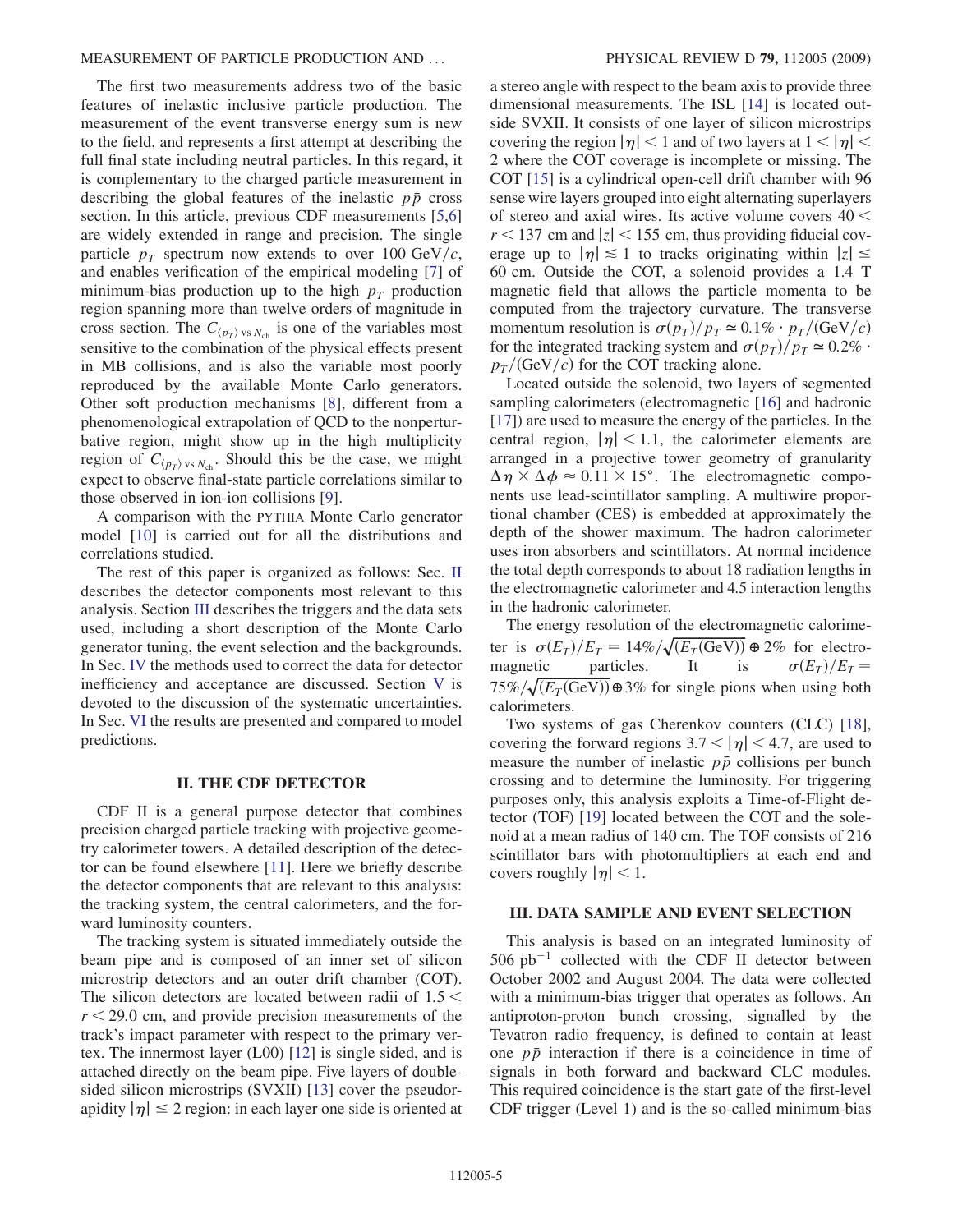trigger. CDF uses a three-level trigger system that selects events to be recorded to tape at  $\sim$ 75 Hz from the bunch crossing rate of approximately 2.5 MHz. The minimumbias trigger is rate limited at Level 1 in order to keep the Level 3 output at 1 Hz. A total of about  $16 \times 10^6$  bunch crossings was recorded.

Part of the analysis also uses data collected with a high multiplicity trigger that selects events that passed the minimum-bias trigger precondition and in addition have a large number of primary charged particles. It functions at Level 1 by selecting events with at least 14 hit bars in the TOF system, a hit being defined as the coincidence of two signals from the photomultipliers at the two ends of each bar. At Level 3 this trigger requires at least 22 reconstructed tracks converging to the event vertex. The threshold of 14 TOF signals was selected as the highest compatible with a fully efficient trigger for events with offline charged particle multiplicity  $\geq 22$ . The latter threshold was dictated by the statistics available in Run I and that expected for Run II. This data sample consists of about 64000 triggered events.

For transverse energy measurements, only part of the MB sample was used. Only runs with initial instantaneous luminosity below  $50 \times 10^{30}$  cm<sup>-2</sup> s<sup>-1</sup> have been kept in order to reduce the effects of event pile-up in the calorimeters. The total number of bunch crossings accepted in this subsample is about  $11 \times 10^6$ . The average instantaneous luminosities of the two MB samples are roughly  $17 \times$  $10^{30}$  cm<sup>-2</sup> s<sup>-1</sup> for the energy subsample and  $20 \times$  $10^{30}$  cm<sup>-2</sup> s<sup>-1</sup> for the full sample.

An offline event selection is applied to the recorded sample of minimum-bias triggered events. Events that contain cosmic-ray candidates, identified by the combination of tracking and calorimeter timing, are rejected. Only those events collected when all the detector components were working correctly are included in the final reduced data sample.

#### A. Event selection

Primary vertices are identified by the convergence of reconstructed tracks along the z-axis. All tracks with hits in at least two COT layers are accepted. No efficiency correction is applied to the tracks used for this task. Vertices are classified in several quality classes: the higher the number of tracks and their reconstruction quality (Sec. IVA), the higher the class quality assigned to the vertex. For vertices of lowest quality (mainly vertices with one to three tracks) a requirement that they be symmetric is added, i.e. there must be at least one track in both the positive and negative rapidity regions for the vertex to be accepted as primary. In other words, the quantity  $\int (N^+ (N^-)/(N^+ + N^-)$ , where  $N^{\pm}$  is the number of tracks in the positive or negative  $\eta$  hemisphere, cannot equal one.

Events are accepted that contain one, and only one, primary vertex in the fiducial region  $|z_{\text{vtx}}| \leq 40$  cm centered around the nominal CDF  $z = 0$  position. This fiducial interval is further restricted to  $|z_{\text{vtx}}| \le 20$  cm when measurements with the calorimeter are involved.

The event selection described contains an unavoidable contamination due to multiple vertices when the separation between vertices is less than the vertex resolution in the z-coordinate, which is about 3 cm. A correction for this effect is discussed in Sec. VI.

#### B. Trigger and vertex acceptance

Because of small inefficiencies in the response of the CLC detector, the minimum-bias trigger is not 100% efficient. The efficiency has been evaluated by monitoring the trigger with several central high transverse energy triggers, such as those containing a high  $p_T$  track, a central high  $p_T$ electron, or a central high  $E_T$  jet. The results show that the trigger efficiency increases with the increase of some global event variables such as central multiplicity and central sum  $E_T$ .

On the other hand, the total acceptance (including the efficiency) of the trigger has been measured by comparing it with a sample of zero-bias events collected during the same period. The zero-bias data set is collected without any trigger requirements, simply by starting the data acquisition at the Tevatron radio-frequency signal. The results are in agreement with previous studies [\[20\]](#page-23-19) and indicate that the efficiency depends on a number of variables, most of which in some way are related to the number of tracks present in the detector: number of beam interactions, number of tracks, instantaneous luminosity and the CLC calibration. We parametrized the dependence on these variables so that a correction can be applied on an event-by-event basis.

The total MB trigger acceptance increases linearly with the instantaneous luminosity. As a function of the number of tracks, the acceptance is well represented by a typical turn-on curve starting at about 20% (two tracks) and reaching its plateau with a value between 97 and 99% for about 15 tracks.

As stated above, the present analysis includes data collected with the high multiplicity trigger previously described. The offline selection for these data is the same as that for the minimum-bias. Events from the high multiplicity trigger are accepted if they have reconstructed charged track multiplicity at Level 3 greater than or equal to 22. This value is a compromise between the desire for larger statistics in the multiplicity region where the cross section drops and the available trigger bandwidth. The trigger efficiency for this multiplicity is higher than 97%.

The primary vertex recognition efficiency for the MB data sample is evaluated in two ways: by comparing the number of expected vertices on the basis of the instantaneous luminosity and by using a Monte Carlo simulation with multiple  $p\bar{p}$  interactions. This efficiency was studied as a function of various event variables and found to be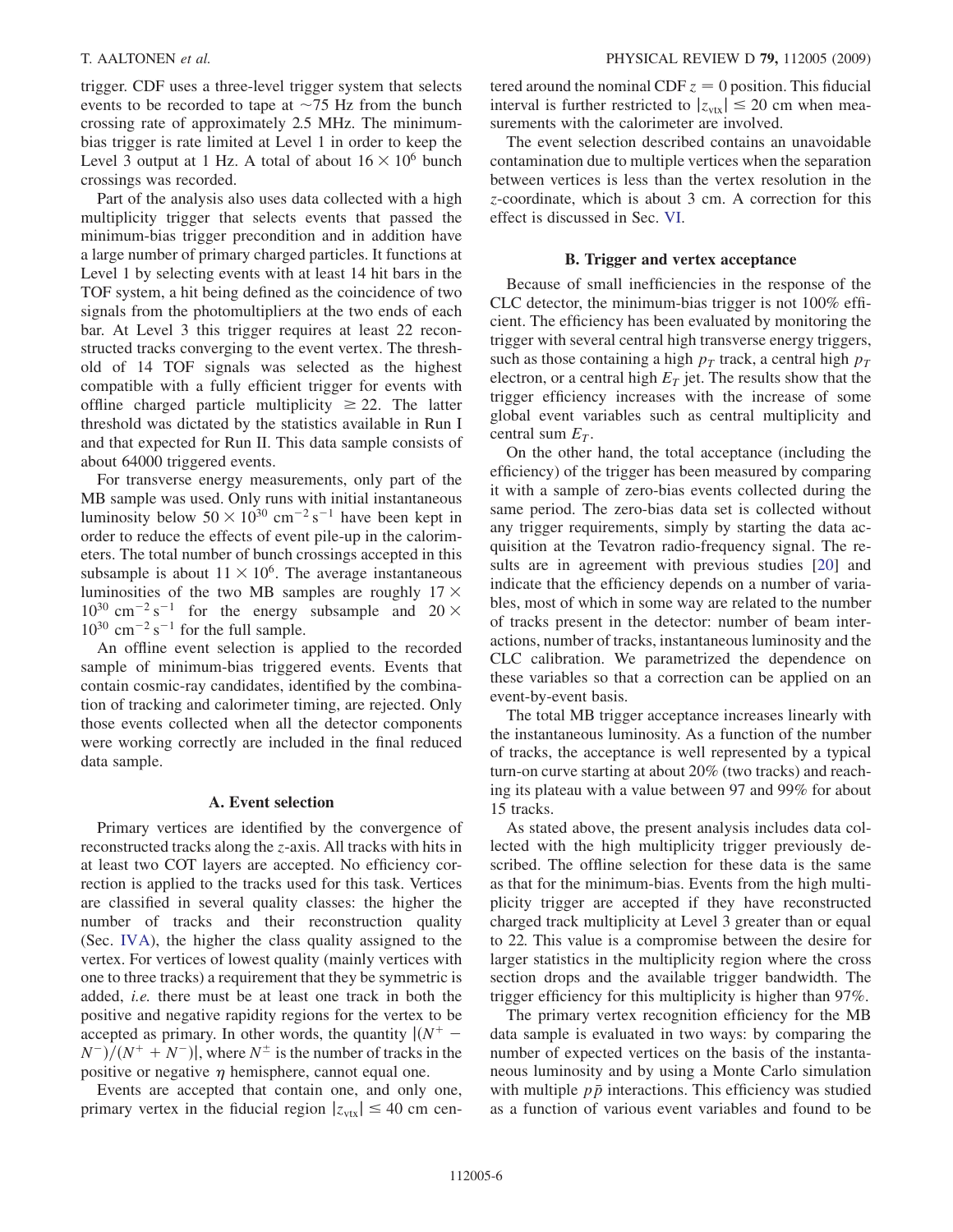roughly flat for  $|z| \leq 40$  cm, but strongly dependent on the number of interactions in the bunch crossing and on the number of tracks available for vertex clustering. Therefore the efficiency has been parametrized as a function of the number of tracks and of the instantaneous luminosity.

Because of their dependence on the number of tracks in the bunch crossing, a variable closely related to the event particle multiplicity, both the trigger and the vertex efficiencies affect not only the total cross section but also the shape of inclusive distributions. The efficiency values are computed on an event-by-event basis, and are common to all the distributions analyzed.

#### C. Backgrounds

Diffractive events, with final-state particles mostly confined in the forward regions, may have some activity in the central region that enters as a background in our sample. By assuming the following indicative values  $\sigma_{ci}/\sigma_{sd}/\sigma_{dd} = 44.4/10.3/7.0$  mb for the centralinelastic, single-, and double-diffractive cross sections [\[21\]](#page-23-20), respectively, and knowing the relative CLC acceptances, we estimate their contribution to the MB cross section to be approximately 6%. Roughly the same conclusion was drawn by analyzing a sample of diffractive events generated with the PYTHIA simulation and passed through a MB trigger simulation. Considering that in about half of the diffractive events no primary vertex is reconstructed, we estimate that diffractive production forms up to 3.4% of our MB sample and is concentrated in the region of low-charged particle multiplicity and low  $\sum E_T$ .

For the energy measurements, the presence of calorimeter towers with significant energy deposits not due to particles originating from the  $p\bar{p}$  interaction was checked. In a sample of zero-bias events, after requiring no reconstructed tracks and no signal in the CES, about 0.002 towers per event were found above the pedestal threshold. This number increases with the instantaneous luminosity and is attributed to real particles crossing the calorimeter, probably scattered back from the forward calorimeters. The resulting average energy per event was subtracted from the measurement of each event  $\sum E_T$ .

#### D. The monte carlo sample

A sample of simulated Monte Carlo (MC) events about twice the size of the data was generated with PYTHIA version 6.216 [\[22\]](#page-23-21), with parameters optimized for the best reproduction of minimum-bias interactions. PYTHIA Tune A [[3](#page-23-2)] describes the MB interactions starting from a leading order QCD  $2 \rightarrow 2$  matrix element augmented by initial- and final-state showers and multiple parton interactions [\[23\]](#page-23-22), folded in with CTEQ5L parton distribution functions [[24](#page-23-23)] and the Lund string fragmentation model [\[25\]](#page-23-24). To model the mixture of hard and soft interactions, PYTHIA introduces a  $\hat{p}_{T^0}$  cutoff parameter [[26](#page-23-25)] that regulates the divergence of the 2-to-2 parton-parton perturbative cross section at low momenta. This parameter is used also to regulate the additional parton-parton scatterings that may occur in the same collision. Thus, fixing the amount of multiple-parton interactions (i.e., setting the  $p_T$  cutoff) allows the hard 2-to-2 parton-parton scattering to be extended all the way down to  $p_T$ (hard) = 0, without hitting a divergence. The amount of hard scattering in simulated MB events is, therefore, related to the activity of the so-called underlying event in the hard scattering processes. The final state, likewise, is subject to several effects such as the treatments of the beam remnants and color (re)connection effects. The PYTHIA Tune A results presented here are the predictions, not fits.

The MC sample used for all the efficiency and acceptance corrections was generated with Tune A and  $\hat{p}_{T^0}$  = 1.5 GeV/ $c$ . This tuning was found to give a similar output as the default ( $\hat{p}_{T^0} = 0$ ) with only slightly better reproduction of the high  $p_T$  particles and a somewhat larger particle multiplicity distribution.

The definition of primary particles was to consider all particles with mean lifetime  $\tau > 0.3 \times 10^{-10}$  s produced promptly in the  $p\bar{p}$  interaction, and the decay products of those with shorter mean lifetimes. With this definition strange hadrons are included among the primary particles, and those that are not reconstructed are corrected for. On the other hand, their decay products (mainly  $\pi^{\pm}$  from  $K_S^0$ decays) are excluded, while those from heavier flavor hadrons are included.

A run-dependent simulation with a realistic distribution of multiple interactions was employed. Events were fully simulated through the detector and successively reconstructed with the standard CDF reconstruction chain. The simulation includes the CLC detectors used to trigger the MB sample.

The MC sample agrees with data within 10% for inclusive charged-particle  $p_T$  up to about 20 GeV/c (see Fig. [6](#page-16-0)), and  $\eta$  distributions. A discussion on how well the MC sample reproduces the rest of the data can be found in Sec. VI.

#### IV. TRACKING AND ENERGY CORRECTIONS

This section describes the procedures adopted to correct the data for detector inefficiencies and limited acceptance, and for reconstruction errors. First, charged particle tracks are selected in such a way as to remove the main sources of background such as secondary particles and misidentified tracks (Sec. IVA). The tracking efficiency is then computed for the selected tracks, and an appropriate correction is applied to the data distributions (Sec. IV B). The measurement of  $\sum E_T$  requires a careful evaluation of the calorimeter intrinsic response and acceptance, and of other distorting effects, especially in the lower  $E_T$  range. A correction for each of these effects is described in Sec. IV C and is applied to the data.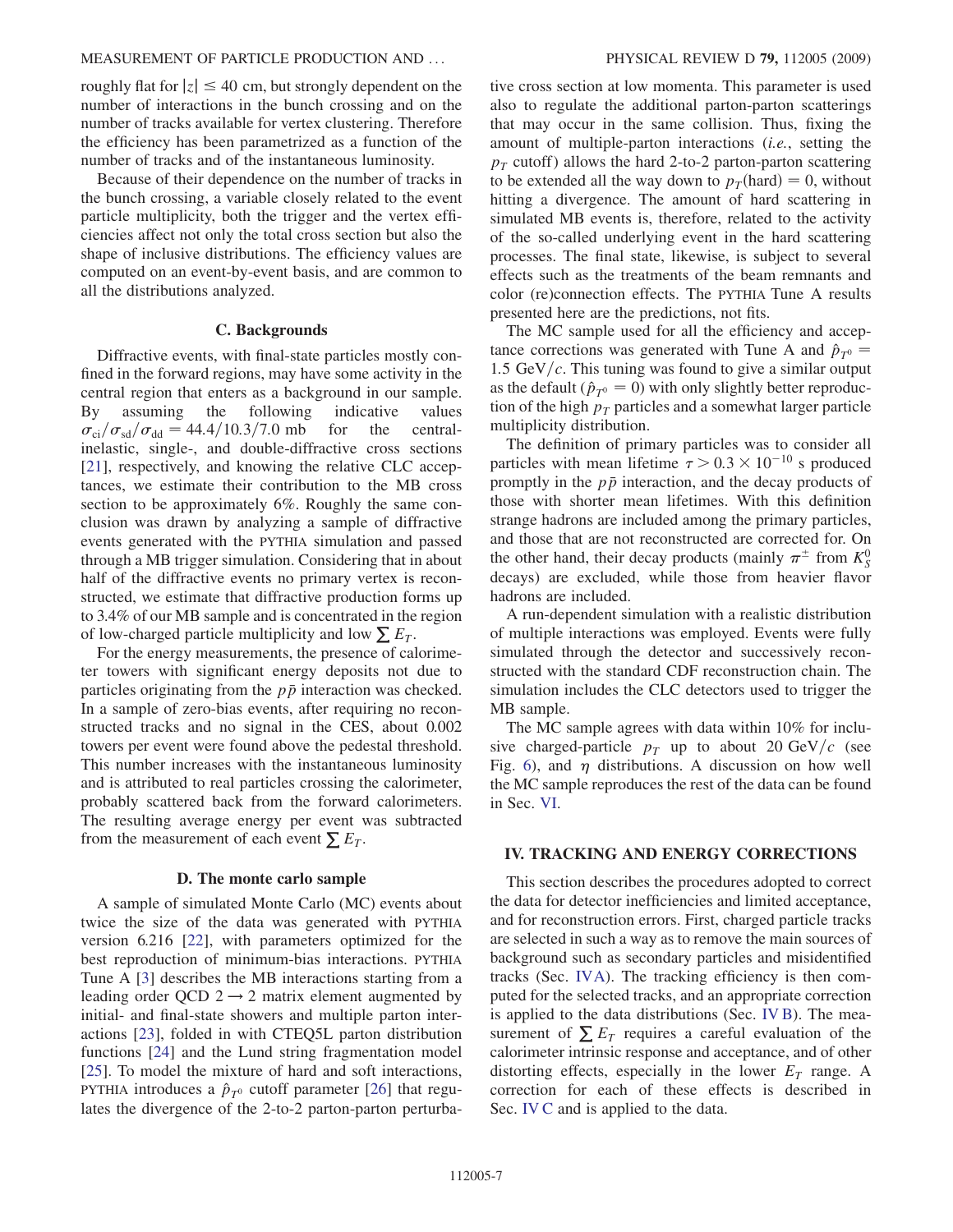#### A. Track selection and acceptance

Reconstructed tracks are accepted if they comply with a minimal set of quality selections including a minimum number of hits, both in axial and stereo layers of the COT. These requirements are made more stringent if no hits in the silicon detectors are used.

All tracks are required to originate in a fiducial region in the plane  $(d_0; \Delta z)$ , where  $d_0$  is the nearest distance, projected in the transverse plane, between the track extrapolation and the beam axis;  $\Delta z$  is the distance between the point of closest approach of the track to the z-axis and the z-coordinate of the event vertex. The actual region selected in the  $(d_0; \Delta z)$  plane depends on the track itself. Tracks reconstructed including the information from silicon detectors are selected within  $d_0 < 0.1$  cm; those reconstructed with no information from the silicon detectors have worse resolution in  $d_0$ , and are accepted if  $d_0$  < 0:5 cm. A similar selection criterion is used along the beam axis:  $\Delta z < 1$  cm for tracks with silicon information and  $\Delta z$  < 2 cm for the remaining tracks. These track selection criteria are used to select primary tracks, and were determined from MC simulation as the ones that maximize the ratio of primary to secondary particles.

As a further requirement, primary charged particles must have a transverse momentum greater than  $0.4 \text{ GeV}/c$  and pseudorapidity  $|\eta| \leq 1$  in order to optimize the efficiency and acceptance conditions. The track sample used in this analysis is therefore very different from the one used to reconstruct the event vertex.

The number of primary charged particles in the event after the above selection is defined as the event multiplicity  $N_{\text{ch}}$ .

#### B. Tracking efficiency

The detector acceptance and the tracker efficiency have been analyzed with the aim of estimating a correction to each inclusive distribution presented in the paper. For each track, the multiplicative correction is computed using MC as

<span id="page-10-0"></span>
$$
C(p_T, N_{\text{ch}}) = \frac{N_{\text{primary}}^{\text{GEN}}(p_T, N_{\text{ch}}) \text{ in } |\eta| < 1}{N_{\text{primary}}^{\text{REC}}(p_T, N_{\text{ch}}) \text{ in } |\eta| < 1},\tag{1}
$$

where  $N_{\text{primary}}^{\text{REC}}$  is the number of tracks reconstructed as primary and  $N_{\text{primary}}^{\text{GEN}}$  the number of generated primary charged particles. This correction factor includes the track detection and reconstruction efficiency, the correction for the contamination of secondary particles (particle interaction, pair creation), particle decays and misidentified tracks (in MC, reconstructed tracks that do not match to a generated charged particle).

The tracking efficiency is strongly dependent on the number of tracks with a trajectory passing close to the event vertex. To avoid biases due to an incorrect multiplicity distribution in the MC generator, the correction factor was evaluated, as a function of  $p<sub>T</sub>$ , in ten different ranges of track multiplicity.

The tracking efficiency is the largest contribution to C. It is about 70% at  $p_T = 0.4$  GeV/c and increases to about 92% at 5 GeV/c, where it reaches a plateau.

The fraction of secondary and misidentified tracks ranges between 1 and 3% over the whole spectrum. The final correction is roughly flat in  $\eta$  and  $\phi$ , and shows two broad peaks in z that correspond to the edges of the silicon detector barrels.

The total correction, as defined in Eq. [\(1](#page-10-0)), includes also the smearing correction for very high  $p_T$  tracks, where the small curvature may be a source of high dispersion in the reconstructed  $p_T$  value, and introduces a significant deviation with respect to the generated  $p_T$ .

The measured track  $p<sub>T</sub>$  distribution is corrected by weighting each track that enters the distribution by the correction (computed at the  $p_T$  and  $N_{ch}$  values corresponding to that specific track) and by the event-related acceptances (trigger and vertex efficiency and diffractive event subtraction described in Sec. III B and III C).

To illustrate the effect of the convolution of all the corrections on the final distribution, the ratio of the fully corrected to the raw distributions is shown in Fig. [1.](#page-10-1) The correction decreases from 1.6 at  $p_T = 0.4 \text{ GeV}/c$  to 1.05 above 100 GeV/ $c$ .

The  $C_{\langle p_T \rangle \text{ vs } N_{\text{ch}}}$  dependence (presented in Sec. VI B) requires a specific two step correction procedure. First, for each data point at fixed  $N_{ch}$ , the correction to the  $\langle p_T \rangle$  is evaluated and  $\langle p_T \rangle$  is corrected accordingly. In a second step, a correction is applied for the smearing of the multiplicity of the events. Using MC, a matrix is generated that contains the probability P that an event with  $n_r$  reconstructed tracks was actually generated with  $n_e$  particles:

$$
\langle p_T \rangle_{n_r=m} = \sum_{i}^{n_g} (\langle p_T \rangle_{n_r=i} \cdot P_{n_r=m}^{n_g=i}), \tag{2}
$$

where  $m$  and  $i$  refer to the reconstructed and generated multiplicity bin, respectively. In doing this it is assumed that, for all multiplicities, the average  $p<sub>T</sub>$  of events with  $n_e = n$  generated tracks is the same as that of the events

<span id="page-10-1"></span>

FIG. 1 (color online). Ratio of the corrected to uncorrected  $p_T$ distributions. The correction is roughly flat for  $p_T > 10 \text{ GeV}/c$ .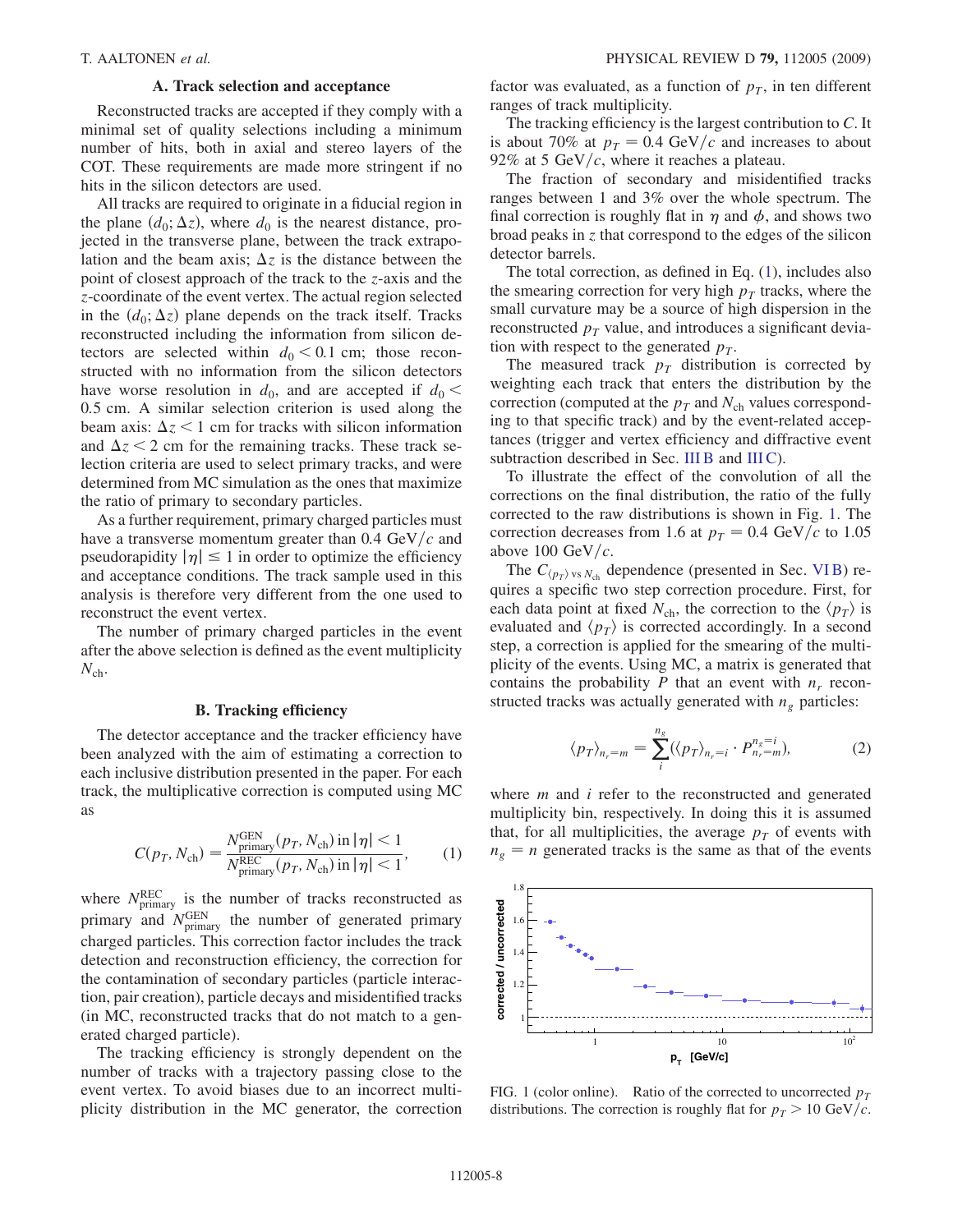with  $n_r = n$  reconstructed tracks. This is indeed the case after the absolute correction on  $\langle p_T \rangle$  is applied.

#### C. Calorimeter response and correction of the  $\sum E_T$ distribution

The transverse energy is computed in the limited region  $|\eta|$  < 1 as the scalar sum over the calorimeter towers of the transverse energies in the electromagnetic and hadronic compartments:

$$
\sum E_T = \sum_{\text{towers}} E_{\text{tower}} \sin(\theta_{\text{tower}}),\tag{3}
$$

where  $\theta_{\text{tower}}$  is the polar angle measured with respect to the direction of the proton beam from the actual primary vertex position. Towers with less than 100 MeV deposition are not included in the sum.

CDF calorimetry is optimized for the measurement of high energy depositions and the analysis of its energy response is not usually performed below a few GeV. In this paper the total  $\sum E_T$  distribution is pushed down below this limit and a specific study of the energy correction extension had to be done.

The calorimeter response to single charged particles was checked to be well represented by the simulation down to a track  $p<sub>T</sub>$  of about 400 MeV/c. The simulation of the energy deposition of neutral particles is assumed to be correct. Since the fraction of charged and neutral energy produced in data and in our MC sample agree fairly well, we rely on MC simulation to measure down to  $\sum E_T$  = 1 GeV the integrated calorimeter response to the total energy deposited.

The list of corrections applied to the data  $\sum E_T$  distribution is the following. All corrections are made after the calibration of the calorimeters.

- (1) Tower relative correction. The response to the energy entering each calorimeter tower was measured with MC as a function of the  $\eta$  of the tower and of the z coordinate of the primary vertex and then normalized to the value obtained for the tower with the best response. This correction is introduced to make the calorimeter response flat in  $\eta$  and vertex z.
- (2) Absolute correction for the calorimeter response to the total energy released in each event. This is calculated, using MC, as the ratio of the  $\sum E_T$ reconstructed in the calorimeter and corrected for the tower relative response in  $(\eta; z)$ , to the sum of the transverse energies of the generated primary particles in  $|\eta|$  < 1 whose trajectory extrapolates to the same region. The calorimeter response as a function of  $\sum E_T$  is shown in Fig. [2.](#page-11-0)
- (3) Correction for the different geometrical acceptance of the calorimeter to events in different positions along the z axis as a function of the z coordinate of the event vertex. This correction ranges from 1 at  $z = 0$  cm to about 0.9 at  $|z| = 20$  cm.
- (4) Correction for undetected charged particles that curl in the magnetic field and do not reach the calorimeter. The average energy due to low  $p_T$  charged particles, estimated from MC, as a function of the event  $\sum E_T$ , is added to each event.
- (5) Correction for unresolved event pileup. Our rundependent MC sample represents well the average number of multiple interactions. This was checked by plotting the ratios of the  $\sum E_T$  distributions at high luminosity to the low luminosity ones. A correction was applied by weighting each event by the ratio of the  $\sum E_T$  distribution of the events with only one generated interaction to the distribution of events with only one reconstructed interaction. The correction is done for five different ranges of instantaneous luminosity. This weight ranges from about 0.9 to about 1.1.
- (6) Correction for trigger and vertex acceptance and for contamination of diffractive events described in Sec. III B and III C, respectively. These corrections are applied on an event-by-event basis as weights on the  $\sum E_T$  of the events entering the final distribution.

In terms of the calorimeter response (Fig. [2\)](#page-11-0), the region below about 5 GeV is the most critical. The reliability of MC in evaluating the calorimeter response was checked for charged particles—against the single particle response measured from data. A more detailed discussion can be found in Sec. V D and leads to a systematic uncertainty as high as 15% on the  $\sum E_T$  measurement in this region.

Finally, an unfolding correction for the spread of the events with  $\sum E_T$  due to the finite energy resolution is applied. The unfolding is carried out in three steps. (a) An unfolding factor defined as

$$
U(E_T^{\text{gen}}, E_T^{\text{rec}}) = \frac{N_{\text{ev}}(\sum E_T^{\text{gen}})}{N_{\text{ev}}(\sum E_T^{\text{rec},\text{corrected}})},\tag{4}
$$

where "gen" and "rec" indicate, respectively, the generated and the reconstructed values, is extracted from MC; (b) in order to avoid biases due to the fact that the MC does not perfectly reproduce the data, PYTHIA Tune A is reweighted until it accurately follows the data  $\sum E_T$  distri-

<span id="page-11-0"></span>

FIG. 2 (color online). Calorimeter response as a function of the event  $\sum E_T$ . The systematic uncertainty is shown as a band.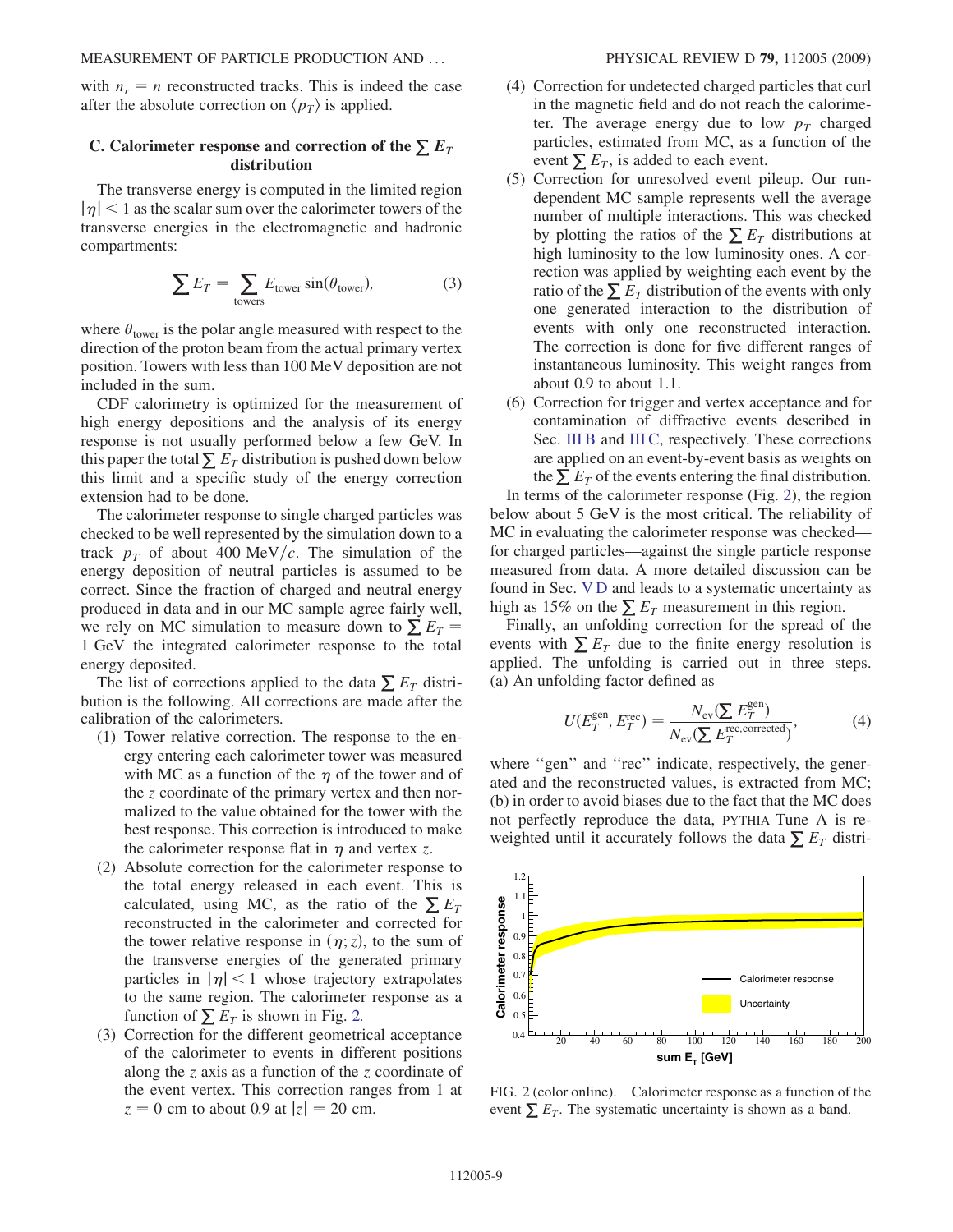<span id="page-12-0"></span>

FIG. 3 (color online). The unfolding factor of the  $\sum E_T$  distribution. The uncertainty is taken as one half of the maximum variation obtained when adding and subtracting the statistical uncertainty to the MC distributions from which the unfolding is computed.

bution; (c) a new unfolding factor is computed from the reweighted MC sample and is applied to the corrected data distribution.

The unfolding factor U as a function of the event  $\sum E_T$  is shown in Fig. [3.](#page-12-0) The final corrected  $\sum E_T$  distribution is therefore obtained as

$$
N_{\text{ev}}^{\text{corrected}} = \frac{C_5 \cdot U}{C_6} N_{\text{ev}}^{\text{raw}} \left( \frac{\sum E_T}{C_1 \cdot C_2 \cdot C_3} + C_4 \right), \quad (5)
$$

where  $N_{\rm ev}^{\rm corrected}$  and  $N_{\rm ev}^{\rm raw}$  refer to the number of events in the corrected and raw distributions, respectively.  $C_n$  refers to the n-th correction in the numeration given above.

#### V. SYSTEMATIC UNCERTAINTIES

The selection criteria applied to the data set, as well as the procedures and the MC generator used to correct for the distortions of the apparatus, efficiency, acceptance limitation, etc. are sources of systematic uncertainties. Each source may affect the final distributions in different ways. A description of potential sources of uncertainty, and the methods used to calculate their contributions to the systematic uncertainties on the final results is presented in the following. Table [I](#page-12-1) shows a summary of the systematic uncertainties.

TABLE I. Summary of the systematic uncertainties.

<span id="page-12-1"></span>

| Source/Distribution    |             |             | $N_{\text{tracks}}$ ( $p_T$ ) event $\langle p_T \rangle$ $N_{\text{events}}$ ( $\sum E_T$ ) |
|------------------------|-------------|-------------|----------------------------------------------------------------------------------------------|
| Luminosity and Trigger | 6%          |             | 6%                                                                                           |
| Vertex                 | $0 - 0.6\%$ | $0 - 0.5\%$ | $0 - 2\%$                                                                                    |
| Diffractive events     | $0 - 0.5\%$ | $0 - 1\%$   | $0 - 8\%$                                                                                    |
| MC tuning              | $1 - 4\%$   | $< 1\%$     | $5 - 15%$                                                                                    |
| Method                 | $1\%$       |             |                                                                                              |
| Lost $E_T$             |             |             | $1\%$                                                                                        |
| Pile-Up                |             |             | $0 - 3\%$                                                                                    |

#### A. Integrated luminosity, trigger efficiency

There is an overall global 6% systematic uncertainty on the effective time-integrated luminosity measurement [\[27\]](#page-24-0) that is to be added to all the cross section measurements.

Since the trigger uses the same subdetectors as the luminosity measurement, the uncertainty on the trigger efficiency is already included in the systematic uncertainty on the integrated luminosity measurement.

#### B. Vertex selection and efficiency

The final cross sections depend on the correction for vertex reconstruction inefficiency that was evaluated with MC. This correction, applied to the MC sample itself, returns a number of reconstructed vertices that differs by 0.2% from the number of generated ones. The variation on the track  $p_T$  distribution from this effect is minor: it has a maximum of 0.6% at  $p_T = 1$  GeV/c and is negligible above 5 GeV/c. On the event  $\langle p_T \rangle$  the variation is about 0.5% in the multiplicity region between 1 and 5. On the  $\sum E_T$  distribution it is larger: from 2% at  $E_T = 1$  GeV to a negligible value above 6 GeV.

#### C. Background of diffractive events

There are two possible uncertainties on the correction for the contamination of diffractive events: the value of the diffractive cross section with respect to the inelastic nondiffractive one, and the average number of diffractive particles in the COT region. We let the contribution of diffractive events in MB vary from 5 to 7% and the average multiplicity from 1.0 to 1.4 tracks per event. These values are estimates of the contribution of diffractive processes to the inelastic central production. We take as the uncertainty the maximum variation obtained, which is about 30% of the correction itself. The correction piles up in the low multiplicity region. This uncertainty affects the track cross section by <0.5% at  $p_T < 1$  GeV/c, the event  $\langle p_T \rangle$  by less than 1% in the first two multiplicity bins, and the  $\sum E_T$ cross section by 8 to 1% in  $\sum E_T < 10$  GeV.

#### D. Uncertainties related to the MC generator

The Monte Carlo modeling of any of the kinematic distributions of particles always introduces an uncertainty on the corrections when the data distributions are not well reproduced. To evaluate this uncertainty, a second sample of events was simulated with the same Monte Carlo generator but different tuning (tune DW [\[28\]](#page-24-1)). This tuning, when employed for MB production, yields less energy per event than both data and Tune A.

The track reconstruction has a small, but non zero, inefficiency in any kinematic variable. The difference produced by different PYTHIA configurations on the final corrected distributions is taken as a systematic uncertainty. We find that the corrected track  $p_T$  distribution varies by 1 to 4% and the  $C_{\langle p_T \rangle \text{ vs } N_{\text{ch}}}$  dependence varies by less than 1%.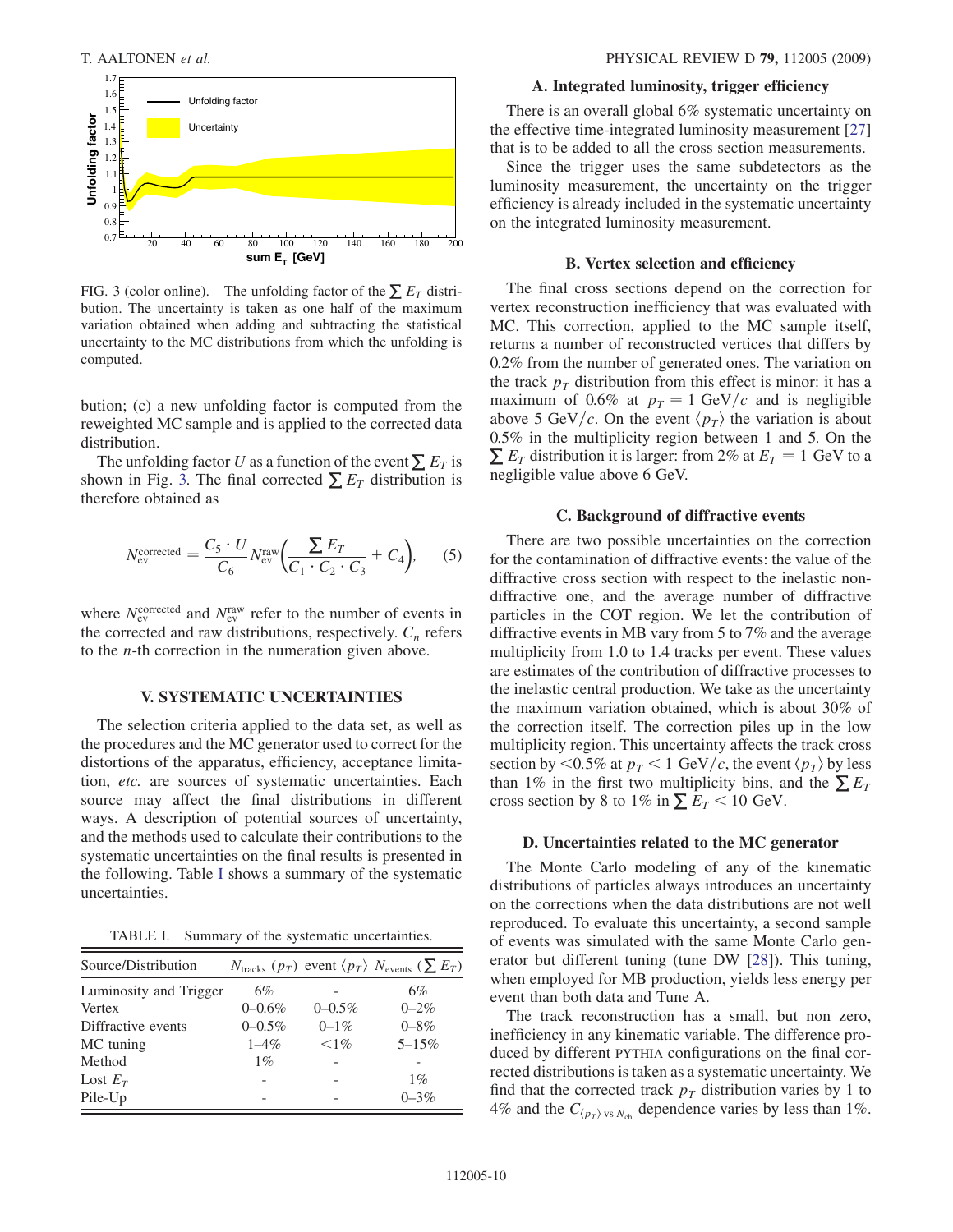To avoid biases due to an incorrect multiplicity distribution in the MC generator, the correction was evaluated in different multiplicity bins. We compare the distributions corrected inclusively (integrating over all particle multiplicities) and differentially with respect to the multiplicity, and we find a relative difference of about 1% over the whole  $p_T$  spectrum.

Another uncertainty is due to the contamination of secondary particles. To address this effect, our selection (track  $d_0$  and  $\Delta z$ ) is varied both in data and MC and the resulting average number of tracks is compared. No significant variations were observed, after correction, on the average multiplicity.

For the energy measurement, the largest uncertainty is due to the simulation of neutral particles, including the detector simulation and the particle generator. There is no way to disentangle these effects, but their combination may be reflected by a different fraction of neutral energy in MC and in data. This, in turn, may affect the global correction since the energy from neutral particles has a higher calorimeter response than the energy from charged particles. The observed difference in neutral fraction from 0.42 to 0.48 (average values) in data, with respect to MC, corresponds to a variation in the calorimeter response to  $\sum E_T$ by 2%.

We take the difference between the  $\sum E_T$  distributions corrected with different MC tunings as the uncertainty due to the generator. The uncertainty is about 15% at  $E_T$  < 5 GeV, drops to about 5% at 10 GeV and then remains roughly constant. Note that, at least in part, this uncertainty includes the previous one concerning the simulation of neutral particles.

The uncertainty on the amount of energy per event due to low  $p_T$  looping charged particles depends directly on the generator because the region of lower momenta is difficult to compare to data. The two PYTHIA tunings that we employ give a difference of about 1% in  $\sum E_T$  over the whole spectrum, which corresponds to about the same uncertainty on the distribution shape.

#### E. Uncertainties originating from event pileup

Finally, there is an uncertainty due to unresolved pileup of events within 3 cm to each other along the beam line. None of the algorithms that we tried was able to separate these overlaps efficiently.

The impact on  $N_{ch}$  was estimated by comparing the average multiplicity at different instantaneous luminosities and it was found to be  $\leq 0.15$  tracks per event, this being the difference in multiplicity between lowest and highest luminosity regions (Fig. [4\)](#page-13-0). For the uncertainty on the total number of particles in the whole MB sample, we take the difference in multiplicity between the lower and the average luminosity: about 0.04 tracks per event, corresponding to  $\leq$ 1% of the average raw multiplicity.

<span id="page-13-0"></span>

FIG. 4 (color online). The raw event average charged particle multiplicity as a function of the instantaneous luminosity. The line represents a linear fit (with slope equal to  $0.0022 \pm 0.0003$ ). The uncertainty is statistical only.

The contribution from such events has been taken into account when counting the number of events that enter the cross section calculation (Sec. VI A), but an uncertainty on the correction remains. It amounts to 0.005 tracks per event, which corresponds to a variation of 0.1% of the total MB cross section.

The impact on the average track  $p<sub>T</sub>$  is negligible; the maximum variation observed when varying the luminosity is about 0.004 GeV/ $c$ . The uncertainty on the shape of the distribution is therefore negligible.

The effect on  $C_{\langle p_T \rangle \text{ vs } N_{\text{ch}}}$  is also negligible. This becomes clearer when considering that since the effect on the  $p<sub>T</sub>$  is almost zero, any variation could only be due to the reallocation of events along the multiplicity axis. The ratio of two plots from samples of high and low luminosities shows negligible variation.

In the case of the energy measurement, the effect of undetected pileup is much larger and was corrected for (Sec. VI C), but a small uncertainty still remains on the correction itself due to the uncertainty on the calibration of the MC pileup process.

We may assume that there is no pile-up below a given luminosity (e.g.,  $10 \times 10^{30}$  cm<sup>-2</sup> s<sup>-1</sup>) and use this low luminosity sample to compare to our distribution. The ratio of the two is compatible with unity. However, although the pileup probability in the low luminosity sample is small  $(< 1\%)$ , it is not negligible. We may then assume an uncertainty proportional to that of the MB inelastic nondiffractive cross section used by the MC generator. By assuming conservatively an uncertainty of the MB inelastic nondiffractive cross section used by the MC generator of 6 mb, we calculate that this is equivalent to a variation in the sample average luminosity of  $2.5 \times 10^{30}$  cm<sup>-2</sup> s<sup>-1</sup>, which would be reflected as a  $\Delta(\sum E_T)$  of  $\pm 0.04$  GeV. This, in turn, corresponds to an uncertainty on the distribution of  $\langle 3\%$  at  $E_T = 2$  GeV and negligible at  $E_T >$ 4 GeV.

#### F. Total systematic uncertainties

All the sources of uncertainty mentioned in Sec. V add up to the total systematic uncertainty that we attribute to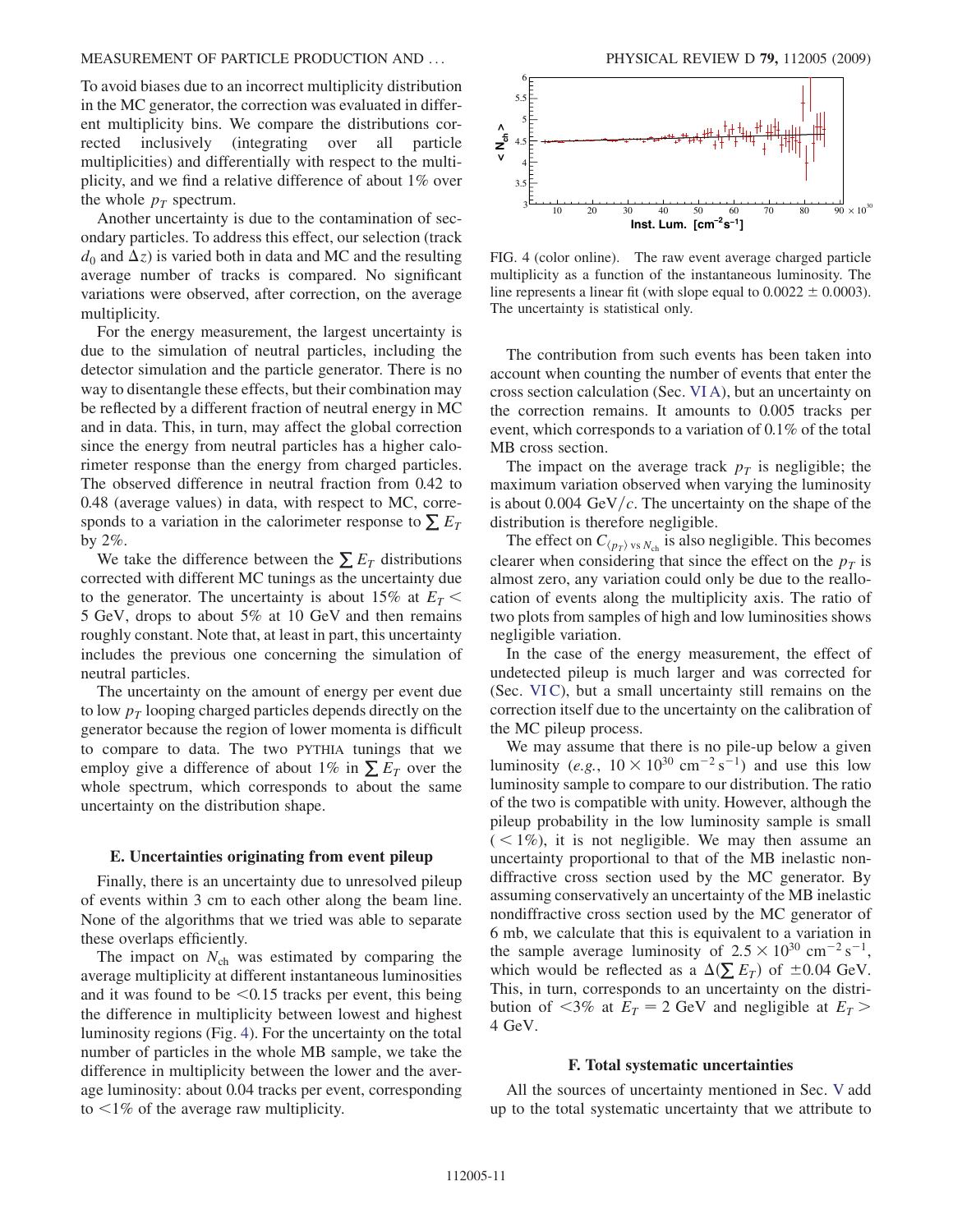each distribution as shown in the relative plots. Those originating from MC are added linearly, and their sum is added in quadrature with the others. Uncertainties arising due to the finite MC statistics used to calculate the corrections are represented in the error bars on the data points; their contribution is about 50%. For the track  $p<sub>T</sub>$  distribution, the summed systematic uncertainties range between 3% and 6%, for the  $C_{\langle p_T \rangle \text{ vs } N_{\text{ch}}}$  correlation from negligible values up to 1.5%, and for the  $E<sub>T</sub>$  distribution from 5% to 25%. These numbers do not include the 6% uncertainty on the integrated luminosity.

It is worth noting that in this paper the measurements of  $p_T$  and  $\Sigma E_T$  spectra are pushed down to very low particle energies. CDF II has limited sensitivity in these regions, so that the correction must necessarily rely heavily on simulation.

#### VI. RESULTS

#### A. Track  $p_T$  cross section

<span id="page-14-0"></span>The single particle invariant cross section per unit phasespace element is defined as

$$
E\frac{d^3\sigma}{dp^3} = \frac{d^3\sigma}{p_T dp_T d\phi dy},\tag{6}
$$

where  $E$ ,  $p$ , and  $y$  are the particle energy, momentum, and rapidity, respectively. The charged-particle  $p_T$  distributions in bins of  $\eta$  and  $\phi$  have the same shape and mean values. Therefore the cross section factorizes in  $\phi$  and y and we may write the invariant  $p<sub>T</sub>$  differential form as

$$
E\frac{d^3\sigma}{dp^3} = \frac{d^3\sigma}{p_T\Delta\phi\Delta ydp_T} = \frac{N_{\text{poles}}/(\varepsilon \cdot A)}{\mathcal{L}p_T\Delta\phi\Delta ydp_T},\qquad(7)
$$

where  $N_{\text{pcles}}$  is the raw number of charged particles that is to be corrected for all efficiencies,  $\varepsilon$ , and acceptance A.  $\mathcal L$ is the effective time-integrated luminosity of the sample.

The accepted region in  $\Delta y$  is calculated from the  $\eta$  for each charged track, always assuming the charged pion mass. To obtain a number of tracks per unit rapidity interval, each track is weighted by  $1/2y$  evaluated at  $\eta =$ 1. This procedure introduces a bias that could be avoided only by assigning the correct particle mass to all the reconstructed tracks, which is not possible experimentally. Using MC, it was estimated that this bias is at most 5% at  $p_T = 0.4 \text{ GeV}/c$ , and becomes negligible above 5 GeV/ $c$ . This estimate has in turn an uncertainty that is difficult to estimate due to the lack of measurements of the relative abundance of particles in MB data.



FIG. 5 (color online). Left upper plot: the track  $p<sub>T</sub>$  differential cross section is shown. The error bars describe the uncertainty on the data points. This uncertainty includes the statistical uncertainty on the data and the statistical uncertainty on the total correction. A fit to the functional form in Eq. ([8\)](#page-15-0) in the region of  $0.4 < p<sub>T</sub> < 10 \text{ GeV}/c$  is also shown for the data used in the 1988 analysis [[5](#page-23-4)] at the center of mass energy of 1800 GeV (dashed line). A fit with a more complicated function [Eq. ([9\)](#page-15-1)] is shown as a continuous line. The fit to the 1800 GeV data is scaled by a factor 2 to account for the different normalization. In the plot at the bottom, the systematic and the total uncertainties are shown. The total uncertainty is the quadratic sum of the uncertainty reported on the data points and the systematic uncertainty. The right-hand side plots show the same distributions but with a logarithmic horizontal scale.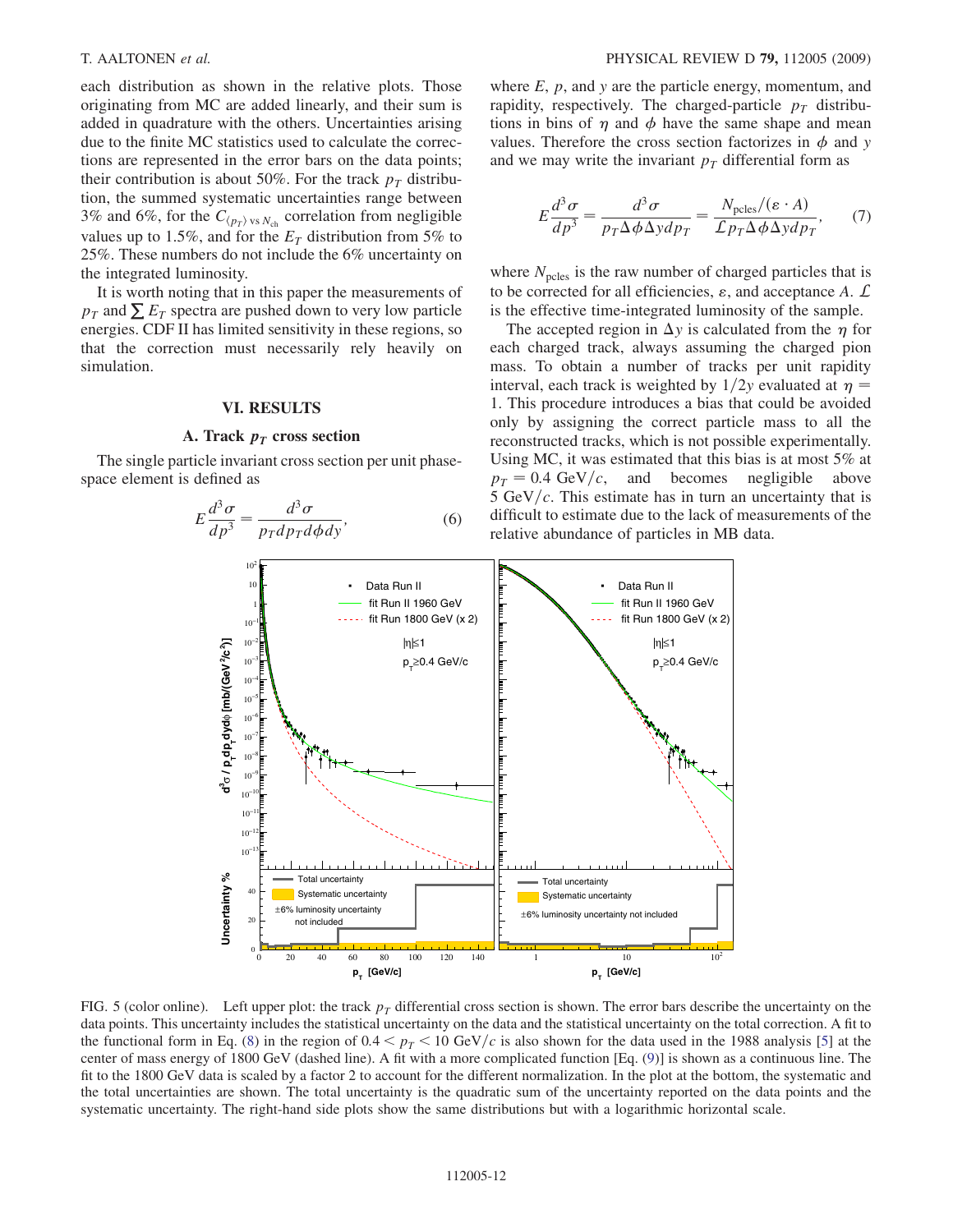The acceptance A takes into account the limited  $z_{vertex}$ region and the rejection of crossings with event pileup. In the latter case the number of undetected events was estimated indirectly by plotting the average  $N_{ch}$  as a function of the instantaneous luminosity (Fig. [4\)](#page-13-0). In this plot, the increase in  $\langle N_{ch} \rangle$  is due to the increase in number of pileup events. We assume that virtually no pileup is present at a luminosity of  $\mathcal{L} = 1 \times 10^{30}$  cm<sup>-2</sup> s<sup>-1</sup>. The difference with respect to the  $\langle N_{ch} \rangle$  at the average luminosity of the sample yields the estimated number of events that went unobserved. The final acceptance within  $|\eta| < 1$  of our event selections for this event sample is  $A = 0.595 \pm 0.595$ 0:006.

The differential cross section is shown in Fig. [5](#page-14-0) and is reported in Table [III.](#page-19-0) The same measurement was discussed in [\[29\]](#page-24-2) and last published by the CDF collaboration in 1988 [\[5](#page-23-4)]. For historical reasons, the data published in 1988 were based on the average of positive plus negative tracks, i.e. only half of the total tracks were included, which explains most of the scale factor of about 2 between the two measurements. Besides this, the new measurement shows a cross section about 4% higher than the previous one. At least part of this difference may be explained by the increased center-of-mass energy of the collisions from 1800 to 1960 GeV. It should be noted, however, that in 1988 the integrated luminosity was determined indirectly from the UA4 cross section [[30](#page-24-3)] and from the number of events selected. In the region where the 1800 GeV data are available, the distributions have the same shape.

We observe that modeling the particle spectrum with the power-law form used in 1988 to fit the distribution (Eq. ([8](#page-15-0))), does not account for the high  $p_T$  tail observed in this measurement (Fig. [5\)](#page-14-0). The form in Eq. [\(8](#page-15-0)) is merely empirical, and the  $\chi^2$ s of the 1988 data fits were already quite poor. Nevertheless, in the limited region up to  $p_T =$ 10 GeV/c, we obtain, for the present data, a set of fit parameters compatible with those published in 1988  $(Table II)$  $(Table II)$ .

$$
f = A \left(\frac{p_0}{p_T + p_0}\right)^n. \tag{8}
$$

<span id="page-15-0"></span>In our measurement, the tail of the distribution is at least three orders of magnitude higher than what could be ex<span id="page-15-1"></span>pected by simply extrapolating to high  $p<sub>T</sub>$  the function that fits the low  $p_T$  region. In order to fit the whole spectrum, we introduced a more sophisticated parametrization (Eq. [\(9](#page-15-1))):

$$
f = A \left(\frac{p_0}{p_T + p_0}\right)^n + B \left(\frac{1}{p_T}\right)^s. \tag{9}
$$

With this new function, we obtain a good  $\chi^2$  (see Table [II\)](#page-15-2) but the data are still not well reproduced above about 100 GeV/ $c$ .

Figure [6](#page-16-0) shows the ratio of data over PYTHIA at hadron level. Also in this case, the data show a larger cross section at high  $p_T$  starting from about 20 GeV/c. The MC generator does not produce any particles at all beyond 50 GeV/ $c$ .

#### B. Mean  $p_T$  vs event multiplicity

The dependence of  $p<sub>T</sub>$  on multiplicity is computed as the average  $p<sub>T</sub>$  of all charged particles in events with the same charged multiplicity  $N_{ch}$ , as a function of  $N_{ch}$ :

$$
C_{\langle p_T \rangle \text{ vs } N_{\text{ch}}} = \frac{\sum_{\text{ev}} \sum_{i}^{N_{\text{ch}}} p_T^i}{N_{\text{ev}}^{N_{\text{ch}}} \cdot N_{\text{ch}}}.
$$
 (10)

The rate of change of  $\langle p_T \rangle$  versus  $N_{ch}$  is a measure of the amount of hard versus soft processes contributing to minimum-bias collisions; in simulation the rate is sensitive to the modeling of the multiple-parton interactions (MPI) [\[1\]](#page-23-0). The model that currently best reproduces the correlation, PYTHIA Tune A, was tuned to fit the activity in the socalled underlying event in high transverse momentum jet production [[31](#page-24-4)]. However, it uses the same cutoff parameter  $\hat{p}_{T^0}$  to regulate the divergence of the primary 2-to-2 parton-parton scattering and the number of additional parton-parton interactions in the same collision. In addition, in PYTHIA the final state is subject to color (re)connection effects between different parton interactions of the same collision.

The naive expectation from an uncorrelated system of strings decaying to hadrons would be that the  $\langle p_T \rangle$  should be independent of  $N_{ch}$ . However, already at the ISR and at the  $Sp\bar{p}S$  [[32](#page-24-5)], and more recently at RHIC and at the

<span id="page-15-2"></span>TABLE II. Comparison of fit parameters with the 1988 data (Run 0). The region  $0.4 < p_T < 0.5$  GeV/c in Run 0 data had a large uncertainty on the track efficiency. The two lower rows refer to a fit with the function described in Eq. ([9](#page-15-1)).

|                              | $p_0$ (GeV/c)     | n               | S                        | $p_T$ range (GeV/c) | $\chi^2$ /dof |
|------------------------------|-------------------|-----------------|--------------------------|---------------------|---------------|
| Run 0, 1800 GeV (Eq. $(8)$ ) | $1.29 \pm 0.02$   | $8.26 \pm 0.08$ | $\overline{\phantom{0}}$ | $0.4 - 10.$         | 102/64        |
| Run 0, 1800 GeV (Eq. (8))    | $1.29 \pm 0.02$   | $8.26 \pm 0.07$ | -                        | $0.5 - 10.$         | 90/62         |
| Run 0, 1800 GeV (Eq. (8))    | $1.3$ fixed       | $8.28 \pm 0.02$ | $\overline{\phantom{0}}$ | $0.4 - 10.$         | 103/65        |
| Run II, 1960 GeV (Eq. (8))   | $1.230 \pm 0.004$ | $8.13 \pm 0.01$ | $\overline{\phantom{a}}$ | $0.4 - 10.$         | 352/192       |
| Run II, 1960 GeV (Eq. (8))   | $1.223 \pm 0.005$ | $8.11 \pm 0.01$ | -                        | $0.5 - 10.$         | 258/182       |
| Run II, 1960 GeV (Eq. (9))   | $1.29 \pm 0.02$   | $8.30 \pm 0.07$ | $4.3 \pm 0.1$            | $0.4 - 150.$        | 94/233        |
| Run II, 1960 GeV (Eq. (9))   | $1.36 \pm 0.04$   | $8.47 \pm 0.09$ | $4.64 \pm 0.07$          | $0.5 - 150.$        | 80/223        |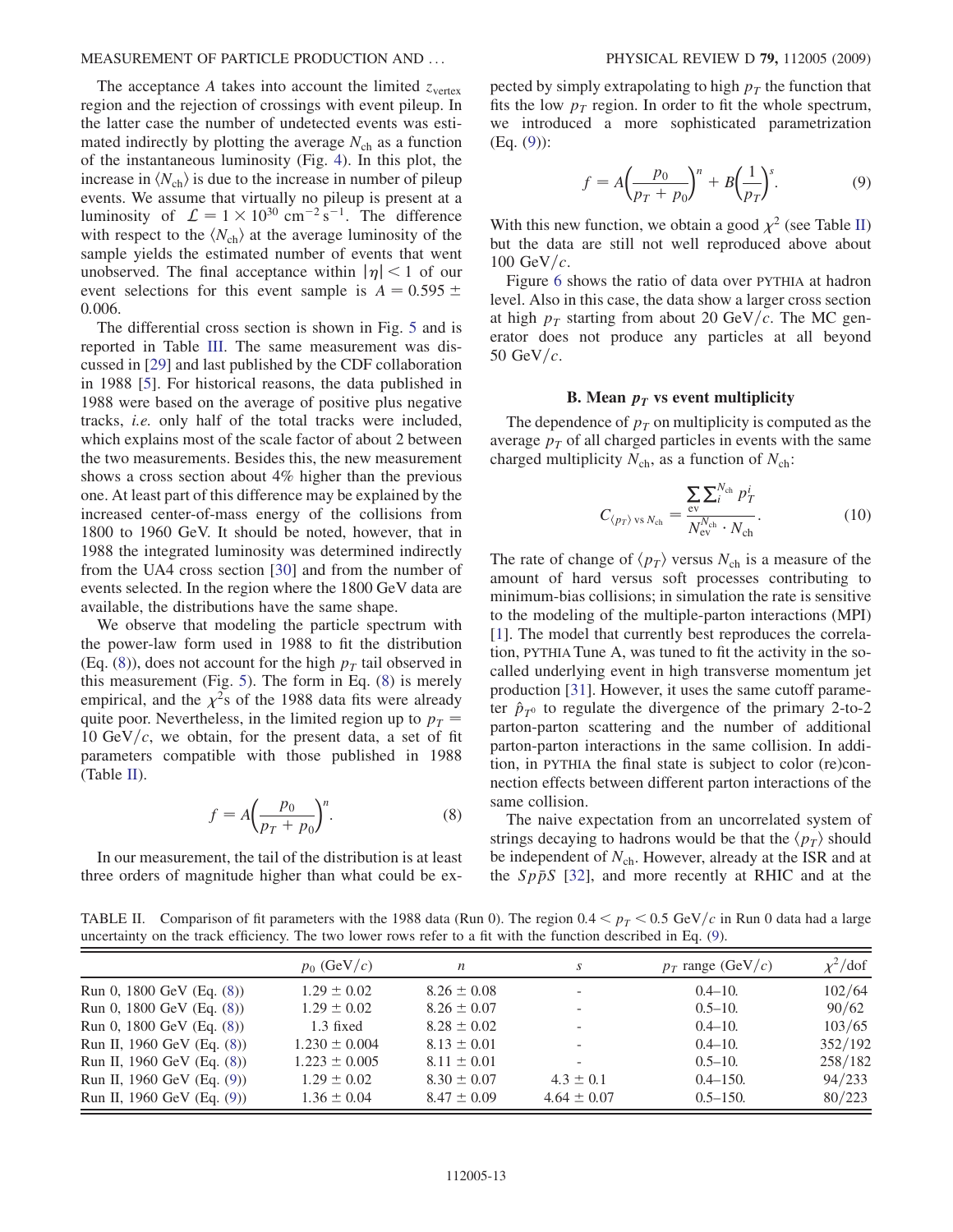<span id="page-16-0"></span>

FIG. 6 (color online). Left upper plot: comparison of the track  $p<sub>T</sub>$  differential cross section with PYTHIA prediction at hadron level (Tune A with  $\hat{p}_{T0} = 1.5 \text{ GeV}/c$ ). The data error bars describe the uncertainty on the data points. This uncertainty includes the statistical uncertainty on the data and the statistical uncertainty on the total correction. The error bars on MC represent its statistical uncertainty. The ratio of data over prediction is shown in the lower plot. The right-hand-side plots show the same distributions but with a logarithmic horizontal scale. Note that these distributions are cut off at 50 GeV/ $c$  since PYTHIA does not produce particles at all beyond that value.

<span id="page-16-1"></span>

FIG. 7 (color online). The dependence of the average track  $p<sub>T</sub>$  on the event multiplicity. A comparison with the Run I measurement is shown. The error bars in the upper plot describe the uncertainty on the data points. This uncertainty includes the statistical uncertainty on the data and the statistical uncertainty on the total correction. In the lower plot the systematic uncertainty (solid yellow band) and the total uncertainty are shown. The total uncertainty is the quadratic sum of the uncertainty reported on the data points and the systematic uncertainty.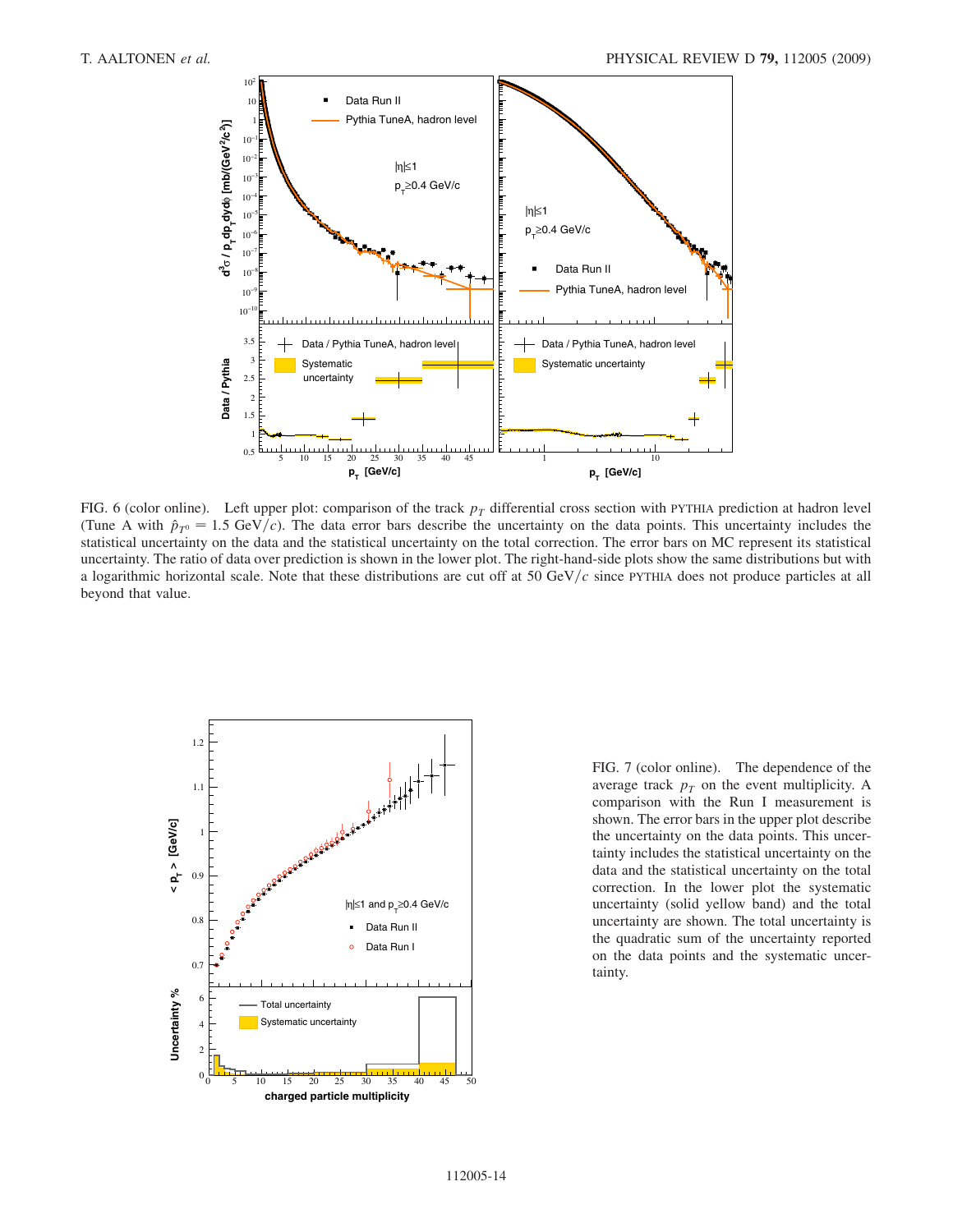<span id="page-17-0"></span>

FIG. 8 (color online). For tracks with  $|\eta|$  < 1, the dependence of the average track  $p<sub>T</sub>$  on the event multiplicity is shown. The error bars on data describe the uncertainty on the data points. This uncertainty includes the statistical uncertainty on the data and the statistical uncertainty on the total correction. A comparison with various PYTHIA tunes at hadron level is shown. Tune A with  $\hat{p}_{T^0} = 1.5 \text{ GeV}/c$  was used to compute the MC corrections in this analysis (the statistical uncertainty is shown only for the highest multiplicities where it is significant). Tune A with  $\hat{p}_{T^0} = 0$  GeV/c is very similar to  $\hat{p}_{T^0} = 1.5 \text{ GeV}/c$ . The same tuning with no multiple parton interactions allowed ("no MPI") yields an average  $p_T$ much higher than data for multiplicities greater than about 5. The ATLAS tune yields too low an average  $p_T$  over the whole multiplicity range.

<span id="page-17-1"></span>Tevatron [\[29,](#page-24-2)[33\]](#page-24-6), such flat behavior was convincingly ruled out. A study of the dependence of the mean transverse momentum  $\langle p_T \rangle$  on the charged multiplicity was already performed by CDF in Run I and published in [[6\]](#page-23-5).

In the analysis presented here an extension to higher multiplicities, well over 40 particles in the central rapidity region, is presented. Numerical values are given in Table [IV.](#page-22-0) The precision greatly benefits from the larger



FIG. 9 (color online). Left upper plot: the differential  $\sum E_T$  cross section in  $|\eta| \leq 1$ . The error bars describe the uncertainty on the data points. This uncertainty includes the statistical uncertainty on the data and the statistical uncertainty on the total correction. In the bottom plot the systematic (solid band) and the total (continuous line) uncertainties are shown. The total uncertainty is the quadratic sum of the uncertainty reported on the data points and the systematic uncertainty. The right-hand-side plots show the same distributions but with a logarithmic horizontal scale.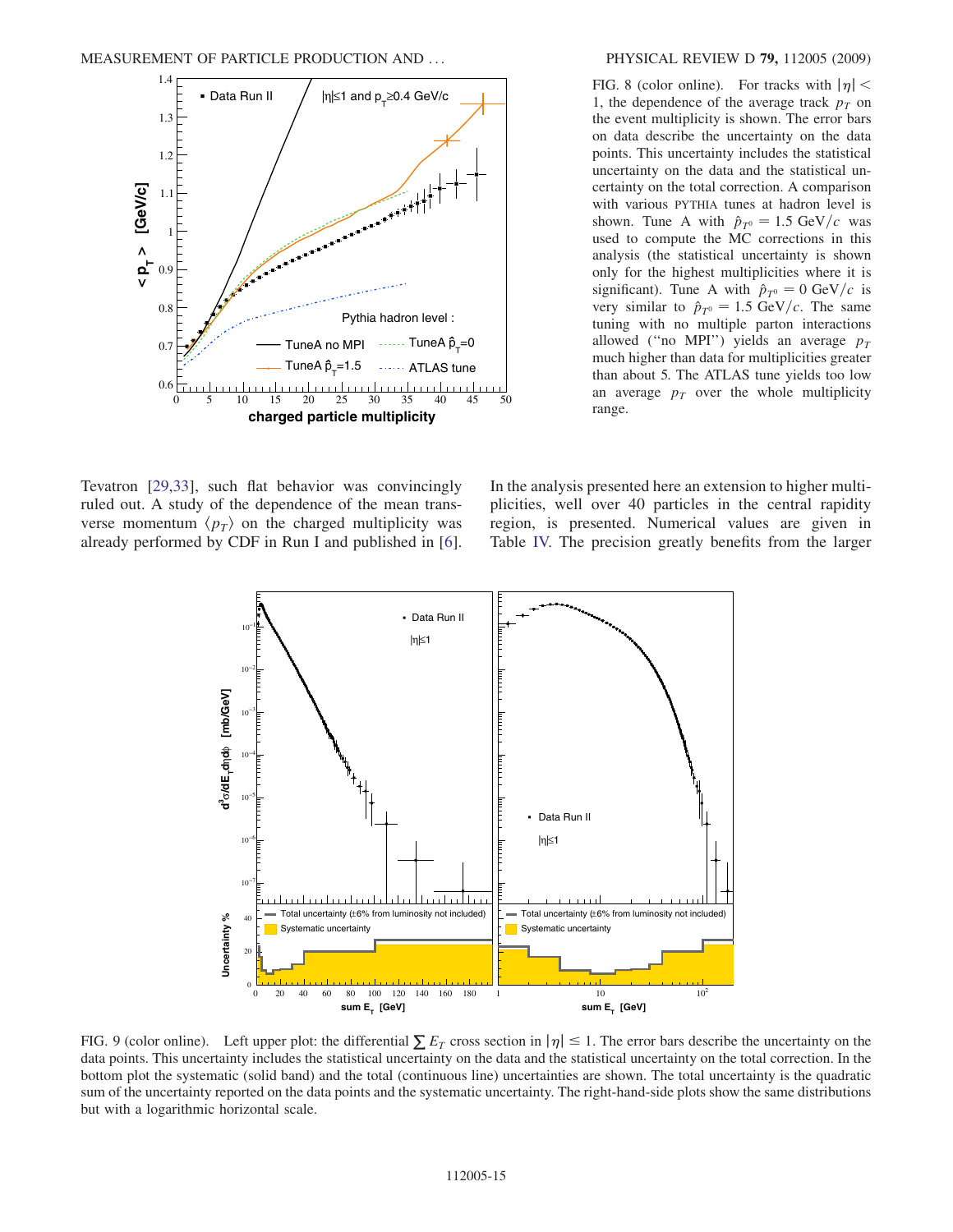statistics obtained with a dedicated trigger (Sec. III). Data from the high multiplicity trigger are included by merging them into the MB sample. Comparison with Run I data (Fig. [7\)](#page-16-1) suggests that there is no faster rise of  $\langle p_T \rangle$  at the higher multiplicities. Such a rise could have been considered as an indication of a thermodynamic behavior of an expanding initial state of hadronic matter [\[34\]](#page-24-7).

If only two processes contribute to the MB final state, one soft, and one hard (the hard 2-to-2 parton-parton scattering), then demanding large  $N_{ch}$  would preferentially select the hard process and lead to a high  $\langle p_T \rangle$ . However, we see from Fig. [8](#page-17-0) (Tune A, no MPI) that with these two processes alone, the average  $p<sub>T</sub>$  increases much too rapidly. MPI provide another mechanism for producing large multiplicities that are harder than the beam-beam remnants, but not as hard as the primary 2-to-2 hard scattering. By introducing this mechanism, PYTHIA in the Tune A configuration gives a fairly good description of  $C_{\langle p_T \rangle \text{ vs } N_{\text{ch}} }$ and, although the data are quantitatively not exactly reproduced, there is great progress over fits to Run I data [[6\]](#page-23-5). Note that the systematic uncertainty is always within 2%, a value significantly smaller than the discrepancy with data. PYTHIA Tune A does a better job at describing the data than the ATLAS tune as described in [\[35\]](#page-24-8). Both include MPI, but with different choices for the color connections [\[1](#page-23-0)]. In Fig. [8,](#page-17-0) the ATLAS, no MPI and Tune A  $\hat{p}_{T^0} = 0$  distributions do not reach multiplicities greater than about 35 solely due to the limited statistics of the generated samples.

### C.  $\sum E_T$  cross section

The  $\sum E_T$  differential cross section is given by

$$
\frac{d^3\sigma}{\Delta\phi\Delta\eta dE_T} = \frac{N_{\rm ev}/(\varepsilon \cdot A)}{\mathcal{L}\Delta\phi\Delta\eta dE_T},\tag{11}
$$

where  $\mathcal L$  is the time-integrated luminosity for this subsample of events and  $N_{\rm ev}$  is the corresponding corrected number of events. The efficiency  $\varepsilon$  includes all trigger and vertex efficiencies and the acceptance A takes into account the limited z region ( $|z_{\text{vtx}}|$  < 20 cm for this analysis) and the rejection of crossings with event pileup.

The differential cross section in  $\sum E_T$  for  $|\eta| < 1$  is shown in Fig. [9](#page-17-1) and reported in Table [V.](#page-22-1) The raw and corrected event average transverse energies are  $E_T$  = 7.350  $\pm$  0.001(stat) GeV and  $E_T = 10.4 \pm 0.2$ (stat)  $\pm$  $0.7$ (syst) GeV, respectively. This measurement, which represents the total inelastic nondiffractive cross section for events of given  $\sum E_T$ , is not comparable with previous results since it is the first of its kind at the Tevatron energies.

Figure [10](#page-18-0) shows a comparison with the PYTHIA Tune A simulation at hadron level. The simulation does not closely reproduce the data over the whole spectrum. In particular,

<span id="page-18-0"></span>

FIG. 10 (color online). The left upper plot shows the same data as Fig. [9](#page-17-1) compared to a PYTHIA prediction at hadron level. The data error bars describe the uncertainty on the data points. This uncertainty includes the statistical uncertainty on the data and the statistical uncertainty on the total correction. The error bars on MC represent its statistical uncertainty. The ratio of data to PYTHIA Tune A using  $\hat{p}_{T^0} = 1.5 \text{ GeV}/c$  is shown in the lower plot. The right-hand-side plots show the same distributions but with a logarithmic horizontal scale.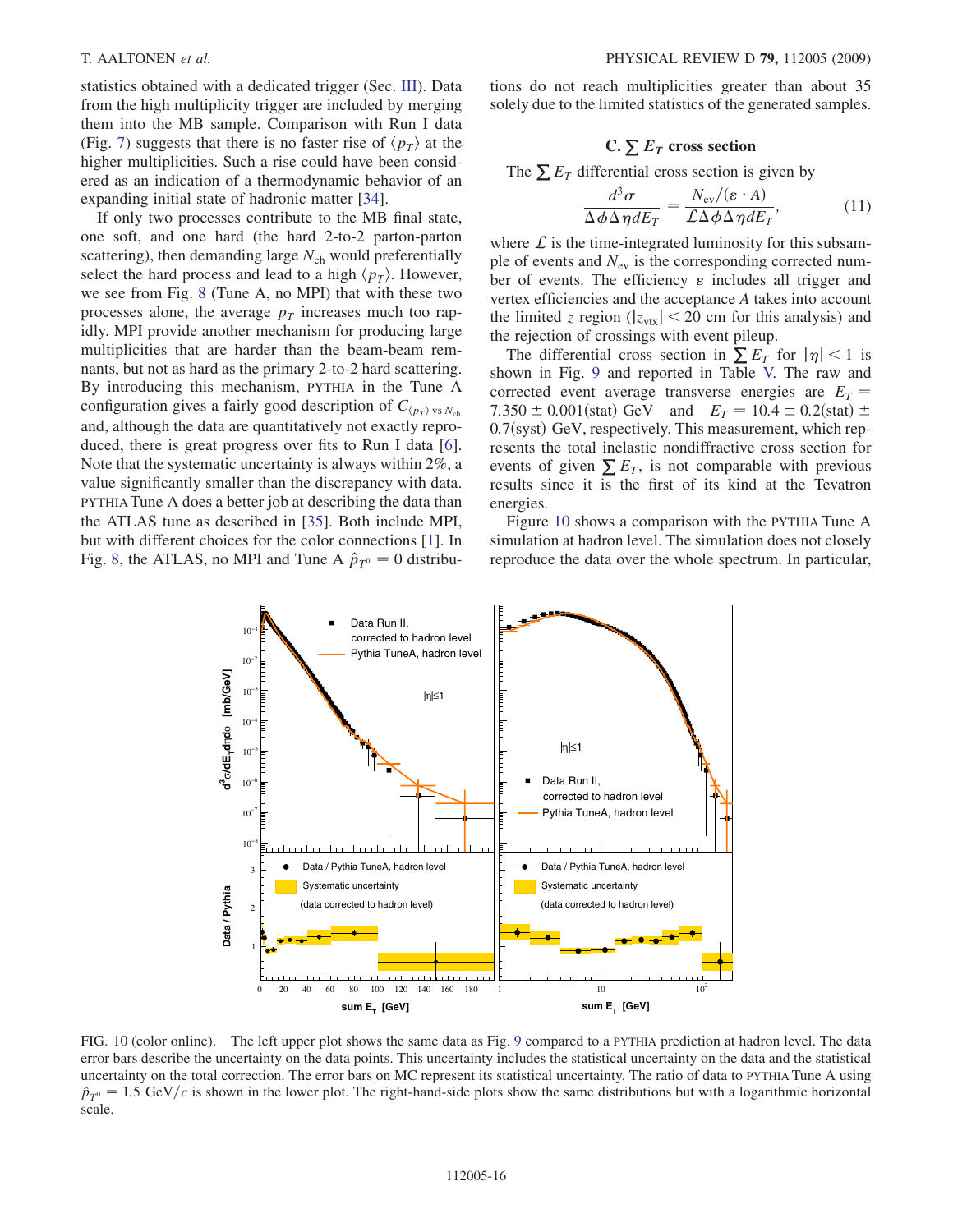we observe that the peak of the MC distribution is slightly shifted to higher energies with respect to the data.

#### VII. CONCLUSIONS

Minimum-bias collisions are a mixture of hard processes (perturbative QCD) and soft processes (nonperturbative QCD) and, therefore, are very difficult to simulate. They contain soft beam-beam remnants, hard QCD 2-to-2 parton-parton scattering, and multiple parton interactions (soft and hard). To simulate such collisions correctly, the appropriate combination of all the processes involved must be known.

This paper provides a set of high precision measurements of the final state in minimum-bias interactions and compares them to the best available MC model. The following observations may be made:

- (i) The former power-law modeling of the particle  $p_T$ spectrum is not compatible with the high momentum tail ( $p_T \ge 10$  GeV/c) observed in data. The change of slope confirms that the MB spectrum is modeled by the mixing of soft and hard interactions. This distribution may be seen as an indirect measurement of such compositeness. The continuity of the  $p_T$ spectrum and of the  $C_{\langle p_T \rangle \text{ vs } N_{\text{ch}}}$  dependence, and the absence of threshold effects on such a large scale, indicate that there is no clear separation of hard and soft processes other than an arbitrary experimental choice. The more recent tunings of the PYTHIA MC generator (Tune A) reproduce the inclusive charged particle  $p_T$  distribution in data within 10% up to  $p_T \approx 20 \text{ GeV}/c$  but the prediction lies below the data at high  $p<sub>T</sub>$ . This may mean that the tune does not have exactly the right fraction of hard 2-to-2 parton-parton scattering and, also, that there is more energy from soft processes in the data than predicted.
- (ii) The  $\sum E_T$  cross section represents the first attempt to measure the neutral particle activity in MB at CDF. The MC generator tuned to reproduce charged particle production does not closely reproduce the shape of the distribution. This might be related to the observation that there is an excess of energy in the

underlying event in high transverse momentum jet production over the prediction of PYTHIA Tune A.

(iii) Among the observables in MB collisions, the dependence of the charged-particle momentum on the event multiplicity seems to be one of the most sensitive variables to the relative contributions by several components of MB interactions. This correlation is reproduced fairly well only with PYTHIA Tune A: the mechanism of multiple parton interactions (with strong final-state correlations among them) has been shown to be very useful in order to reproduce high multiplicity final states with the correct particle transverse momenta. In fact, the data very much disfavor models without MPI, and put strong constraints on multiple-parton interaction models.

The results presented here can be used to improve QCD Monte Carlo models for minimum-bias collisions and further our understanding of multiple parton interactions.

#### ACKNOWLEDGMENTS

We thank the Fermilab staff and the technical staffs of the participating institutions for their vital contributions. This work was supported by the U.S. Department of Energy and National Science Foundation; the Italian Istituto Nazionale di Fisica Nucleare; the Ministry of Education, Culture, Sports, Science and Technology of Japan; the Natural Sciences and Engineering Research Council of Canada; the National Science Council of the Republic of China; the Swiss National Science Foundation; the A. P. Sloan Foundation; the Bundesministerium für Bildung und Forschung, Germany; the Korean Science and Engineering Foundation and the Korean Research Foundation; the Science and Technology Facilities Council and the Royal Society, UK; the Institut National de Physique Nucleaire et Physique des Particules/CNRS; the Russian Foundation for Basic Research; the Ministerio de Ciencia e Innovación, and Programa Consolider-Ingenio 2010, Spain; the Slovak R & D Agency; and the Academy of Finland.

#### APPENDIX: DATA TABLES

<span id="page-19-0"></span>

| $p_T$ (GeV/c) | $\sigma$ (mb/(GeV <sup>2</sup> / $c^2$ )) | stat. err.  | $p_T$ (GeV/c) | $\sigma$ (mb/(GeV <sup>2</sup> / $c$ <sup>2</sup> )) | stat. err.  |
|---------------|-------------------------------------------|-------------|---------------|------------------------------------------------------|-------------|
| $0.40 - 0.41$ | $1.0145E + 02$                            | $6.3E - 01$ | $2.45 - 2.50$ | $1.395E - 01$                                        | $1.5E - 03$ |
| $0.41 - 0.42$ | $1.0215E + 02$                            | $6.4E - 01$ | $2.50 - 2.55$ | $1.243E - 01$                                        | $1.4E - 03$ |
| $0.42 - 0.43$ | $9.685E + 01$                             | $6.2E - 01$ | $2.55 - 2.60$ | $1.111E - 01$                                        | $1.3E - 03$ |
| $0.43 - 0.44$ | $9.245E + 01$                             | $6.0E - 01$ | $2.60 - 2.65$ | $1.004E - 01$                                        | $1.1E - 03$ |
| $0.44 - 0.45$ | $8.811E + 01$                             | $5.8E - 01$ | $2.65 - 2.70$ | $8.97E - 02$                                         | $1.0E - 03$ |
| $0.45 - 0.46$ | $8.403E + 01$                             | $5.6E - 01$ | $2.70 - 2.75$ | $8.232E - 02$                                        | $9.8E - 04$ |
| $0.46 - 0.47$ | $8.007E + 01$                             | $5.4E - 01$ | $2.75 - 2.80$ | $7.325E - 02$                                        | $8.8E - 04$ |
| $0.47 - 0.48$ | $7.688E + 01$                             | $5.2E - 01$ | $2.80 - 2.85$ | $6.656E - 02$                                        | $8.0E - 04$ |
| $0.48 - 0.49$ | $7.360E + 01$                             | $5.0E - 01$ | $2.85 - 2.90$ | $5.952E - 02$                                        | $7.4E - 04$ |

TABLE III. Data of inclusive charged-particle transverse momentum differential cross section (continues across pages).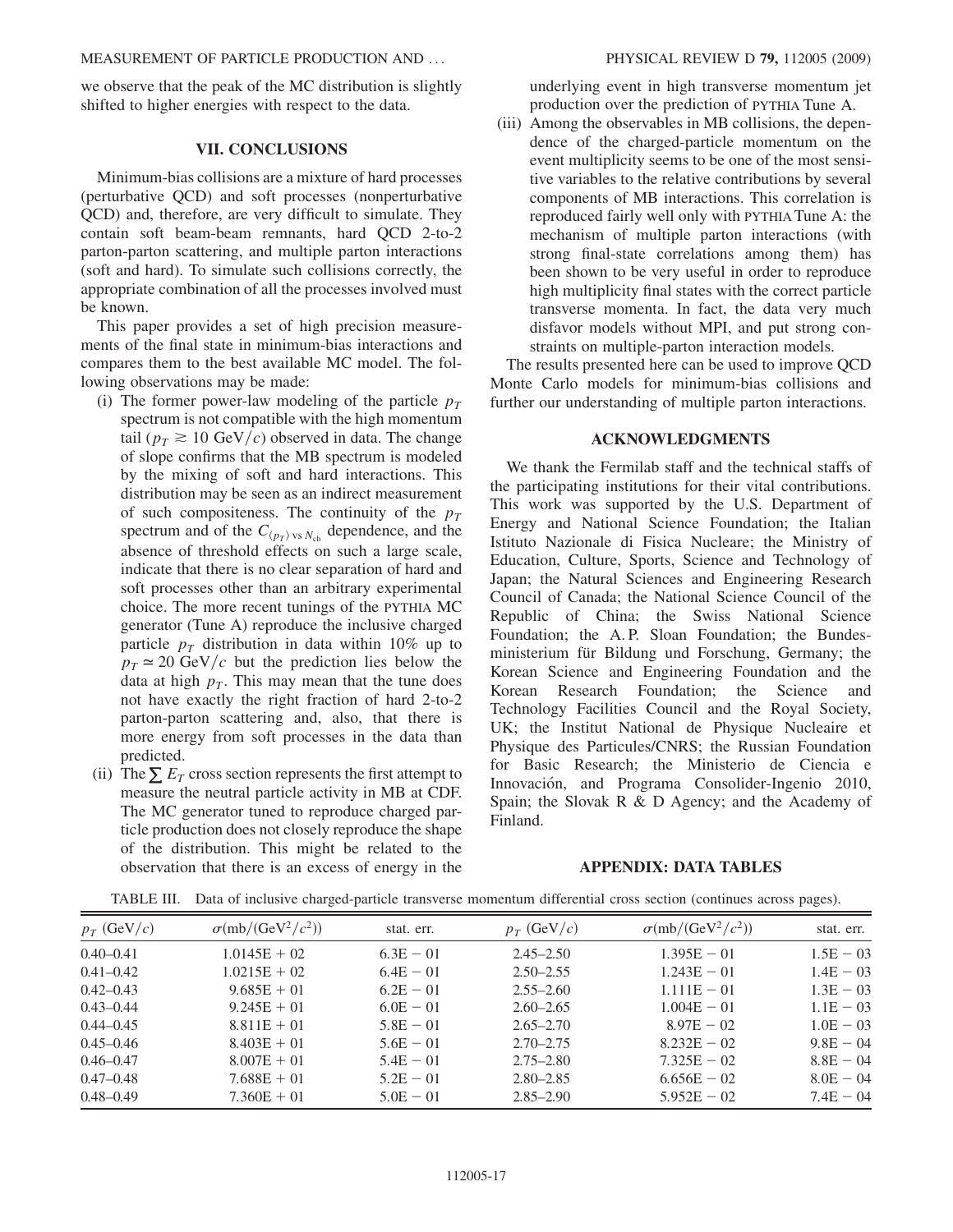TABLE III. (Continued)

| $0.49 - 0.50$<br>$7.021E + 01$<br>$4.8E - 01$<br>$2.90 - 2.95$<br>$5.390E - 02$<br>$6.8E - 04$<br>$0.50 - 0.51$<br>$6.701E + 01$<br>$4.6E - 01$<br>$2.95 - 3.00$<br>$4.949E - 02$<br>$6.2E - 04$<br>$5.7E - 04$<br>$0.51 - 0.52$<br>$4.4E - 01$<br>$3.00 - 3.05$<br>$4.475E - 02$<br>$6.404E + 01$<br>$0.52 - 0.53$<br>$6.126E + 01$<br>$4.3E - 01$<br>$3.05 - 3.10$<br>$4.070E - 02$<br>$5.3E - 04$<br>$0.53 - 0.54$<br>$5.846E + 01$<br>$4.1E - 01$<br>$3.10 - 3.15$<br>$5.2E - 04$<br>$3.698E - 02$<br>$5.563E + 01$<br>$3.9E - 01$<br>$3.15 - 3.20$<br>$4.6E - 04$<br>$0.54 - 0.55$<br>$3.345E - 02$<br>$3.8E - 01$<br>$4.2E - 04$<br>$0.55 - 0.56$<br>$5.318E + 01$<br>$3.20 - 3.25$<br>$2.994E - 02$<br>$3.6E - 01$<br>$3.25 - 3.30$<br>$4.1E - 04$<br>$0.56 - 0.57$<br>$5.077E + 01$<br>$2.824E - 02$<br>$4.851E + 01$<br>$3.5E - 01$<br>$3.30 - 3.35$<br>$2.549E - 02$<br>$3.7E - 04$<br>$0.57 - 0.58$<br>$0.58 - 0.59$<br>$4.634E + 01$<br>$3.3E - 01$<br>$3.35 - 3.40$<br>$3.5E - 04$<br>$2.349E - 02$<br>$0.59 - 0.60$<br>$4.412E + 01$<br>$3.2E - 01$<br>$3.40 - 3.45$<br>$2.123E - 02$<br>$3.2E - 04$<br>$3.1E - 01$<br>$1.932E - 02$<br>$3.0E - 04$<br>$0.60 - 0.61$<br>$4.233E + 01$<br>$3.45 - 3.50$<br>$0.61 - 0.62$<br>$3.0E - 01$<br>$3.50 - 3.55$<br>$1.808E - 02$<br>$2.9E - 04$<br>$4.029E + 01$<br>$0.62 - 0.63$<br>$2.8E - 01$<br>$3.55 - 3.60$<br>$1.634E - 02$<br>$2.6E - 04$<br>$3.858E + 01$<br>$0.63 - 0.64$<br>$3.681E + 01$<br>$2.7E - 01$<br>$3.60 - 3.65$<br>$2.5E - 04$<br>$1.532E - 02$<br>$0.64 - 0.65$<br>$2.6E - 01$<br>$3.65 - 3.70$<br>$2.4E - 04$<br>$3.528E + 01$<br>$1.402E - 02$<br>$0.65 - 0.66$<br>$2.5E - 01$<br>$2.1E - 04$<br>$3.375E + 01$<br>$3.70 - 3.75$<br>$1.282E - 02$<br>$0.66 - 0.67$<br>$3.228E + 01$<br>$2.4E - 01$<br>$3.75 - 3.80$<br>$1.193E - 02$<br>$2.1E - 04$<br>$2.3E - 01$<br>$3.80 - 3.85$<br>$1.9E - 04$<br>$0.67 - 0.68$<br>$3.091E + 01$<br>$1.092E - 02$<br>$0.68 - 0.69$<br>$2.967E + 01$<br>$2.2E - 01$<br>$3.85 - 3.90$<br>$1.009E - 02$<br>$1.8E - 04$<br>$0.69 - 0.70$<br>$2.829E + 01$<br>$2.1E - 01$<br>$3.90 - 3.95$<br>$9.30E - 03$<br>$1.7E - 04$<br>$2.0E - 01$<br>$0.70 - 0.71$<br>$2.715E + 01$<br>$3.95 - 4.00$<br>$8.53E - 03$<br>$1.6E - 04$<br>$2.0E - 01$<br>$0.71 - 0.72$<br>$2.601E + 01$<br>$4.00 - 4.05$<br>$8.07E - 03$<br>$1.5E - 04$<br>$1.9E - 01$<br>$1.5E - 04$<br>$0.72 - 0.73$<br>$2.499E + 01$<br>$4.05 - 4.10$<br>$7.46E - 03$<br>$0.73 - 0.74$<br>$2.392E + 01$<br>$1.8E - 01$<br>$6.72E - 03$<br>$1.4E - 04$<br>$4.10 - 4.15$<br>$0.74 - 0.75$<br>$2.293E + 01$<br>$1.8E - 01$<br>$6.41E - 03$<br>$1.3E - 04$<br>$4.15 - 4.20$<br>$1.7E - 01$<br>$1.2E - 04$<br>$0.75 - 0.76$<br>$2.204E + 01$<br>$4.20 - 4.25$<br>$5.93E - 03$<br>$1.6E - 01$<br>$1.1E - 04$<br>$0.76 - 0.77$<br>$2.115E + 01$<br>$4.25 - 4.30$<br>$5.39E - 03$<br>$4.30 - 4.35$<br>$0.77 - 0.78$<br>$2.027E + 01$<br>$1.6E - 01$<br>$5.04E - 03$<br>$1.1E - 04$<br>$0.78 - 0.79$<br>$1.943E + 01$<br>$1.5E - 01$<br>$4.35 - 4.40$<br>$4.61E - 03$<br>$1.0E - 04$<br>$0.79 - 0.80$<br>$1.871E + 01$<br>$1.5E - 01$<br>$4.40 - 4.45$<br>$4.353E - 03$<br>$9.8E - 05$<br>$0.80 - 0.81$<br>$1.803E + 01$<br>$1.4E - 01$<br>4.45-4.50<br>$4.067E - 03$<br>$9.6E - 05$<br>$0.81 - 0.82$<br>$1.727E + 01$<br>$1.3E - 01$<br>$4.50 - 4.55$<br>$3.693E - 03$<br>$9.2E - 05$<br>$0.82 - 0.83$<br>$1.3E - 01$<br>$3.522E - 03$<br>$8.4E - 05$<br>$1.655E + 01$<br>$4.55 - 4.60$<br>$0.83 - 0.84$<br>$1.594E + 01$<br>$1.3E - 01$<br>$3.165E - 03$<br>$8.1E - 05$<br>$4.60 - 4.65$<br>$1.2E - 01$<br>$0.84 - 0.85$<br>$1.533E + 01$<br>$4.65 - 4.70$<br>$3.119E - 03$<br>$7.8E - 05$<br>$0.85 - 0.86$<br>$1.469E + 01$<br>$1.2E - 01$<br>4.70-4.75<br>$2.919E - 03$<br>$7.4E - 05$<br>$0.86 - 0.87$<br>$1.415E + 01$<br>$1.1E - 01$<br>4.75-4.80<br>$2.705E - 03$<br>$7.1E - 05$<br>$0.87 - 0.88$<br>$1.361E + 01$<br>$1.1E - 01$<br>4.80-4.85<br>$2.404E - 03$<br>$6.5E - 05$<br>$0.88 - 0.89$<br>$1.313E + 01$<br>$1.0E - 01$<br>4.85-4.90<br>$2.314E - 03$<br>$6.3E - 05$<br>$0.89 - 0.90$<br>$1.0E - 01$<br>4.90-4.95<br>$2.155E - 03$<br>$6.0E - 05$<br>$1.258E + 01$<br>$5.8E - 05$<br>$0.90 - 0.91$<br>$1.212E + 01$<br>$1.0E - 02$<br>$4.95 - 5.00$<br>$2.038E - 03$<br>$0.91 - 0.92$<br>$1.1678E + 01$<br>$9.6E - 02$<br>$5.00 - 5.20$<br>$1.784E - 03$<br>$3.4E - 05$<br>$5.20 - 5.40$<br>$0.92 - 0.93$<br>$1.1216E + 01$<br>$9.4E - 02$<br>$1.339E - 03$<br>$2.8E - 05$<br>$0.93 - 0.94$<br>$1.0829E + 01$<br>$9.8E - 02$<br>5.40-5.60<br>$1.105E - 03$<br>$2.3E - 05$<br>$0.94 - 0.95$<br>$9.3E - 02$<br>$5.60 - 5.80$<br>$8.392E - 04$<br>$1.9E - 05$<br>$1.0396E + 01$<br>$0.95 - 0.96$<br>$9.1E - 02$<br>$1.7E - 05$<br>$1.0021E + 01$<br>$5.80 - 6.00$<br>$6.59E - 04$<br>$0.96 - 0.97$<br>$9.713E + 00$<br>$7.9E - 02$<br>$6.00 - 6.20$<br>$5.54E - 04$<br>$1.5E - 05$<br>$0.97 - 0.98$<br>$9.325E + 00$<br>$7.6E - 02$<br>$6.20 - 6.40$<br>$4.32E - 04$<br>$1.2E - 05$<br>$0.98 - 0.99$<br>$9.024E + 00$<br>$7.4E - 02$<br>$6.40 - 6.60$<br>$3.58E - 04$<br>$1.1E - 05$<br>$0.99 - 1.00$<br>$8.664E + 00$<br>$7.0E - 02$<br>$6.60 - 6.80$<br>$2.979E - 04$<br>$9.4E - 06$<br>$8.227E + 00$<br>$6.4E - 02$<br>$6.80 - 7.00$<br>$8.4E - 06$<br>$1.00 - 1.02$<br>$2.361E - 04$<br>$6.0E - 02$<br>$1.02 - 1.04$<br>$7.662E + 00$<br>$7.00 - 7.20$<br>$1.999E - 04$<br>$7.2E - 06$<br>$1.04 - 1.06$<br>$7.129E + 00$<br>$5.6E - 02$<br>$7.20 - 7.40$<br>$1.655E - 04$<br>$6.4E - 06$<br>$5.3E - 02$<br>$1.06 - 1.08$<br>$6.635E + 00$<br>$7.40 - 7.60$<br>$1.422E - 04$<br>$5.7E - 06$ | $p_T$ (GeV/c) | $\sigma$ (mb/(GeV <sup>2</sup> / $c^2$ )) | stat. err. | $p_T$ (GeV/c) | $\sigma$ (mb/(GeV <sup>2</sup> / $c^2$ )) | stat. err. |
|-----------------------------------------------------------------------------------------------------------------------------------------------------------------------------------------------------------------------------------------------------------------------------------------------------------------------------------------------------------------------------------------------------------------------------------------------------------------------------------------------------------------------------------------------------------------------------------------------------------------------------------------------------------------------------------------------------------------------------------------------------------------------------------------------------------------------------------------------------------------------------------------------------------------------------------------------------------------------------------------------------------------------------------------------------------------------------------------------------------------------------------------------------------------------------------------------------------------------------------------------------------------------------------------------------------------------------------------------------------------------------------------------------------------------------------------------------------------------------------------------------------------------------------------------------------------------------------------------------------------------------------------------------------------------------------------------------------------------------------------------------------------------------------------------------------------------------------------------------------------------------------------------------------------------------------------------------------------------------------------------------------------------------------------------------------------------------------------------------------------------------------------------------------------------------------------------------------------------------------------------------------------------------------------------------------------------------------------------------------------------------------------------------------------------------------------------------------------------------------------------------------------------------------------------------------------------------------------------------------------------------------------------------------------------------------------------------------------------------------------------------------------------------------------------------------------------------------------------------------------------------------------------------------------------------------------------------------------------------------------------------------------------------------------------------------------------------------------------------------------------------------------------------------------------------------------------------------------------------------------------------------------------------------------------------------------------------------------------------------------------------------------------------------------------------------------------------------------------------------------------------------------------------------------------------------------------------------------------------------------------------------------------------------------------------------------------------------------------------------------------------------------------------------------------------------------------------------------------------------------------------------------------------------------------------------------------------------------------------------------------------------------------------------------------------------------------------------------------------------------------------------------------------------------------------------------------------------------------------------------------------------------------------------------------------------------------------------------------------------------------------------------------------------------------------------------------------------------------------------------------------------------------------------------------------------------------------------------------------------------------------------------------------------------------------------------------------------------------------------------------------------------------------------------------------------------------------------------------------------------------------------------------------------------------------------------------------------------------------------------------------------------------------------------------------------------------------------------------------------------------------------------------------------------------------------------------------------------------------------------------------------------------------------------------------------------------------------------------------------------------------------------------------------------------------------------------------------------------------------------------------------------------------------------------------------------------|---------------|-------------------------------------------|------------|---------------|-------------------------------------------|------------|
|                                                                                                                                                                                                                                                                                                                                                                                                                                                                                                                                                                                                                                                                                                                                                                                                                                                                                                                                                                                                                                                                                                                                                                                                                                                                                                                                                                                                                                                                                                                                                                                                                                                                                                                                                                                                                                                                                                                                                                                                                                                                                                                                                                                                                                                                                                                                                                                                                                                                                                                                                                                                                                                                                                                                                                                                                                                                                                                                                                                                                                                                                                                                                                                                                                                                                                                                                                                                                                                                                                                                                                                                                                                                                                                                                                                                                                                                                                                                                                                                                                                                                                                                                                                                                                                                                                                                                                                                                                                                                                                                                                                                                                                                                                                                                                                                                                                                                                                                                                                                                                                                                                                                                                                                                                                                                                                                                                                                                                                                                                                                                                       |               |                                           |            |               |                                           |            |
|                                                                                                                                                                                                                                                                                                                                                                                                                                                                                                                                                                                                                                                                                                                                                                                                                                                                                                                                                                                                                                                                                                                                                                                                                                                                                                                                                                                                                                                                                                                                                                                                                                                                                                                                                                                                                                                                                                                                                                                                                                                                                                                                                                                                                                                                                                                                                                                                                                                                                                                                                                                                                                                                                                                                                                                                                                                                                                                                                                                                                                                                                                                                                                                                                                                                                                                                                                                                                                                                                                                                                                                                                                                                                                                                                                                                                                                                                                                                                                                                                                                                                                                                                                                                                                                                                                                                                                                                                                                                                                                                                                                                                                                                                                                                                                                                                                                                                                                                                                                                                                                                                                                                                                                                                                                                                                                                                                                                                                                                                                                                                                       |               |                                           |            |               |                                           |            |
|                                                                                                                                                                                                                                                                                                                                                                                                                                                                                                                                                                                                                                                                                                                                                                                                                                                                                                                                                                                                                                                                                                                                                                                                                                                                                                                                                                                                                                                                                                                                                                                                                                                                                                                                                                                                                                                                                                                                                                                                                                                                                                                                                                                                                                                                                                                                                                                                                                                                                                                                                                                                                                                                                                                                                                                                                                                                                                                                                                                                                                                                                                                                                                                                                                                                                                                                                                                                                                                                                                                                                                                                                                                                                                                                                                                                                                                                                                                                                                                                                                                                                                                                                                                                                                                                                                                                                                                                                                                                                                                                                                                                                                                                                                                                                                                                                                                                                                                                                                                                                                                                                                                                                                                                                                                                                                                                                                                                                                                                                                                                                                       |               |                                           |            |               |                                           |            |
|                                                                                                                                                                                                                                                                                                                                                                                                                                                                                                                                                                                                                                                                                                                                                                                                                                                                                                                                                                                                                                                                                                                                                                                                                                                                                                                                                                                                                                                                                                                                                                                                                                                                                                                                                                                                                                                                                                                                                                                                                                                                                                                                                                                                                                                                                                                                                                                                                                                                                                                                                                                                                                                                                                                                                                                                                                                                                                                                                                                                                                                                                                                                                                                                                                                                                                                                                                                                                                                                                                                                                                                                                                                                                                                                                                                                                                                                                                                                                                                                                                                                                                                                                                                                                                                                                                                                                                                                                                                                                                                                                                                                                                                                                                                                                                                                                                                                                                                                                                                                                                                                                                                                                                                                                                                                                                                                                                                                                                                                                                                                                                       |               |                                           |            |               |                                           |            |
|                                                                                                                                                                                                                                                                                                                                                                                                                                                                                                                                                                                                                                                                                                                                                                                                                                                                                                                                                                                                                                                                                                                                                                                                                                                                                                                                                                                                                                                                                                                                                                                                                                                                                                                                                                                                                                                                                                                                                                                                                                                                                                                                                                                                                                                                                                                                                                                                                                                                                                                                                                                                                                                                                                                                                                                                                                                                                                                                                                                                                                                                                                                                                                                                                                                                                                                                                                                                                                                                                                                                                                                                                                                                                                                                                                                                                                                                                                                                                                                                                                                                                                                                                                                                                                                                                                                                                                                                                                                                                                                                                                                                                                                                                                                                                                                                                                                                                                                                                                                                                                                                                                                                                                                                                                                                                                                                                                                                                                                                                                                                                                       |               |                                           |            |               |                                           |            |
|                                                                                                                                                                                                                                                                                                                                                                                                                                                                                                                                                                                                                                                                                                                                                                                                                                                                                                                                                                                                                                                                                                                                                                                                                                                                                                                                                                                                                                                                                                                                                                                                                                                                                                                                                                                                                                                                                                                                                                                                                                                                                                                                                                                                                                                                                                                                                                                                                                                                                                                                                                                                                                                                                                                                                                                                                                                                                                                                                                                                                                                                                                                                                                                                                                                                                                                                                                                                                                                                                                                                                                                                                                                                                                                                                                                                                                                                                                                                                                                                                                                                                                                                                                                                                                                                                                                                                                                                                                                                                                                                                                                                                                                                                                                                                                                                                                                                                                                                                                                                                                                                                                                                                                                                                                                                                                                                                                                                                                                                                                                                                                       |               |                                           |            |               |                                           |            |
|                                                                                                                                                                                                                                                                                                                                                                                                                                                                                                                                                                                                                                                                                                                                                                                                                                                                                                                                                                                                                                                                                                                                                                                                                                                                                                                                                                                                                                                                                                                                                                                                                                                                                                                                                                                                                                                                                                                                                                                                                                                                                                                                                                                                                                                                                                                                                                                                                                                                                                                                                                                                                                                                                                                                                                                                                                                                                                                                                                                                                                                                                                                                                                                                                                                                                                                                                                                                                                                                                                                                                                                                                                                                                                                                                                                                                                                                                                                                                                                                                                                                                                                                                                                                                                                                                                                                                                                                                                                                                                                                                                                                                                                                                                                                                                                                                                                                                                                                                                                                                                                                                                                                                                                                                                                                                                                                                                                                                                                                                                                                                                       |               |                                           |            |               |                                           |            |
|                                                                                                                                                                                                                                                                                                                                                                                                                                                                                                                                                                                                                                                                                                                                                                                                                                                                                                                                                                                                                                                                                                                                                                                                                                                                                                                                                                                                                                                                                                                                                                                                                                                                                                                                                                                                                                                                                                                                                                                                                                                                                                                                                                                                                                                                                                                                                                                                                                                                                                                                                                                                                                                                                                                                                                                                                                                                                                                                                                                                                                                                                                                                                                                                                                                                                                                                                                                                                                                                                                                                                                                                                                                                                                                                                                                                                                                                                                                                                                                                                                                                                                                                                                                                                                                                                                                                                                                                                                                                                                                                                                                                                                                                                                                                                                                                                                                                                                                                                                                                                                                                                                                                                                                                                                                                                                                                                                                                                                                                                                                                                                       |               |                                           |            |               |                                           |            |
|                                                                                                                                                                                                                                                                                                                                                                                                                                                                                                                                                                                                                                                                                                                                                                                                                                                                                                                                                                                                                                                                                                                                                                                                                                                                                                                                                                                                                                                                                                                                                                                                                                                                                                                                                                                                                                                                                                                                                                                                                                                                                                                                                                                                                                                                                                                                                                                                                                                                                                                                                                                                                                                                                                                                                                                                                                                                                                                                                                                                                                                                                                                                                                                                                                                                                                                                                                                                                                                                                                                                                                                                                                                                                                                                                                                                                                                                                                                                                                                                                                                                                                                                                                                                                                                                                                                                                                                                                                                                                                                                                                                                                                                                                                                                                                                                                                                                                                                                                                                                                                                                                                                                                                                                                                                                                                                                                                                                                                                                                                                                                                       |               |                                           |            |               |                                           |            |
|                                                                                                                                                                                                                                                                                                                                                                                                                                                                                                                                                                                                                                                                                                                                                                                                                                                                                                                                                                                                                                                                                                                                                                                                                                                                                                                                                                                                                                                                                                                                                                                                                                                                                                                                                                                                                                                                                                                                                                                                                                                                                                                                                                                                                                                                                                                                                                                                                                                                                                                                                                                                                                                                                                                                                                                                                                                                                                                                                                                                                                                                                                                                                                                                                                                                                                                                                                                                                                                                                                                                                                                                                                                                                                                                                                                                                                                                                                                                                                                                                                                                                                                                                                                                                                                                                                                                                                                                                                                                                                                                                                                                                                                                                                                                                                                                                                                                                                                                                                                                                                                                                                                                                                                                                                                                                                                                                                                                                                                                                                                                                                       |               |                                           |            |               |                                           |            |
|                                                                                                                                                                                                                                                                                                                                                                                                                                                                                                                                                                                                                                                                                                                                                                                                                                                                                                                                                                                                                                                                                                                                                                                                                                                                                                                                                                                                                                                                                                                                                                                                                                                                                                                                                                                                                                                                                                                                                                                                                                                                                                                                                                                                                                                                                                                                                                                                                                                                                                                                                                                                                                                                                                                                                                                                                                                                                                                                                                                                                                                                                                                                                                                                                                                                                                                                                                                                                                                                                                                                                                                                                                                                                                                                                                                                                                                                                                                                                                                                                                                                                                                                                                                                                                                                                                                                                                                                                                                                                                                                                                                                                                                                                                                                                                                                                                                                                                                                                                                                                                                                                                                                                                                                                                                                                                                                                                                                                                                                                                                                                                       |               |                                           |            |               |                                           |            |
|                                                                                                                                                                                                                                                                                                                                                                                                                                                                                                                                                                                                                                                                                                                                                                                                                                                                                                                                                                                                                                                                                                                                                                                                                                                                                                                                                                                                                                                                                                                                                                                                                                                                                                                                                                                                                                                                                                                                                                                                                                                                                                                                                                                                                                                                                                                                                                                                                                                                                                                                                                                                                                                                                                                                                                                                                                                                                                                                                                                                                                                                                                                                                                                                                                                                                                                                                                                                                                                                                                                                                                                                                                                                                                                                                                                                                                                                                                                                                                                                                                                                                                                                                                                                                                                                                                                                                                                                                                                                                                                                                                                                                                                                                                                                                                                                                                                                                                                                                                                                                                                                                                                                                                                                                                                                                                                                                                                                                                                                                                                                                                       |               |                                           |            |               |                                           |            |
|                                                                                                                                                                                                                                                                                                                                                                                                                                                                                                                                                                                                                                                                                                                                                                                                                                                                                                                                                                                                                                                                                                                                                                                                                                                                                                                                                                                                                                                                                                                                                                                                                                                                                                                                                                                                                                                                                                                                                                                                                                                                                                                                                                                                                                                                                                                                                                                                                                                                                                                                                                                                                                                                                                                                                                                                                                                                                                                                                                                                                                                                                                                                                                                                                                                                                                                                                                                                                                                                                                                                                                                                                                                                                                                                                                                                                                                                                                                                                                                                                                                                                                                                                                                                                                                                                                                                                                                                                                                                                                                                                                                                                                                                                                                                                                                                                                                                                                                                                                                                                                                                                                                                                                                                                                                                                                                                                                                                                                                                                                                                                                       |               |                                           |            |               |                                           |            |
|                                                                                                                                                                                                                                                                                                                                                                                                                                                                                                                                                                                                                                                                                                                                                                                                                                                                                                                                                                                                                                                                                                                                                                                                                                                                                                                                                                                                                                                                                                                                                                                                                                                                                                                                                                                                                                                                                                                                                                                                                                                                                                                                                                                                                                                                                                                                                                                                                                                                                                                                                                                                                                                                                                                                                                                                                                                                                                                                                                                                                                                                                                                                                                                                                                                                                                                                                                                                                                                                                                                                                                                                                                                                                                                                                                                                                                                                                                                                                                                                                                                                                                                                                                                                                                                                                                                                                                                                                                                                                                                                                                                                                                                                                                                                                                                                                                                                                                                                                                                                                                                                                                                                                                                                                                                                                                                                                                                                                                                                                                                                                                       |               |                                           |            |               |                                           |            |
|                                                                                                                                                                                                                                                                                                                                                                                                                                                                                                                                                                                                                                                                                                                                                                                                                                                                                                                                                                                                                                                                                                                                                                                                                                                                                                                                                                                                                                                                                                                                                                                                                                                                                                                                                                                                                                                                                                                                                                                                                                                                                                                                                                                                                                                                                                                                                                                                                                                                                                                                                                                                                                                                                                                                                                                                                                                                                                                                                                                                                                                                                                                                                                                                                                                                                                                                                                                                                                                                                                                                                                                                                                                                                                                                                                                                                                                                                                                                                                                                                                                                                                                                                                                                                                                                                                                                                                                                                                                                                                                                                                                                                                                                                                                                                                                                                                                                                                                                                                                                                                                                                                                                                                                                                                                                                                                                                                                                                                                                                                                                                                       |               |                                           |            |               |                                           |            |
|                                                                                                                                                                                                                                                                                                                                                                                                                                                                                                                                                                                                                                                                                                                                                                                                                                                                                                                                                                                                                                                                                                                                                                                                                                                                                                                                                                                                                                                                                                                                                                                                                                                                                                                                                                                                                                                                                                                                                                                                                                                                                                                                                                                                                                                                                                                                                                                                                                                                                                                                                                                                                                                                                                                                                                                                                                                                                                                                                                                                                                                                                                                                                                                                                                                                                                                                                                                                                                                                                                                                                                                                                                                                                                                                                                                                                                                                                                                                                                                                                                                                                                                                                                                                                                                                                                                                                                                                                                                                                                                                                                                                                                                                                                                                                                                                                                                                                                                                                                                                                                                                                                                                                                                                                                                                                                                                                                                                                                                                                                                                                                       |               |                                           |            |               |                                           |            |
|                                                                                                                                                                                                                                                                                                                                                                                                                                                                                                                                                                                                                                                                                                                                                                                                                                                                                                                                                                                                                                                                                                                                                                                                                                                                                                                                                                                                                                                                                                                                                                                                                                                                                                                                                                                                                                                                                                                                                                                                                                                                                                                                                                                                                                                                                                                                                                                                                                                                                                                                                                                                                                                                                                                                                                                                                                                                                                                                                                                                                                                                                                                                                                                                                                                                                                                                                                                                                                                                                                                                                                                                                                                                                                                                                                                                                                                                                                                                                                                                                                                                                                                                                                                                                                                                                                                                                                                                                                                                                                                                                                                                                                                                                                                                                                                                                                                                                                                                                                                                                                                                                                                                                                                                                                                                                                                                                                                                                                                                                                                                                                       |               |                                           |            |               |                                           |            |
|                                                                                                                                                                                                                                                                                                                                                                                                                                                                                                                                                                                                                                                                                                                                                                                                                                                                                                                                                                                                                                                                                                                                                                                                                                                                                                                                                                                                                                                                                                                                                                                                                                                                                                                                                                                                                                                                                                                                                                                                                                                                                                                                                                                                                                                                                                                                                                                                                                                                                                                                                                                                                                                                                                                                                                                                                                                                                                                                                                                                                                                                                                                                                                                                                                                                                                                                                                                                                                                                                                                                                                                                                                                                                                                                                                                                                                                                                                                                                                                                                                                                                                                                                                                                                                                                                                                                                                                                                                                                                                                                                                                                                                                                                                                                                                                                                                                                                                                                                                                                                                                                                                                                                                                                                                                                                                                                                                                                                                                                                                                                                                       |               |                                           |            |               |                                           |            |
|                                                                                                                                                                                                                                                                                                                                                                                                                                                                                                                                                                                                                                                                                                                                                                                                                                                                                                                                                                                                                                                                                                                                                                                                                                                                                                                                                                                                                                                                                                                                                                                                                                                                                                                                                                                                                                                                                                                                                                                                                                                                                                                                                                                                                                                                                                                                                                                                                                                                                                                                                                                                                                                                                                                                                                                                                                                                                                                                                                                                                                                                                                                                                                                                                                                                                                                                                                                                                                                                                                                                                                                                                                                                                                                                                                                                                                                                                                                                                                                                                                                                                                                                                                                                                                                                                                                                                                                                                                                                                                                                                                                                                                                                                                                                                                                                                                                                                                                                                                                                                                                                                                                                                                                                                                                                                                                                                                                                                                                                                                                                                                       |               |                                           |            |               |                                           |            |
|                                                                                                                                                                                                                                                                                                                                                                                                                                                                                                                                                                                                                                                                                                                                                                                                                                                                                                                                                                                                                                                                                                                                                                                                                                                                                                                                                                                                                                                                                                                                                                                                                                                                                                                                                                                                                                                                                                                                                                                                                                                                                                                                                                                                                                                                                                                                                                                                                                                                                                                                                                                                                                                                                                                                                                                                                                                                                                                                                                                                                                                                                                                                                                                                                                                                                                                                                                                                                                                                                                                                                                                                                                                                                                                                                                                                                                                                                                                                                                                                                                                                                                                                                                                                                                                                                                                                                                                                                                                                                                                                                                                                                                                                                                                                                                                                                                                                                                                                                                                                                                                                                                                                                                                                                                                                                                                                                                                                                                                                                                                                                                       |               |                                           |            |               |                                           |            |
|                                                                                                                                                                                                                                                                                                                                                                                                                                                                                                                                                                                                                                                                                                                                                                                                                                                                                                                                                                                                                                                                                                                                                                                                                                                                                                                                                                                                                                                                                                                                                                                                                                                                                                                                                                                                                                                                                                                                                                                                                                                                                                                                                                                                                                                                                                                                                                                                                                                                                                                                                                                                                                                                                                                                                                                                                                                                                                                                                                                                                                                                                                                                                                                                                                                                                                                                                                                                                                                                                                                                                                                                                                                                                                                                                                                                                                                                                                                                                                                                                                                                                                                                                                                                                                                                                                                                                                                                                                                                                                                                                                                                                                                                                                                                                                                                                                                                                                                                                                                                                                                                                                                                                                                                                                                                                                                                                                                                                                                                                                                                                                       |               |                                           |            |               |                                           |            |
|                                                                                                                                                                                                                                                                                                                                                                                                                                                                                                                                                                                                                                                                                                                                                                                                                                                                                                                                                                                                                                                                                                                                                                                                                                                                                                                                                                                                                                                                                                                                                                                                                                                                                                                                                                                                                                                                                                                                                                                                                                                                                                                                                                                                                                                                                                                                                                                                                                                                                                                                                                                                                                                                                                                                                                                                                                                                                                                                                                                                                                                                                                                                                                                                                                                                                                                                                                                                                                                                                                                                                                                                                                                                                                                                                                                                                                                                                                                                                                                                                                                                                                                                                                                                                                                                                                                                                                                                                                                                                                                                                                                                                                                                                                                                                                                                                                                                                                                                                                                                                                                                                                                                                                                                                                                                                                                                                                                                                                                                                                                                                                       |               |                                           |            |               |                                           |            |
|                                                                                                                                                                                                                                                                                                                                                                                                                                                                                                                                                                                                                                                                                                                                                                                                                                                                                                                                                                                                                                                                                                                                                                                                                                                                                                                                                                                                                                                                                                                                                                                                                                                                                                                                                                                                                                                                                                                                                                                                                                                                                                                                                                                                                                                                                                                                                                                                                                                                                                                                                                                                                                                                                                                                                                                                                                                                                                                                                                                                                                                                                                                                                                                                                                                                                                                                                                                                                                                                                                                                                                                                                                                                                                                                                                                                                                                                                                                                                                                                                                                                                                                                                                                                                                                                                                                                                                                                                                                                                                                                                                                                                                                                                                                                                                                                                                                                                                                                                                                                                                                                                                                                                                                                                                                                                                                                                                                                                                                                                                                                                                       |               |                                           |            |               |                                           |            |
|                                                                                                                                                                                                                                                                                                                                                                                                                                                                                                                                                                                                                                                                                                                                                                                                                                                                                                                                                                                                                                                                                                                                                                                                                                                                                                                                                                                                                                                                                                                                                                                                                                                                                                                                                                                                                                                                                                                                                                                                                                                                                                                                                                                                                                                                                                                                                                                                                                                                                                                                                                                                                                                                                                                                                                                                                                                                                                                                                                                                                                                                                                                                                                                                                                                                                                                                                                                                                                                                                                                                                                                                                                                                                                                                                                                                                                                                                                                                                                                                                                                                                                                                                                                                                                                                                                                                                                                                                                                                                                                                                                                                                                                                                                                                                                                                                                                                                                                                                                                                                                                                                                                                                                                                                                                                                                                                                                                                                                                                                                                                                                       |               |                                           |            |               |                                           |            |
|                                                                                                                                                                                                                                                                                                                                                                                                                                                                                                                                                                                                                                                                                                                                                                                                                                                                                                                                                                                                                                                                                                                                                                                                                                                                                                                                                                                                                                                                                                                                                                                                                                                                                                                                                                                                                                                                                                                                                                                                                                                                                                                                                                                                                                                                                                                                                                                                                                                                                                                                                                                                                                                                                                                                                                                                                                                                                                                                                                                                                                                                                                                                                                                                                                                                                                                                                                                                                                                                                                                                                                                                                                                                                                                                                                                                                                                                                                                                                                                                                                                                                                                                                                                                                                                                                                                                                                                                                                                                                                                                                                                                                                                                                                                                                                                                                                                                                                                                                                                                                                                                                                                                                                                                                                                                                                                                                                                                                                                                                                                                                                       |               |                                           |            |               |                                           |            |
|                                                                                                                                                                                                                                                                                                                                                                                                                                                                                                                                                                                                                                                                                                                                                                                                                                                                                                                                                                                                                                                                                                                                                                                                                                                                                                                                                                                                                                                                                                                                                                                                                                                                                                                                                                                                                                                                                                                                                                                                                                                                                                                                                                                                                                                                                                                                                                                                                                                                                                                                                                                                                                                                                                                                                                                                                                                                                                                                                                                                                                                                                                                                                                                                                                                                                                                                                                                                                                                                                                                                                                                                                                                                                                                                                                                                                                                                                                                                                                                                                                                                                                                                                                                                                                                                                                                                                                                                                                                                                                                                                                                                                                                                                                                                                                                                                                                                                                                                                                                                                                                                                                                                                                                                                                                                                                                                                                                                                                                                                                                                                                       |               |                                           |            |               |                                           |            |
|                                                                                                                                                                                                                                                                                                                                                                                                                                                                                                                                                                                                                                                                                                                                                                                                                                                                                                                                                                                                                                                                                                                                                                                                                                                                                                                                                                                                                                                                                                                                                                                                                                                                                                                                                                                                                                                                                                                                                                                                                                                                                                                                                                                                                                                                                                                                                                                                                                                                                                                                                                                                                                                                                                                                                                                                                                                                                                                                                                                                                                                                                                                                                                                                                                                                                                                                                                                                                                                                                                                                                                                                                                                                                                                                                                                                                                                                                                                                                                                                                                                                                                                                                                                                                                                                                                                                                                                                                                                                                                                                                                                                                                                                                                                                                                                                                                                                                                                                                                                                                                                                                                                                                                                                                                                                                                                                                                                                                                                                                                                                                                       |               |                                           |            |               |                                           |            |
|                                                                                                                                                                                                                                                                                                                                                                                                                                                                                                                                                                                                                                                                                                                                                                                                                                                                                                                                                                                                                                                                                                                                                                                                                                                                                                                                                                                                                                                                                                                                                                                                                                                                                                                                                                                                                                                                                                                                                                                                                                                                                                                                                                                                                                                                                                                                                                                                                                                                                                                                                                                                                                                                                                                                                                                                                                                                                                                                                                                                                                                                                                                                                                                                                                                                                                                                                                                                                                                                                                                                                                                                                                                                                                                                                                                                                                                                                                                                                                                                                                                                                                                                                                                                                                                                                                                                                                                                                                                                                                                                                                                                                                                                                                                                                                                                                                                                                                                                                                                                                                                                                                                                                                                                                                                                                                                                                                                                                                                                                                                                                                       |               |                                           |            |               |                                           |            |
|                                                                                                                                                                                                                                                                                                                                                                                                                                                                                                                                                                                                                                                                                                                                                                                                                                                                                                                                                                                                                                                                                                                                                                                                                                                                                                                                                                                                                                                                                                                                                                                                                                                                                                                                                                                                                                                                                                                                                                                                                                                                                                                                                                                                                                                                                                                                                                                                                                                                                                                                                                                                                                                                                                                                                                                                                                                                                                                                                                                                                                                                                                                                                                                                                                                                                                                                                                                                                                                                                                                                                                                                                                                                                                                                                                                                                                                                                                                                                                                                                                                                                                                                                                                                                                                                                                                                                                                                                                                                                                                                                                                                                                                                                                                                                                                                                                                                                                                                                                                                                                                                                                                                                                                                                                                                                                                                                                                                                                                                                                                                                                       |               |                                           |            |               |                                           |            |
|                                                                                                                                                                                                                                                                                                                                                                                                                                                                                                                                                                                                                                                                                                                                                                                                                                                                                                                                                                                                                                                                                                                                                                                                                                                                                                                                                                                                                                                                                                                                                                                                                                                                                                                                                                                                                                                                                                                                                                                                                                                                                                                                                                                                                                                                                                                                                                                                                                                                                                                                                                                                                                                                                                                                                                                                                                                                                                                                                                                                                                                                                                                                                                                                                                                                                                                                                                                                                                                                                                                                                                                                                                                                                                                                                                                                                                                                                                                                                                                                                                                                                                                                                                                                                                                                                                                                                                                                                                                                                                                                                                                                                                                                                                                                                                                                                                                                                                                                                                                                                                                                                                                                                                                                                                                                                                                                                                                                                                                                                                                                                                       |               |                                           |            |               |                                           |            |
|                                                                                                                                                                                                                                                                                                                                                                                                                                                                                                                                                                                                                                                                                                                                                                                                                                                                                                                                                                                                                                                                                                                                                                                                                                                                                                                                                                                                                                                                                                                                                                                                                                                                                                                                                                                                                                                                                                                                                                                                                                                                                                                                                                                                                                                                                                                                                                                                                                                                                                                                                                                                                                                                                                                                                                                                                                                                                                                                                                                                                                                                                                                                                                                                                                                                                                                                                                                                                                                                                                                                                                                                                                                                                                                                                                                                                                                                                                                                                                                                                                                                                                                                                                                                                                                                                                                                                                                                                                                                                                                                                                                                                                                                                                                                                                                                                                                                                                                                                                                                                                                                                                                                                                                                                                                                                                                                                                                                                                                                                                                                                                       |               |                                           |            |               |                                           |            |
|                                                                                                                                                                                                                                                                                                                                                                                                                                                                                                                                                                                                                                                                                                                                                                                                                                                                                                                                                                                                                                                                                                                                                                                                                                                                                                                                                                                                                                                                                                                                                                                                                                                                                                                                                                                                                                                                                                                                                                                                                                                                                                                                                                                                                                                                                                                                                                                                                                                                                                                                                                                                                                                                                                                                                                                                                                                                                                                                                                                                                                                                                                                                                                                                                                                                                                                                                                                                                                                                                                                                                                                                                                                                                                                                                                                                                                                                                                                                                                                                                                                                                                                                                                                                                                                                                                                                                                                                                                                                                                                                                                                                                                                                                                                                                                                                                                                                                                                                                                                                                                                                                                                                                                                                                                                                                                                                                                                                                                                                                                                                                                       |               |                                           |            |               |                                           |            |
|                                                                                                                                                                                                                                                                                                                                                                                                                                                                                                                                                                                                                                                                                                                                                                                                                                                                                                                                                                                                                                                                                                                                                                                                                                                                                                                                                                                                                                                                                                                                                                                                                                                                                                                                                                                                                                                                                                                                                                                                                                                                                                                                                                                                                                                                                                                                                                                                                                                                                                                                                                                                                                                                                                                                                                                                                                                                                                                                                                                                                                                                                                                                                                                                                                                                                                                                                                                                                                                                                                                                                                                                                                                                                                                                                                                                                                                                                                                                                                                                                                                                                                                                                                                                                                                                                                                                                                                                                                                                                                                                                                                                                                                                                                                                                                                                                                                                                                                                                                                                                                                                                                                                                                                                                                                                                                                                                                                                                                                                                                                                                                       |               |                                           |            |               |                                           |            |
|                                                                                                                                                                                                                                                                                                                                                                                                                                                                                                                                                                                                                                                                                                                                                                                                                                                                                                                                                                                                                                                                                                                                                                                                                                                                                                                                                                                                                                                                                                                                                                                                                                                                                                                                                                                                                                                                                                                                                                                                                                                                                                                                                                                                                                                                                                                                                                                                                                                                                                                                                                                                                                                                                                                                                                                                                                                                                                                                                                                                                                                                                                                                                                                                                                                                                                                                                                                                                                                                                                                                                                                                                                                                                                                                                                                                                                                                                                                                                                                                                                                                                                                                                                                                                                                                                                                                                                                                                                                                                                                                                                                                                                                                                                                                                                                                                                                                                                                                                                                                                                                                                                                                                                                                                                                                                                                                                                                                                                                                                                                                                                       |               |                                           |            |               |                                           |            |
|                                                                                                                                                                                                                                                                                                                                                                                                                                                                                                                                                                                                                                                                                                                                                                                                                                                                                                                                                                                                                                                                                                                                                                                                                                                                                                                                                                                                                                                                                                                                                                                                                                                                                                                                                                                                                                                                                                                                                                                                                                                                                                                                                                                                                                                                                                                                                                                                                                                                                                                                                                                                                                                                                                                                                                                                                                                                                                                                                                                                                                                                                                                                                                                                                                                                                                                                                                                                                                                                                                                                                                                                                                                                                                                                                                                                                                                                                                                                                                                                                                                                                                                                                                                                                                                                                                                                                                                                                                                                                                                                                                                                                                                                                                                                                                                                                                                                                                                                                                                                                                                                                                                                                                                                                                                                                                                                                                                                                                                                                                                                                                       |               |                                           |            |               |                                           |            |
|                                                                                                                                                                                                                                                                                                                                                                                                                                                                                                                                                                                                                                                                                                                                                                                                                                                                                                                                                                                                                                                                                                                                                                                                                                                                                                                                                                                                                                                                                                                                                                                                                                                                                                                                                                                                                                                                                                                                                                                                                                                                                                                                                                                                                                                                                                                                                                                                                                                                                                                                                                                                                                                                                                                                                                                                                                                                                                                                                                                                                                                                                                                                                                                                                                                                                                                                                                                                                                                                                                                                                                                                                                                                                                                                                                                                                                                                                                                                                                                                                                                                                                                                                                                                                                                                                                                                                                                                                                                                                                                                                                                                                                                                                                                                                                                                                                                                                                                                                                                                                                                                                                                                                                                                                                                                                                                                                                                                                                                                                                                                                                       |               |                                           |            |               |                                           |            |
|                                                                                                                                                                                                                                                                                                                                                                                                                                                                                                                                                                                                                                                                                                                                                                                                                                                                                                                                                                                                                                                                                                                                                                                                                                                                                                                                                                                                                                                                                                                                                                                                                                                                                                                                                                                                                                                                                                                                                                                                                                                                                                                                                                                                                                                                                                                                                                                                                                                                                                                                                                                                                                                                                                                                                                                                                                                                                                                                                                                                                                                                                                                                                                                                                                                                                                                                                                                                                                                                                                                                                                                                                                                                                                                                                                                                                                                                                                                                                                                                                                                                                                                                                                                                                                                                                                                                                                                                                                                                                                                                                                                                                                                                                                                                                                                                                                                                                                                                                                                                                                                                                                                                                                                                                                                                                                                                                                                                                                                                                                                                                                       |               |                                           |            |               |                                           |            |
|                                                                                                                                                                                                                                                                                                                                                                                                                                                                                                                                                                                                                                                                                                                                                                                                                                                                                                                                                                                                                                                                                                                                                                                                                                                                                                                                                                                                                                                                                                                                                                                                                                                                                                                                                                                                                                                                                                                                                                                                                                                                                                                                                                                                                                                                                                                                                                                                                                                                                                                                                                                                                                                                                                                                                                                                                                                                                                                                                                                                                                                                                                                                                                                                                                                                                                                                                                                                                                                                                                                                                                                                                                                                                                                                                                                                                                                                                                                                                                                                                                                                                                                                                                                                                                                                                                                                                                                                                                                                                                                                                                                                                                                                                                                                                                                                                                                                                                                                                                                                                                                                                                                                                                                                                                                                                                                                                                                                                                                                                                                                                                       |               |                                           |            |               |                                           |            |
|                                                                                                                                                                                                                                                                                                                                                                                                                                                                                                                                                                                                                                                                                                                                                                                                                                                                                                                                                                                                                                                                                                                                                                                                                                                                                                                                                                                                                                                                                                                                                                                                                                                                                                                                                                                                                                                                                                                                                                                                                                                                                                                                                                                                                                                                                                                                                                                                                                                                                                                                                                                                                                                                                                                                                                                                                                                                                                                                                                                                                                                                                                                                                                                                                                                                                                                                                                                                                                                                                                                                                                                                                                                                                                                                                                                                                                                                                                                                                                                                                                                                                                                                                                                                                                                                                                                                                                                                                                                                                                                                                                                                                                                                                                                                                                                                                                                                                                                                                                                                                                                                                                                                                                                                                                                                                                                                                                                                                                                                                                                                                                       |               |                                           |            |               |                                           |            |
|                                                                                                                                                                                                                                                                                                                                                                                                                                                                                                                                                                                                                                                                                                                                                                                                                                                                                                                                                                                                                                                                                                                                                                                                                                                                                                                                                                                                                                                                                                                                                                                                                                                                                                                                                                                                                                                                                                                                                                                                                                                                                                                                                                                                                                                                                                                                                                                                                                                                                                                                                                                                                                                                                                                                                                                                                                                                                                                                                                                                                                                                                                                                                                                                                                                                                                                                                                                                                                                                                                                                                                                                                                                                                                                                                                                                                                                                                                                                                                                                                                                                                                                                                                                                                                                                                                                                                                                                                                                                                                                                                                                                                                                                                                                                                                                                                                                                                                                                                                                                                                                                                                                                                                                                                                                                                                                                                                                                                                                                                                                                                                       |               |                                           |            |               |                                           |            |
|                                                                                                                                                                                                                                                                                                                                                                                                                                                                                                                                                                                                                                                                                                                                                                                                                                                                                                                                                                                                                                                                                                                                                                                                                                                                                                                                                                                                                                                                                                                                                                                                                                                                                                                                                                                                                                                                                                                                                                                                                                                                                                                                                                                                                                                                                                                                                                                                                                                                                                                                                                                                                                                                                                                                                                                                                                                                                                                                                                                                                                                                                                                                                                                                                                                                                                                                                                                                                                                                                                                                                                                                                                                                                                                                                                                                                                                                                                                                                                                                                                                                                                                                                                                                                                                                                                                                                                                                                                                                                                                                                                                                                                                                                                                                                                                                                                                                                                                                                                                                                                                                                                                                                                                                                                                                                                                                                                                                                                                                                                                                                                       |               |                                           |            |               |                                           |            |
|                                                                                                                                                                                                                                                                                                                                                                                                                                                                                                                                                                                                                                                                                                                                                                                                                                                                                                                                                                                                                                                                                                                                                                                                                                                                                                                                                                                                                                                                                                                                                                                                                                                                                                                                                                                                                                                                                                                                                                                                                                                                                                                                                                                                                                                                                                                                                                                                                                                                                                                                                                                                                                                                                                                                                                                                                                                                                                                                                                                                                                                                                                                                                                                                                                                                                                                                                                                                                                                                                                                                                                                                                                                                                                                                                                                                                                                                                                                                                                                                                                                                                                                                                                                                                                                                                                                                                                                                                                                                                                                                                                                                                                                                                                                                                                                                                                                                                                                                                                                                                                                                                                                                                                                                                                                                                                                                                                                                                                                                                                                                                                       |               |                                           |            |               |                                           |            |
|                                                                                                                                                                                                                                                                                                                                                                                                                                                                                                                                                                                                                                                                                                                                                                                                                                                                                                                                                                                                                                                                                                                                                                                                                                                                                                                                                                                                                                                                                                                                                                                                                                                                                                                                                                                                                                                                                                                                                                                                                                                                                                                                                                                                                                                                                                                                                                                                                                                                                                                                                                                                                                                                                                                                                                                                                                                                                                                                                                                                                                                                                                                                                                                                                                                                                                                                                                                                                                                                                                                                                                                                                                                                                                                                                                                                                                                                                                                                                                                                                                                                                                                                                                                                                                                                                                                                                                                                                                                                                                                                                                                                                                                                                                                                                                                                                                                                                                                                                                                                                                                                                                                                                                                                                                                                                                                                                                                                                                                                                                                                                                       |               |                                           |            |               |                                           |            |
|                                                                                                                                                                                                                                                                                                                                                                                                                                                                                                                                                                                                                                                                                                                                                                                                                                                                                                                                                                                                                                                                                                                                                                                                                                                                                                                                                                                                                                                                                                                                                                                                                                                                                                                                                                                                                                                                                                                                                                                                                                                                                                                                                                                                                                                                                                                                                                                                                                                                                                                                                                                                                                                                                                                                                                                                                                                                                                                                                                                                                                                                                                                                                                                                                                                                                                                                                                                                                                                                                                                                                                                                                                                                                                                                                                                                                                                                                                                                                                                                                                                                                                                                                                                                                                                                                                                                                                                                                                                                                                                                                                                                                                                                                                                                                                                                                                                                                                                                                                                                                                                                                                                                                                                                                                                                                                                                                                                                                                                                                                                                                                       |               |                                           |            |               |                                           |            |
|                                                                                                                                                                                                                                                                                                                                                                                                                                                                                                                                                                                                                                                                                                                                                                                                                                                                                                                                                                                                                                                                                                                                                                                                                                                                                                                                                                                                                                                                                                                                                                                                                                                                                                                                                                                                                                                                                                                                                                                                                                                                                                                                                                                                                                                                                                                                                                                                                                                                                                                                                                                                                                                                                                                                                                                                                                                                                                                                                                                                                                                                                                                                                                                                                                                                                                                                                                                                                                                                                                                                                                                                                                                                                                                                                                                                                                                                                                                                                                                                                                                                                                                                                                                                                                                                                                                                                                                                                                                                                                                                                                                                                                                                                                                                                                                                                                                                                                                                                                                                                                                                                                                                                                                                                                                                                                                                                                                                                                                                                                                                                                       |               |                                           |            |               |                                           |            |
|                                                                                                                                                                                                                                                                                                                                                                                                                                                                                                                                                                                                                                                                                                                                                                                                                                                                                                                                                                                                                                                                                                                                                                                                                                                                                                                                                                                                                                                                                                                                                                                                                                                                                                                                                                                                                                                                                                                                                                                                                                                                                                                                                                                                                                                                                                                                                                                                                                                                                                                                                                                                                                                                                                                                                                                                                                                                                                                                                                                                                                                                                                                                                                                                                                                                                                                                                                                                                                                                                                                                                                                                                                                                                                                                                                                                                                                                                                                                                                                                                                                                                                                                                                                                                                                                                                                                                                                                                                                                                                                                                                                                                                                                                                                                                                                                                                                                                                                                                                                                                                                                                                                                                                                                                                                                                                                                                                                                                                                                                                                                                                       |               |                                           |            |               |                                           |            |
|                                                                                                                                                                                                                                                                                                                                                                                                                                                                                                                                                                                                                                                                                                                                                                                                                                                                                                                                                                                                                                                                                                                                                                                                                                                                                                                                                                                                                                                                                                                                                                                                                                                                                                                                                                                                                                                                                                                                                                                                                                                                                                                                                                                                                                                                                                                                                                                                                                                                                                                                                                                                                                                                                                                                                                                                                                                                                                                                                                                                                                                                                                                                                                                                                                                                                                                                                                                                                                                                                                                                                                                                                                                                                                                                                                                                                                                                                                                                                                                                                                                                                                                                                                                                                                                                                                                                                                                                                                                                                                                                                                                                                                                                                                                                                                                                                                                                                                                                                                                                                                                                                                                                                                                                                                                                                                                                                                                                                                                                                                                                                                       |               |                                           |            |               |                                           |            |
|                                                                                                                                                                                                                                                                                                                                                                                                                                                                                                                                                                                                                                                                                                                                                                                                                                                                                                                                                                                                                                                                                                                                                                                                                                                                                                                                                                                                                                                                                                                                                                                                                                                                                                                                                                                                                                                                                                                                                                                                                                                                                                                                                                                                                                                                                                                                                                                                                                                                                                                                                                                                                                                                                                                                                                                                                                                                                                                                                                                                                                                                                                                                                                                                                                                                                                                                                                                                                                                                                                                                                                                                                                                                                                                                                                                                                                                                                                                                                                                                                                                                                                                                                                                                                                                                                                                                                                                                                                                                                                                                                                                                                                                                                                                                                                                                                                                                                                                                                                                                                                                                                                                                                                                                                                                                                                                                                                                                                                                                                                                                                                       |               |                                           |            |               |                                           |            |
|                                                                                                                                                                                                                                                                                                                                                                                                                                                                                                                                                                                                                                                                                                                                                                                                                                                                                                                                                                                                                                                                                                                                                                                                                                                                                                                                                                                                                                                                                                                                                                                                                                                                                                                                                                                                                                                                                                                                                                                                                                                                                                                                                                                                                                                                                                                                                                                                                                                                                                                                                                                                                                                                                                                                                                                                                                                                                                                                                                                                                                                                                                                                                                                                                                                                                                                                                                                                                                                                                                                                                                                                                                                                                                                                                                                                                                                                                                                                                                                                                                                                                                                                                                                                                                                                                                                                                                                                                                                                                                                                                                                                                                                                                                                                                                                                                                                                                                                                                                                                                                                                                                                                                                                                                                                                                                                                                                                                                                                                                                                                                                       |               |                                           |            |               |                                           |            |
|                                                                                                                                                                                                                                                                                                                                                                                                                                                                                                                                                                                                                                                                                                                                                                                                                                                                                                                                                                                                                                                                                                                                                                                                                                                                                                                                                                                                                                                                                                                                                                                                                                                                                                                                                                                                                                                                                                                                                                                                                                                                                                                                                                                                                                                                                                                                                                                                                                                                                                                                                                                                                                                                                                                                                                                                                                                                                                                                                                                                                                                                                                                                                                                                                                                                                                                                                                                                                                                                                                                                                                                                                                                                                                                                                                                                                                                                                                                                                                                                                                                                                                                                                                                                                                                                                                                                                                                                                                                                                                                                                                                                                                                                                                                                                                                                                                                                                                                                                                                                                                                                                                                                                                                                                                                                                                                                                                                                                                                                                                                                                                       |               |                                           |            |               |                                           |            |
|                                                                                                                                                                                                                                                                                                                                                                                                                                                                                                                                                                                                                                                                                                                                                                                                                                                                                                                                                                                                                                                                                                                                                                                                                                                                                                                                                                                                                                                                                                                                                                                                                                                                                                                                                                                                                                                                                                                                                                                                                                                                                                                                                                                                                                                                                                                                                                                                                                                                                                                                                                                                                                                                                                                                                                                                                                                                                                                                                                                                                                                                                                                                                                                                                                                                                                                                                                                                                                                                                                                                                                                                                                                                                                                                                                                                                                                                                                                                                                                                                                                                                                                                                                                                                                                                                                                                                                                                                                                                                                                                                                                                                                                                                                                                                                                                                                                                                                                                                                                                                                                                                                                                                                                                                                                                                                                                                                                                                                                                                                                                                                       |               |                                           |            |               |                                           |            |
|                                                                                                                                                                                                                                                                                                                                                                                                                                                                                                                                                                                                                                                                                                                                                                                                                                                                                                                                                                                                                                                                                                                                                                                                                                                                                                                                                                                                                                                                                                                                                                                                                                                                                                                                                                                                                                                                                                                                                                                                                                                                                                                                                                                                                                                                                                                                                                                                                                                                                                                                                                                                                                                                                                                                                                                                                                                                                                                                                                                                                                                                                                                                                                                                                                                                                                                                                                                                                                                                                                                                                                                                                                                                                                                                                                                                                                                                                                                                                                                                                                                                                                                                                                                                                                                                                                                                                                                                                                                                                                                                                                                                                                                                                                                                                                                                                                                                                                                                                                                                                                                                                                                                                                                                                                                                                                                                                                                                                                                                                                                                                                       |               |                                           |            |               |                                           |            |
|                                                                                                                                                                                                                                                                                                                                                                                                                                                                                                                                                                                                                                                                                                                                                                                                                                                                                                                                                                                                                                                                                                                                                                                                                                                                                                                                                                                                                                                                                                                                                                                                                                                                                                                                                                                                                                                                                                                                                                                                                                                                                                                                                                                                                                                                                                                                                                                                                                                                                                                                                                                                                                                                                                                                                                                                                                                                                                                                                                                                                                                                                                                                                                                                                                                                                                                                                                                                                                                                                                                                                                                                                                                                                                                                                                                                                                                                                                                                                                                                                                                                                                                                                                                                                                                                                                                                                                                                                                                                                                                                                                                                                                                                                                                                                                                                                                                                                                                                                                                                                                                                                                                                                                                                                                                                                                                                                                                                                                                                                                                                                                       |               |                                           |            |               |                                           |            |
|                                                                                                                                                                                                                                                                                                                                                                                                                                                                                                                                                                                                                                                                                                                                                                                                                                                                                                                                                                                                                                                                                                                                                                                                                                                                                                                                                                                                                                                                                                                                                                                                                                                                                                                                                                                                                                                                                                                                                                                                                                                                                                                                                                                                                                                                                                                                                                                                                                                                                                                                                                                                                                                                                                                                                                                                                                                                                                                                                                                                                                                                                                                                                                                                                                                                                                                                                                                                                                                                                                                                                                                                                                                                                                                                                                                                                                                                                                                                                                                                                                                                                                                                                                                                                                                                                                                                                                                                                                                                                                                                                                                                                                                                                                                                                                                                                                                                                                                                                                                                                                                                                                                                                                                                                                                                                                                                                                                                                                                                                                                                                                       |               |                                           |            |               |                                           |            |
|                                                                                                                                                                                                                                                                                                                                                                                                                                                                                                                                                                                                                                                                                                                                                                                                                                                                                                                                                                                                                                                                                                                                                                                                                                                                                                                                                                                                                                                                                                                                                                                                                                                                                                                                                                                                                                                                                                                                                                                                                                                                                                                                                                                                                                                                                                                                                                                                                                                                                                                                                                                                                                                                                                                                                                                                                                                                                                                                                                                                                                                                                                                                                                                                                                                                                                                                                                                                                                                                                                                                                                                                                                                                                                                                                                                                                                                                                                                                                                                                                                                                                                                                                                                                                                                                                                                                                                                                                                                                                                                                                                                                                                                                                                                                                                                                                                                                                                                                                                                                                                                                                                                                                                                                                                                                                                                                                                                                                                                                                                                                                                       |               |                                           |            |               |                                           |            |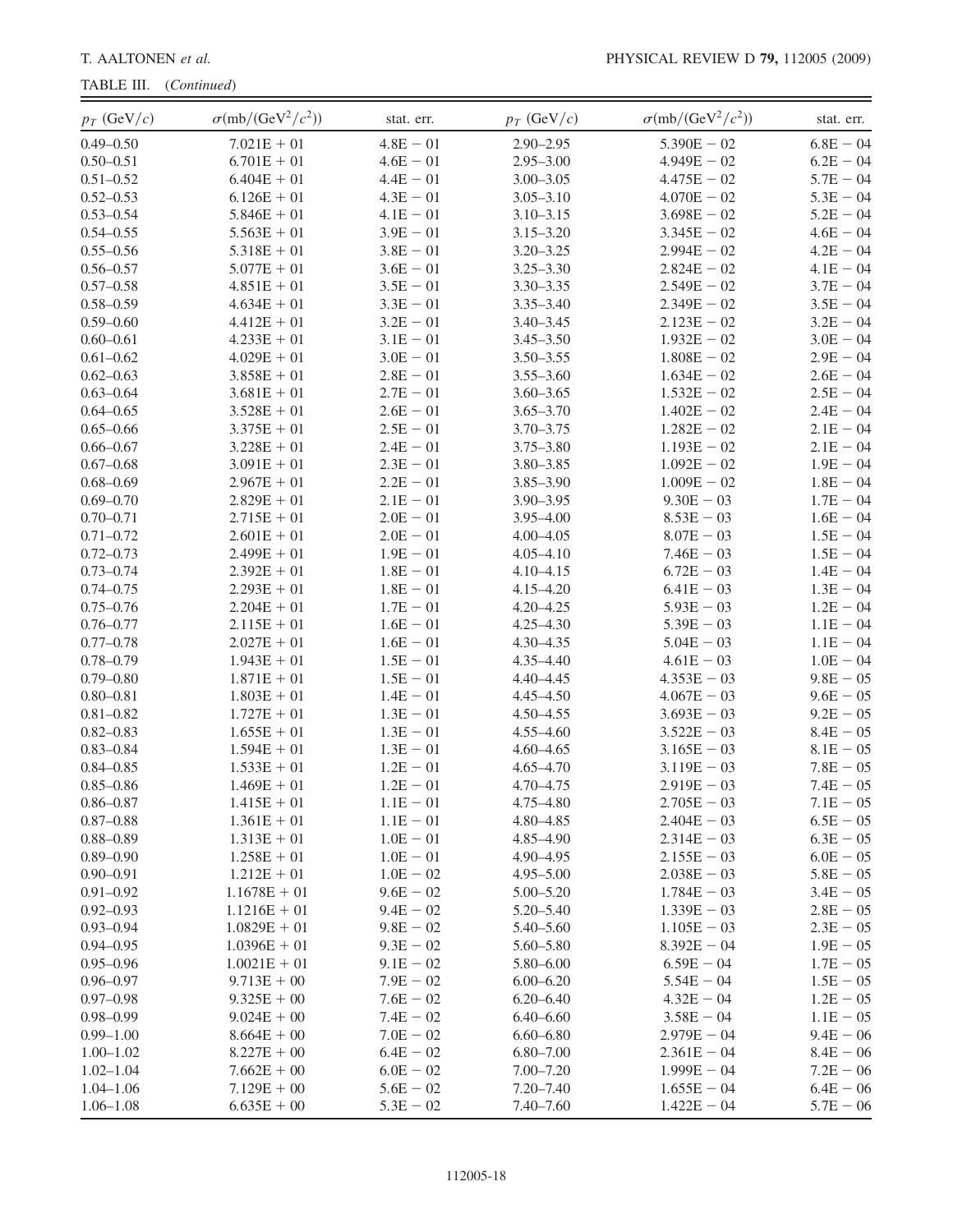TABLE III. (Continued)

| $p_T$ (GeV/c) | $\sigma$ (mb/(GeV <sup>2</sup> / $c$ <sup>2</sup> )) | stat. err.  | $p_T$ (GeV/c)     | $\sigma$ (mb/(GeV <sup>2</sup> / $c$ <sup>2</sup> )) | stat. err.  |
|---------------|------------------------------------------------------|-------------|-------------------|------------------------------------------------------|-------------|
| $1.08 - 1.10$ | $6.188E + 00$                                        | $4.9E - 02$ | $7.60 - 7.80$     | $1.276E - 04$                                        | $5.3E - 06$ |
| $1.10 - 1.12$ | $5.777E + 00$                                        | $4.6E - 02$ | $7.80 - 8.00$     | $9.60E - 05$                                         | $4.8E - 06$ |
| $1.12 - 1.14$ | $5.404E + 00$                                        | $4.4E - 02$ | $8.00 - 8.20$     | $9.44E - 05$                                         | $4.4E - 06$ |
| $1.14 - 1.16$ | $5.057E + 00$                                        | $4.0E - 02$ | $8.20 - 8.40$     | $7.05E - 05$                                         | $3.7E - 06$ |
| $1.16 - 1.18$ | $4.707E + 00$                                        | $3.8E - 02$ | $8.40 - 8.60$     | $5.97E - 05$                                         | $3.3E - 06$ |
| $1.18 - 1.20$ | $4.412E + 00$                                        | $3.6E - 02$ | $8.60 - 8.80$     | $5.02E - 05$                                         | $3.0E - 06$ |
| $1.20 - 1.22$ | $4.127E + 00$                                        | $3.4E - 02$ | $8.80 - 9.00$     | $4.69E - 05$                                         | $2.8E - 06$ |
| $1.22 - 1.24$ | $3.858E + 00$                                        | $3.2E - 02$ | $9.00 - 9.20$     | $3.98E - 05$                                         | $2.6E - 06$ |
| $1.24 - 1.26$ | $3.614E + 00$                                        | $3.0E - 02$ | $9.20 - 9.40$     | $3.47E - 05$                                         | $2.4E - 06$ |
| $1.26 - 1.28$ | $3.409E + 00$                                        | $2.8E - 02$ | $9.40 - 9.60$     | $3.23E - 05$                                         | $2.2E - 06$ |
| $1.28 - 1.30$ | $3.188E + 00$                                        | $2.7E - 02$ | $9.60 - 9.80$     | $2.18E - 05$                                         | $1.8E - 06$ |
| $1.30 - 1.32$ | $2.985E + 00$                                        | $2.5E - 02$ | $9.80 - 10.00$    | $2.25E - 05$                                         | $1.8E - 06$ |
| $1.32 - 1.34$ | $2.809E + 00$                                        | $2.4E - 02$ | $10.00 - 10.50$   | $1.89E - 05$                                         | $1.1E - 06$ |
| $1.34 - 1.36$ | $2.6298E + 00$                                       | $2.2E - 02$ | $10.50 - 11.00$   | $1.307E - 05$                                        | $8.6E - 07$ |
| $1.36 - 1.38$ | $2.476E + 00$                                        | $2.1E - 02$ | $11.00 - 11.50$   | $1.085E - 05$                                        | $7.5E - 07$ |
| $1.38 - 1.40$ | $2.325E + 00$                                        | $2.0E - 02$ | 11.50-12.00       | $7.29E - 06$                                         | $5.9E - 07$ |
| $1.40 - 1.42$ | $2.192E + 00$                                        | $1.9E - 02$ | $12.00 - 12.50$   | $6.85E - 06$                                         | $5.7E - 07$ |
| $1.42 - 1.44$ | $2.053E + 00$                                        | $1.8E - 02$ | 12.50-13.00       | $4.56E - 06$                                         | $4.4E - 07$ |
| $1.44 - 1.46$ | $1.939E + 00$                                        | $1.7E - 02$ | 13.00-13.50       | $2.99E - 06$                                         | $3.5E - 07$ |
| $1.46 - 1.48$ | $1.822E + 00$                                        | $1.6E - 02$ | 13.50-14.00       | $2.77E - 06$                                         | $3.3E - 07$ |
| $1.48 - 1.50$ | $1.725E + 00$                                        | $1.5E - 02$ | 14.00-14.50       | $2.39E - 06$                                         | $3.0E - 07$ |
| $1.50 - 1.52$ | $1.624E + 00$                                        | $1.5E - 02$ | 14.50-15.00       | $1.73E - 06$                                         | $2.5E - 07$ |
| $1.52 - 1.54$ | $1.536E + 00$                                        | $1.4E - 02$ | 15.00 - 15.50     | $1.34E - 06$                                         | $2.1E - 07$ |
| $1.54 - 1.56$ | $1.441E + 00$                                        | $1.3E - 02$ | 15.50-16.00       | $1.20E - 06$                                         | $2.0E - 07$ |
| $1.56 - 1.58$ | $1.358E + 00$                                        | $1.2E - 02$ | $16.00 - 16.50$   | $7.1E - 07$                                          | $1.5E - 07$ |
| $1.58 - 1.60$ | $1.287E + 00$                                        | $1.2E - 02$ | $16.50 - 17.00$   | $1.11E - 06$                                         | $1.8E - 07$ |
| $1.60 - 1.62$ | $1.212E + 00$                                        | $1.1E - 02$ | 17.00-17.50       | $5.9E - 07$                                          | $1.3E - 07$ |
| $1.62 - 1.64$ | $1.153E + 00$                                        | $1.1E - 02$ | 17.50-18.00       | $4.2E - 07$                                          | $1.1E - 07$ |
| $1.64 - 1.66$ | $1.084E + 00$                                        | $1.0E - 02$ | 18.00-18.50       | $4.6E - 07$                                          | $1.1E - 07$ |
| $1.66 - 1.68$ | $1.0273E + 00$                                       | $9.7E - 03$ | 18.50-19.00       | $5.5E - 07$                                          | $1.2E - 07$ |
| $1.68 - 1.70$ | $9.741E - 01$                                        | $9.3E - 03$ | 19.00-19.50       | $4.2E - 07$                                          | $1.0E - 07$ |
| $1.70 - 1.72$ | $9.176E - 01$                                        | $8.8E - 03$ | 19.50-20.00       | $3.84E - 07$                                         | $9.8E - 08$ |
| $1.72 - 1.74$ | $8.649E - 01$                                        | $8.3E - 03$ | 20.00-21.00       | $2.61E - 07$                                         | $5.8E - 08$ |
| $1.74 - 1.76$ | $8.238E - 01$                                        | $8.0E - 03$ | 21.00-22.00       | $1.45E - 07$                                         | $4.1E - 08$ |
| $1.76 - 1.78$ | $7.822E - 01$                                        | $7.6E - 03$ | 22.00-23.00       | $2.27E - 07$                                         | $5.1E - 08$ |
| $1.78 - 1.80$ | $7.389E - 01$                                        | $7.2E - 03$ | 23.00-24.00       | $1.45E - 07$                                         | $3.9E - 08$ |
| $1.80 - 1.82$ | $6.992E - 01$                                        | $6.9E - 03$ | 24.00-25.00       | $1.16E - 07$                                         | $3.5E - 08$ |
| $1.82 - 1.84$ | $6.612E - 01$                                        | $6.5E - 03$ | 25.00-26.00       | $1.00E - 07$                                         | $3.1E - 08$ |
| $1.84 - 1.86$ | $6.290E - 01$                                        | $6.3E - 03$ | 26.00-27.00       | $1.48E - 07$                                         | $3.8E - 08$ |
| $1.86 - 1.88$ | $5.963E - 01$                                        | $6.1E - 03$ | 27.00-28.00       | $6.20E - 08$                                         | $2.4E - 08$ |
| $1.88 - 1.90$ | $5.642E - 01$                                        | $5.7E - 03$ | 28.00-29.00       | $1.08E - 07$                                         | $3.1E - 08$ |
| $1.90 - 1.92$ | $5.382E - 01$                                        | $5.5E - 03$ | 29.00-30.00       | $9.2E - 09$                                          | $8.9E - 09$ |
| $1.92 - 1.94$ | $5.081E - 01$                                        | $5.3E - 03$ | 30.00 - 32.00     | $2.28E - 08$                                         | $9.6E - 09$ |
| $1.94 - 1.96$ | $4.864E - 01$                                        | $5.1E - 03$ | 32.00-34.00       | $1.77E - 08$                                         | $8.1E - 09$ |
| $1.96 - 1.98$ | $4.631E - 01$                                        | $4.8E - 03$ | 34.00-36.00       | $3.07E - 08$                                         | $1.0E - 08$ |
| $1.98 - 2.00$ | $4.358E - 01$                                        | $4.7E - 03$ | 36.00 - 38.00     | $2.69E - 08$                                         | $9.5E - 09$ |
| $2.00 - 2.05$ | $4.021E - 01$                                        | $3.8E - 03$ | 38.00 - 40.00     | $6.8E - 09$                                          | $4.8E - 09$ |
| $2.05 - 2.10$ | $3.533E - 01$                                        | $3.3E - 03$ | 40.00 - 42.00     | $1.69E - 08$                                         | $7.2E - 09$ |
| $2.10 - 2.15$ | $3.125E - 01$                                        | $3.0E - 03$ | 42.00-44.00       | $1.77E - 08$                                         | $6.9E - 09$ |
| $2.15 - 2.20$ | $2.775E - 01$                                        | $2.7E - 03$ | 44.00-46.00       | $6.2E - 09$                                          | $4.1E - 09$ |
| $2.20 - 2.25$ | $2.467E - 01$                                        | $2.4E - 03$ | 46.00 - 50.00     | $4.7E - 09$                                          | $2.4E - 09$ |
| $2.25 - 2.30$ | $2.194E - 01$                                        | $2.2E - 03$ | 50.00-60.00       | $4.7E - 09$                                          | $1.7E - 09$ |
| $2.30 - 2.35$ | $1.955E - 01$                                        | $2.0E - 03$ | $60.00 - 80.00$   | $1.55E - 09$                                         | $5.7E - 10$ |
| $2.35 - 2.40$ | $1.738E - 01$                                        | $1.8E - 03$ | 80.00-100.00      | $1.49E - 09$                                         | $4.9E - 10$ |
| $2.40 - 2.45$ | $1.564E - 01$                                        | $1.7E - 03$ | $100.00 - 150.00$ | $3.0E - 10$                                          | $1.3E - 10$ |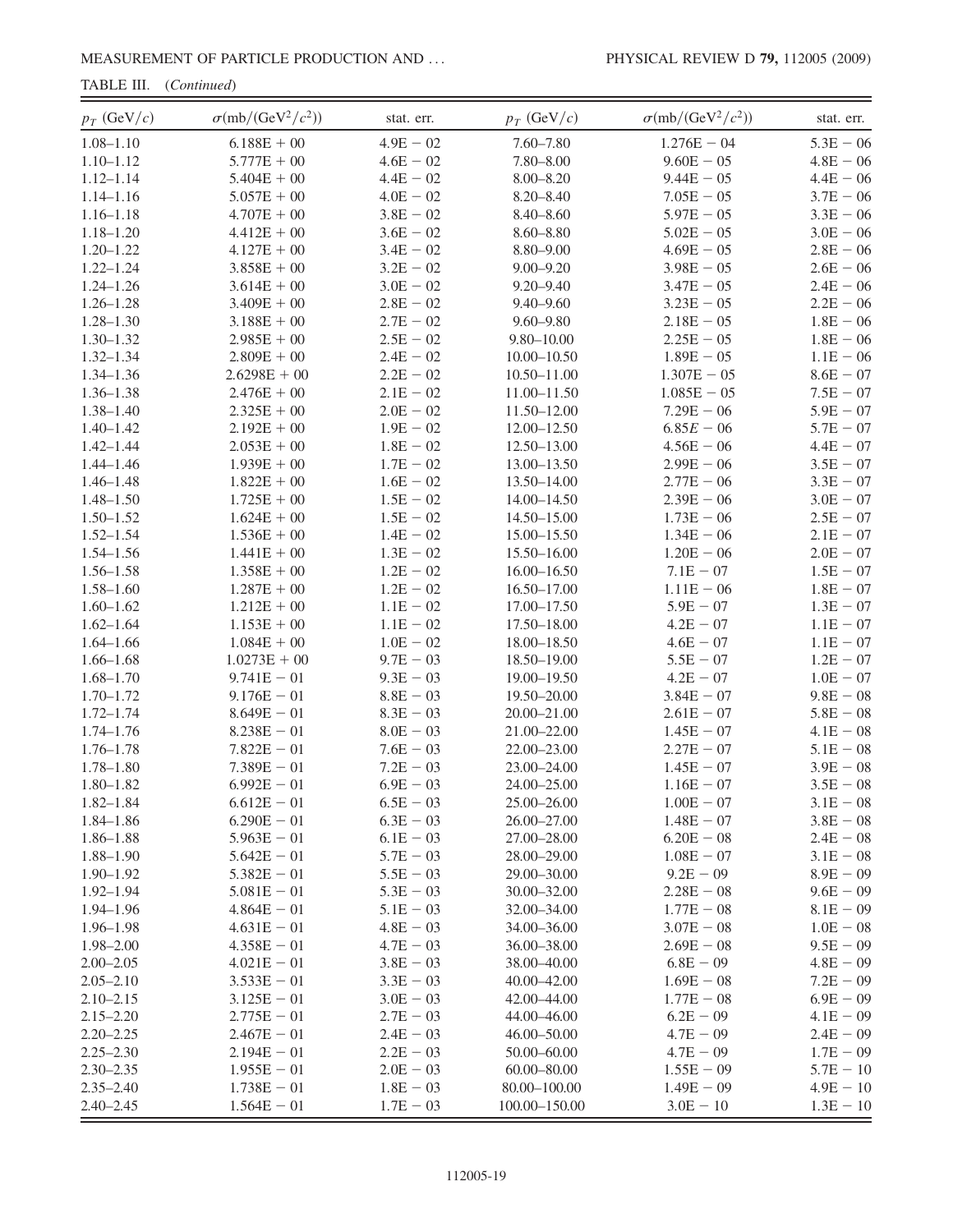<span id="page-22-0"></span>

| multiplicity   | $\langle p_T \rangle$ (GeV/c) | stat. err. | multiplicity | $\langle p_T \rangle$ (GeV/c) | stat. err. |
|----------------|-------------------------------|------------|--------------|-------------------------------|------------|
| 1              | 0.6989                        | 0.0016     | 22           | 0.9603                        | 0.0017     |
| $\mathfrak{2}$ | 0.7141                        | 0.0016     | 23           | 0.9681                        | 0.0019     |
| 3              | 0.7362                        | 0.0016     | 24           | 0.9752                        | 0.0024     |
| $\overline{4}$ | 0.7601                        | 0.0017     | 25           | 0.9836                        | 0.0027     |
| 5              | 0.7826                        | 0.0018     | 26           | 0.9916                        | 0.0030     |
| 6              | 0.8023                        | 0.0018     | 27           | 0.9986                        | 0.0057     |
| 7              | 0.8193                        | 0.0019     | 28           | 1.0073                        | 0.0043     |
| 8              | 0.8341                        | 0.0019     | 29           | 1.0143                        | 0.0052     |
| 9              | 0.8470                        | 0.0003     | 30           | 1.0208                        | 0.0063     |
| 10             | 0.8587                        | 0.0004     | 31           | 1.0307                        | 0.0080     |
| 11             | 0.8694                        | 0.0004     | 32           | 1.0419                        | 0.0098     |
| 12             | 0.8794                        | 0.0005     | 33           | 1.049                         | 0.011      |
| 13             | 0.8891                        | 0.0006     | 34           | 1.056                         | 0.015      |
| 14             | 0.8980                        | 0.0006     | 35           | 1.066                         | 0.015      |
| 15             | 0.9069                        | 0.0007     | 36           | 1.073                         | 0.026      |
| 16             | 0.9156                        | 0.0008     | 37           | 1.079                         | 0.032      |
| 17             | 0.9235                        | 0.0008     | 38           | 1.092                         | 0.032      |
| 18             | 0.9312                        | 0.0010     | $39 - 40$    | 1.112                         | 0.039      |
| 19             | 0.9384                        | 0.0011     | $41 - 43$    | 1.125                         | 0.039      |
| 20             | 0.9457                        | 0.0013     | 44-47        | 1.149                         | 0.069      |
| 21             | 0.9525                        | 0.0015     |              |                               |            |

TABLE IV. Data of  $\langle p_T \rangle$  dependence on multiplicity.

TABLE V. Data of  $\sum E_T$  differential cross section.

<span id="page-22-1"></span>

| $\sum E_T$ range (GeV) $\sigma$ (mb/GeV) |               | stat. err.  | $\sum E_T$ range (GeV) | $\sigma$ (mb/GeV) | stat. err.  |
|------------------------------------------|---------------|-------------|------------------------|-------------------|-------------|
| $1.0 - 1.5$                              | $1.19e - 01$  | $1.9e - 02$ | $37 - 38$              | $6.66e - 03$      | $6.7e - 04$ |
| $1.5 - 2.0$                              | $1.89e - 01$  | $2.1e - 02$ | $38 - 39$              | $5.97e - 03$      | $6.7e - 04$ |
| $2.0 - 2.5$                              | $2.63e - 01$  | $2.0e - 02$ | $39 - 40$              | $5.24e - 03$      | $6.2e - 04$ |
| $2.5 - 3.0$                              | $3.16e - 01$  | $1.6e - 02$ | $40 - 41$              | $4.72e - 03$      | $5.4e - 04$ |
| $3.0 - 3.5$                              | $3.41e - 01$  | $1.2e - 02$ | $41 - 42$              | $4.06e - 03$      | $4.6e - 04$ |
| $3.5 - 4.0$                              | $3.46e - 01$  | $1.0e - 02$ | $42 - 43$              | $3.67e - 03$      | $4.8e - 04$ |
| $4.0 - 4.5$                              | $3.36e - 01$  | $1.0e - 02$ | $43 - 44$              | $3.20e - 03$      | $3.8e - 04$ |
| $4.5 - 5.0$                              | $3.17e - 01$  | $1.1e - 02$ | $44 - 45$              | $2.84e - 03$      | $3.3e - 04$ |
| $5.0 - 5.5$                              | $2.94e - 01$  | $1.2e - 02$ | $45 - 46$              | $2.50e - 03$      | $3.3e - 04$ |
| $5.5 - 6.0$                              | $2.72e - 01$  | $1.2e - 02$ | $46 - 47$              | $2.27e - 03$      | $2.6e - 04$ |
| $6.0 - 6.5$                              | $2.50e - 01$  | $1.2e - 02$ | $47 - 48$              | $2.01e - 03$      | $2.8e - 04$ |
| $6.5 - 7.0$                              | $2.31e - 01$  | $1.2e - 02$ | $48 - 49$              | $1.75e - 03$      | $2.4e - 04$ |
| $7.0 - 7.5$                              | $2.14e - 01$  | $1.2e - 02$ | $49 - 50$              | $1.56e - 03$      | $2.0e - 04$ |
| $7.5 - 8.0$                              | $1.99e - 01$  | $1.2e - 02$ | $50 - 51$              | $1.33e - 03$      | $1.6e - 04$ |
| $8.0 - 8.5$                              | $1.85e - 01$  | $1.2e - 02$ | $51 - 52$              | $1.16e - 03$      | $1.6e - 04$ |
| $8.5 - 9.0$                              | $1.73e - 01$  | $1.1e - 02$ | $52 - 53$              | $1.07e - 03$      | $1.4e - 04$ |
| $9.0 - 9.5$                              | $1.63e - 01$  | $1.1e - 02$ | $53 - 54$              | $9.1e - 04$       | $1.5e - 04$ |
| $9.5 - 10$                               | $1.54e - 01$  | $1.0e - 02$ | $54 - 55$              | $8.2e - 04$       | $1.2e - 04$ |
| $10 - 11$                                | $1.41e - 01$  | $1.0e - 02$ | $55 - 56$              | $7.21e - 04$      | $8.8e - 05$ |
| $11 - 12$                                | $1.261e - 01$ | $9.1e - 03$ | $56 - 57$              | $6.05e - 04$      | $9.1e - 05$ |
| $12 - 13$                                | $1.131e - 01$ | $8.3e - 03$ | $57 - 58$              | $5.38e - 04$      | $1.1e - 04$ |
| $13 - 14$                                | $1.013e - 01$ | $7.5e - 03$ | $58 - 59$              | $5.04e - 04$      | $7.1e - 05$ |
| $14 - 15$                                | $9.12e - 02$  | $6.8e - 03$ | $59 - 60$              | $4.17e - 04$      | $9.1e - 05$ |
| $15 - 16$                                | $8.21e - 02$  | $6.2e - 03$ | $60 - 61$              | $3.67e - 04$      | $4.9e - 05$ |
| $16 - 17$                                | $7.41e - 02$  | $5.6e - 03$ | $61 - 62$              | $3.17e - 04$      | $7.7e - 05$ |
| $17 - 18$                                | $6.66e - 02$  | $5.9e - 03$ | $62 - 63$              | $2.90e - 04$      | $4.8e - 05$ |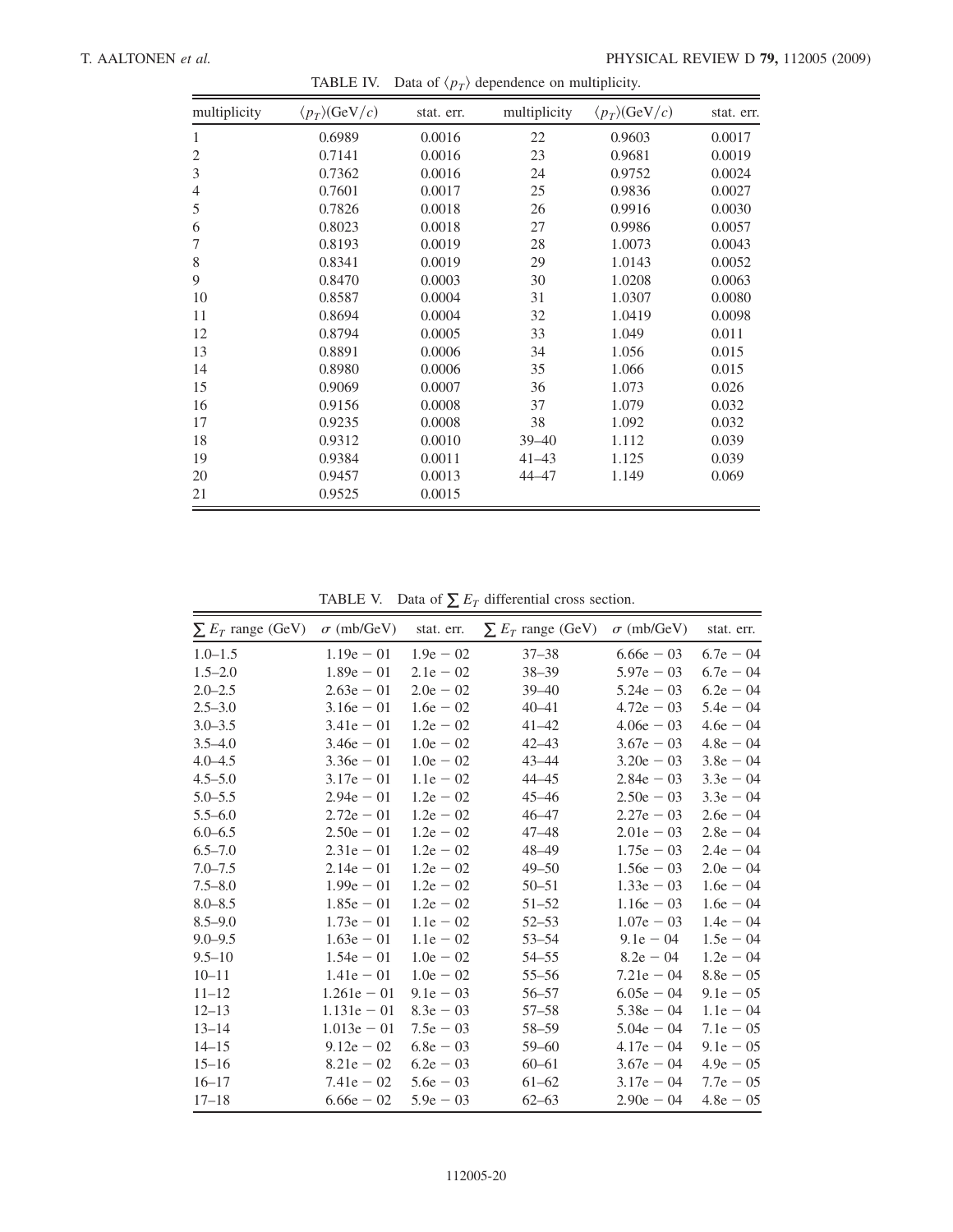| $\sum E_T$ range (GeV) | $\sigma$ (mb/GeV) | stat. err.  | $\sum E_T$ range (GeV) | $\sigma$ (mb/GeV) | stat. err.  |
|------------------------|-------------------|-------------|------------------------|-------------------|-------------|
| $18 - 19$              | $5.93e - 02$      | $4.5e - 03$ | $63 - 64$              | $2.78e - 04$      | $4.2e - 05$ |
| $19 - 20$              | $5.36e - 02$      | $4.1e - 03$ | $64 - 65$              | $2.43e - 04$      | $3.6e - 05$ |
| 20–21                  | $4.77e - 02$      | $3.8e - 03$ | $65 - 66$              | $2.06e - 04$      | $4.9e - 05$ |
| 21–22                  | $4.28e - 02$      | $3.3e - 03$ | 66–67                  | $1.73e - 04$      | $4.0e - 05$ |
| 22–23                  | $3.85e - 02$      | $3.1e - 03$ | $67 - 68$              | $1.66e - 04$      | $5.5e - 05$ |
| 23–24                  | $3.43e - 02$      | $2.7e - 03$ | 68-69                  | $1.45e - 04$      | $2.6e - 05$ |
| 24–25                  | $3.06e - 02$      | $2.6e - 03$ | $69 - 70$              | $1.26e - 04$      | $2.8e - 05$ |
| 25–26                  | $2.72e - 02$      | $2.2e - 03$ | $70 - 72$              | $9.7e - 05$       | $1.9e - 05$ |
| 26–27                  | $2.44e - 02$      | $2.0e - 03$ | $72 - 74$              | $8.4e - 05$       | $1.9e - 05$ |
| 27–28                  | $2.18e - 02$      | $1.9e - 03$ | $74 - 76$              | $7.0e - 05$       | $1.8e - 05$ |
| 28–29                  | $1.94e - 02$      | $1.7e - 03$ | $76 - 78$              | $5.2e - 05$       | $2.0e - 05$ |
| 29–30                  | $1.73e - 02$      | $1.5e - 03$ | 78-80                  | $4.5e - 05$       | $1.0e - 05$ |
| 30–31                  | $1.54e - 02$      | $1.4e - 03$ | $80 - 85$              | $2.9e - 05$       | $8.4e - 06$ |
| $31 - 32$              | $1.35e - 02$      | $1.2e - 03$ | $85 - 90$              | $1.9e - 05$       | $6.3e - 06$ |
| 32–33                  | $1.21e - 02$      | $1.2e - 03$ | $90 - 95$              | $1.4e - 05$       | $1.1e - 05$ |
| 33–34                  | $1.08e - 02$      | $1.0e - 03$ | $95 - 100$             | $7.5e - 06$       | $5.3e - 06$ |
| 34–35                  | $9.58e - 03$      | $9.7e - 04$ | $100 - 120$            | $2.4e - 06$       | $2.4e - 06$ |
| 35–36                  | $8.49e - 03$      | $8.3e - 04$ | $120 - 150$            | $3.5e - 07$       | $6.3e - 07$ |
| 36–37                  | $7.53e - 03$      | $8.1e - 04$ | $150 - 200$            | $6.5e - 08$       | $2.4e - 07$ |

TABLE V. (Continued)

- <span id="page-23-1"></span><span id="page-23-0"></span>[1] P. Skands and D. Wicke, Eur. Phys. J. C 52, 133 (2007).
- [2] A. Moraes, C. Buttar, and I. Dawson, Eur. Phys. J. C 50, 435 (2007).
- <span id="page-23-2"></span>[3] R. Field, AIP Conf. Proc. 828, 163 (2006); Acta Phys. Polon. B36, 167 (2005); D. Acosta et al. (CDF Collaboration), Phys. Rev. D 70, 072002 (2004).
- <span id="page-23-3"></span>[4] In the CDF coordinate system, the origin is the center of the detector and the z-axis is along the beam axis. In detector coordinates,  $\phi$  is defined to be the azimuthal angle around the beam axis and  $\theta$  the polar angle. The radial distance to the beam axis is referred to as r. The pseudorapidity  $\eta$  is defined as  $\eta = -\ln[\tan(\theta/2)]$ . The transverse energy and momenta are defined by  $E_T =$  $E \sin\theta$  and  $p_T = p \sin\theta$  where E is the particle's energy and  $p$  the magnitude of its momentum.
- <span id="page-23-4"></span>[5] F. Abe et al. (CDF Collaboration), Phys. Rev. Lett. 61, 1819 (1988).
- <span id="page-23-5"></span>[6] D. Acosta et al. (CDF Collaboration), Phys. Rev. D 65, 072005 (2002).
- <span id="page-23-6"></span>[7] T. Sjöstrand and M. van Zijl, Phys. Rev. D 36, 2019 (1987), and references therein.
- <span id="page-23-7"></span>[8] S. Barshay, Phys. Lett. B 127, 129 (1983); L. Van Hove, Phys. Lett. B 118, 138 (1982); R. Hagedorn, Riv. Nuovo Cimento Soc. Ital. Fis. 6N10, 1 (1984); J. D. Bjorken, Phys. Rev. D 27, 140 (1983); X. N. Wang and R. C. Hwa, Phys. Rev. D 39, 187 (1989); F. W. Bopp, P. Aurenche, and J. Ranft, Phys. Rev. D 33, 1867 (1986).
- <span id="page-23-8"></span>[9] T. S. Ullrich et al. (STAR Collaboration), Heavy Ion Physics 21, 143 (2004), and references therein.
- <span id="page-23-9"></span>[10] T. Sjöstrand, S. Mrenna, and P. Skands, J. High Energy Phys. 05 (2006) 026.
- <span id="page-23-10"></span>[11] D. Acosta et al. (CDF Collaboration), Phys. Rev. D 71,

032001 (2005); 71, 052003 (2005); A. Abulencia et al. (CDF Collaboration), J. Phys. G Nucl. Part. Phys. 34, 2457 (2007).

- <span id="page-23-11"></span>[12] C. S. Hill et al., Nucl. Instrum. Methods Phys. Res., Sect. A 530, 1 (2004).
- <span id="page-23-12"></span>[13] A. Sill et al., Nucl. Instrum. Methods Phys. Res., Sect. A 447, 1 (2000).
- <span id="page-23-13"></span>[14] A. Affolder et al., Nucl. Instrum. Methods Phys. Res., Sect. A 453, 84 (2000).
- <span id="page-23-14"></span>[15] A. Affolder et al., Nucl. Instrum. Methods Phys. Res., Sect. A 526, 249 (2004).
- <span id="page-23-15"></span>[16] L. Balka et al., Nucl. Instrum. Methods Phys. Res., Sect. A 267, 272 (1988).
- <span id="page-23-16"></span>[17] S. Bertolucci et al., Nucl. Instrum. Methods Phys. Res., Sect. A 267, 301 (1988).
- <span id="page-23-17"></span>[18] D. Acosta et al., Nucl. Instrum. Methods Phys. Res., Sect. A 494, 57 (2002).
- <span id="page-23-18"></span>[19] D. Acosta et al., Nucl. Instrum. Methods Phys. Res., Sect. A 518, 605 (2004).
- <span id="page-23-19"></span>[20] D. Acosta et al., Nucl. Instrum. Methods Phys. Res., Sect. A 461, 540 (2001).
- <span id="page-23-20"></span>[21] F. Abe et al. (CDF Collaboration), Phys. Rev. D 50, 5550 (1994); 50, 5535 (1994).
- <span id="page-23-21"></span>[22] T. Sjöstrand et al., Comput. Phys. Commun. 135, 238 (2001); T. Sjöstrand, Phys. Lett. B 157, 321 (1985); T. Sjöstrand and M. van Zijl, Phys. Rev. D 36, 2019 (1987).
- <span id="page-23-22"></span>[23] T. Sjöstrand and P. Skands, Eur. Phys. J. C 39, 129 (2005).
- <span id="page-23-23"></span>[24] H.L. Lai et al. (CTEQ Collaboration), Eur. Phys. J. C 12, 375 (2000).
- <span id="page-23-24"></span>[25] B. Andersson, Cambridge Monogr. Part. Phys., Nucl. Phys. Cosmol. 7, 1 (1997).
- <span id="page-23-25"></span>[26]  $\hat{p}_{T^0}$  is defined as the transverse momentum of the 2-to-2